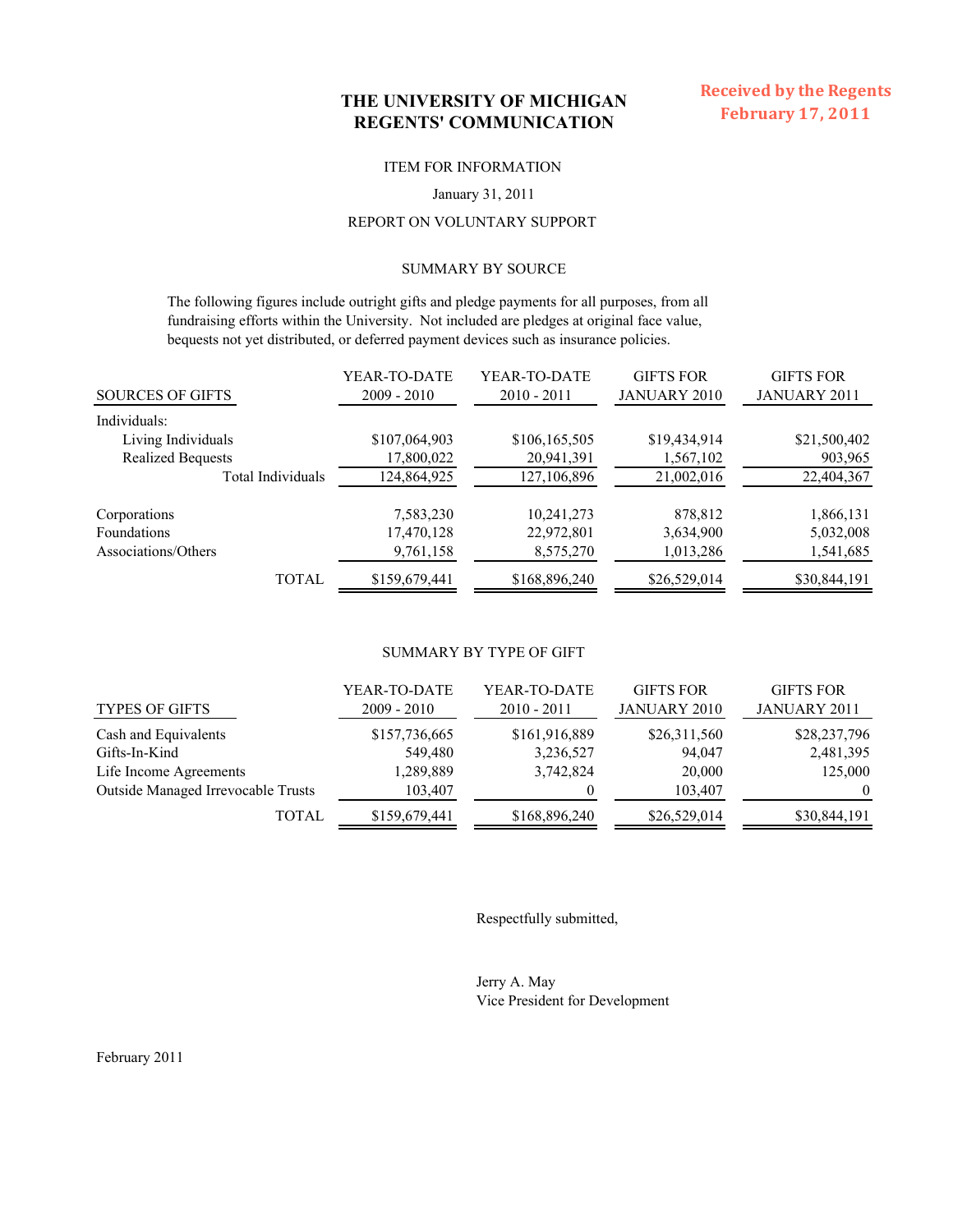# REPORT ON VOLUNTARY SUPPORT ITEM FOR INFORMATION January 31, 2011

### SUMMARY BY SOURCE

|                          | <b>STATE OF</b>       | <b>OUTSIDE OF</b> | <b>STATE OF</b> | <b>OUTSIDE OF</b>  |
|--------------------------|-----------------------|-------------------|-----------------|--------------------|
|                          | <b>MICHIGAN</b>       | <b>STATE</b>      | <b>MICHIGAN</b> | <b>STATE</b>       |
|                          | YEAR-TO-DATE          | YEAR-TO-DATE      | YEAR-TO-DATE    | YEAR-TO-DATE       |
| <b>SOURCES OF GIFTS</b>  | $2010 - 2011$         | $2010 - 2011$     | $2010 - 2011$   | $2010 - 2011$      |
|                          | <b>GIFTS RECEIVED</b> |                   |                 | % OF GIFT RECEIPTS |
| Individuals:             |                       |                   |                 |                    |
| Living Individuals       | \$39,799,890          | \$66,365,615      | 37.5%           | 62.5%              |
| <b>Realized Bequests</b> | 9,033,945             | 11,907,446        | 43.1%           | 56.9%              |
| <b>Total Individuals</b> | 48,833,835            | 78,273,061        | 38.4%           | $61.6\%$           |
| Corporations             | 3,997,525             | 6,243,748         | 39.0%           | 61.0%              |
| Foundations              | 4,063,676             | 18,909,125        | 17.7%           | 82.3%              |
| Associations/Others      | 1,340,055             | 7,235,215         | 15.6%           | 84.4%              |
| <b>TOTAL Dollars</b>     | \$58,235,091          | \$110,661,149     | 34.5%           | 65.5%              |
|                          | <b>DONORS</b>         |                   |                 | % OF DONORS        |
| Individuals:             |                       |                   |                 |                    |
| Living Individuals       | 46,211                | 29,539            | 61.0%           | 39.0%              |
| <b>Realized Bequests</b> | 63                    | 70                | 47.4%           | 52.6%              |
| <b>Total Individuals</b> | 46,274                | 29,609            | 61.0%           | 39.0%              |
| Corporations             | 305                   | 569               | 34.9%           | 65.1%              |
| Foundations              | 38                    | 106               | 26.4%           | 73.6%              |
| Associations/Others      | 368                   | 168               | 68.7%           | 31.3%              |
| <b>TOTAL Donors</b>      | 46,985                | 30,452            | 60.7%           | 39.3%              |
|                          |                       |                   |                 |                    |

February 2011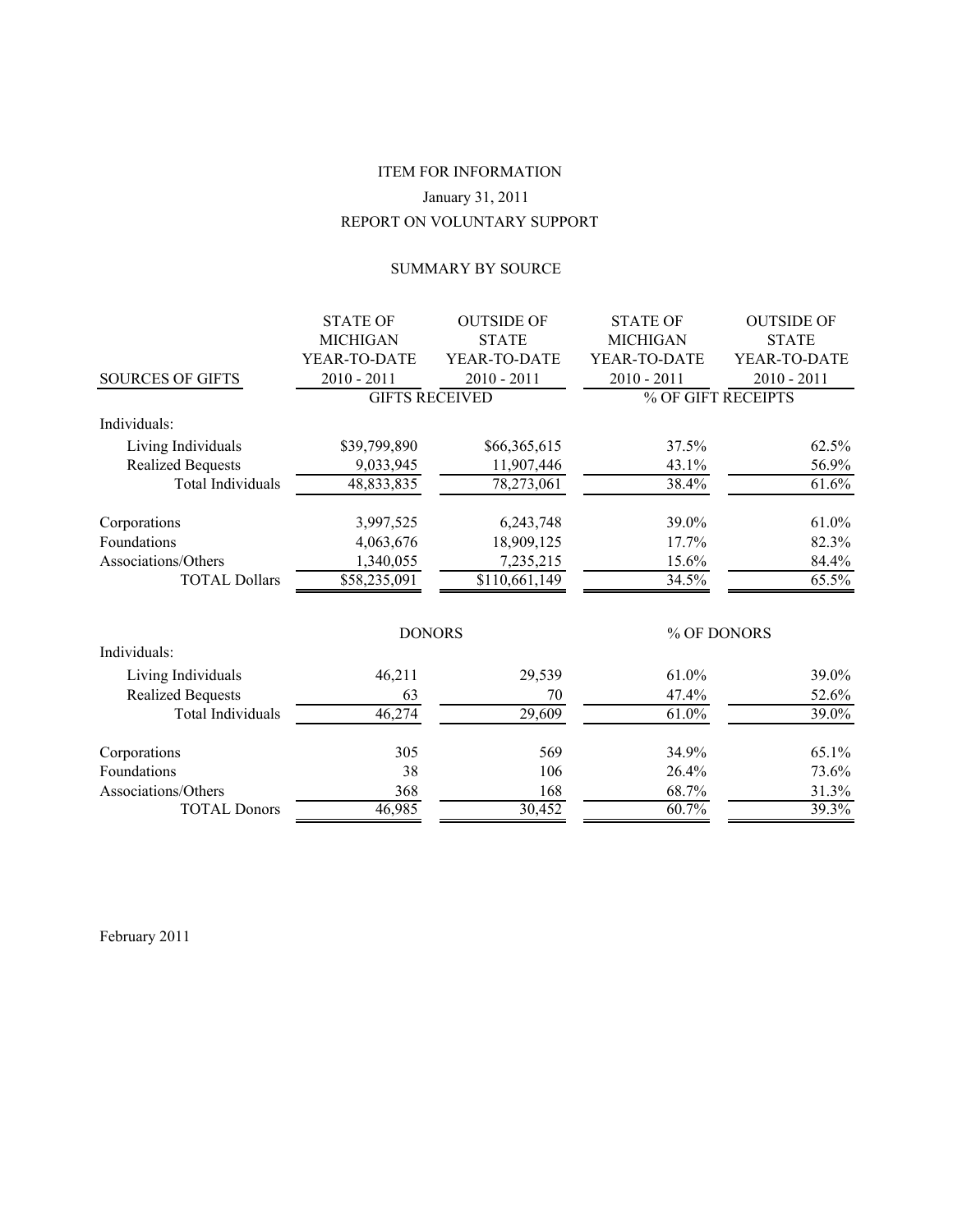### **The University of Michigan Office of Development Unit Report of Gifts Received 4 Year Report as of January 31, 2011**

|                                  | Transactions |                            |        |              |              |              | Dollars        |                            |  |                  |                       |                        |  |
|----------------------------------|--------------|----------------------------|--------|--------------|--------------|--------------|----------------|----------------------------|--|------------------|-----------------------|------------------------|--|
|                                  |              |                            |        | Fiscal       | Fiscal       |              |                |                            |  |                  | Fiscal                | Fiscal                 |  |
|                                  |              | Fiscal Year Ended June 30, |        | <b>YTD</b>   | <b>YTD</b>   |              |                | Fiscal Year Ended June 30, |  |                  | <b>YTD</b>            | <b>YTD</b>             |  |
| <b>UNIT</b>                      | 2008         | 2009                       | 2010   | Jan 31, 2010 | Jan 31, 2011 |              | 2008           | 2009                       |  | $\frac{2010}{ }$ | Jan 31, 2010          | Jan 31, 2011           |  |
| Taubman Arch & Urban             | 1,022        | 864                        | 841    | 631          | 565          | $\mathbb{S}$ | $1,815,265$ \$ | 419,961   \$               |  | 964,072          | $\sqrt{S}$<br>782,927 | $\mathbb S$<br>439,919 |  |
| Art and Design                   | 870          | 631                        | 560    | 328          | 359          |              | 1,604,012      | 1,785,659                  |  | 1,228,455        | 1,191,911             | 961,466                |  |
| Ross School of Business          | 9,000        | 8,310                      | 8,195  | 5,372        | 5,295        |              | 28,404,783     | 21,634,051                 |  | 20,887,026       | 16,848,800            | 12,089,755             |  |
| Dentistry                        | 2,433        | 1,977                      | 2,072  | 1,464        | 1,635        |              | 3,172,174      | 2,740,778                  |  | 1,787,400        | 898,833               | 1,180,648              |  |
| Education                        | 3,692        | 3,098                      | 3,158  | 2,223        | 2,163        |              | 4,357,426      | 757,128                    |  | 2,507,762        | 1,420,041             | 1,869,095              |  |
| Engineering                      | 9,403        | 7,878                      | 7,763  | 4,873        | 4,744        |              | 36,416,892     | 17,559,109                 |  | 27,917,083       | 11,491,738            | 11,032,838             |  |
| School of Information            | 1,064        | 913                        | 975    | 606          | 607          |              | 822,048        | 922,929                    |  | 935,574          | 472,863               | 497,976                |  |
| Kinesiology                      | 1,164        | 881                        | 1,002  | 557          | 725          |              | 2,038,034      | 1,462,978                  |  | 533,665          | 331,851               | 412,430                |  |
| Law School                       | 6,899        | 6,314                      | 6,099  | 4,315        | 4,085        |              | 18,242,681     | 18,060,888                 |  | 13,965,160       | 11,707,937            | 12,321,055             |  |
| <b>LSA</b>                       | 20,141       | 16,948                     | 16,795 | 11,372       | 11,940       |              | 36,372,262     | 25,023,754                 |  | 25, 243, 117     | 17,455,688            | 20,126,288             |  |
| School of Music, Theater & Dance | 4,751        | 4,284                      | 4,191  | 3,070        | 2,791        |              | 5,160,965      | 3,076,993                  |  | 2,487,996        | 1,960,854             | 3,409,717              |  |
| Natural Resources & Env.         | 1,052        | 838                        | 898    | 679          | 606          |              | 3,019,836      | 2,520,724                  |  | 2,835,710        | 1,893,929             | 1,554,595              |  |
| Nursing                          | 2,081        | 1,792                      | 1,772  | 1,088        | 1,243        |              | 1,891,758      | 1,061,837                  |  | 1,055,190        | 944,976               | 1,154,385              |  |
| Pharmacy                         | 1,514        | 1,210                      | 1,201  | 789          | 769          |              | 2,665,200      | 2,191,768                  |  | 2,793,689        | 2,486,221             | 1,480,210              |  |
| Public Health                    | 2,104        | 2,138                      | 2,006  | 1,260        | 1,304        |              | 7,214,452      | 15,878,716                 |  | 5,659,864        | 2,943,672             | 5,075,193              |  |
| Ford School Public Policy        | 690          | 469                        | 647    | 395          | 330          |              | 2,295,223      | 956,768                    |  | 1,879,359        | 1,250,653             | 1,602,227              |  |
| Rackham Graduate School          | 4,740        | 4,126                      | 3,870  | 2,466        | 2,329        |              | 2,135,443      | 6,895,034                  |  | 4,211,844        | 2,405,379             | 1,715,066              |  |
| Social Work                      | 1,489        | 1,402                      | 1,255  | 824          | 863          |              | 1,825,294      | 881,142                    |  | 567,559          | 340,866               | 644,860                |  |
| Health System                    |              |                            |        |              |              |              |                |                            |  |                  |                       |                        |  |
| Medical School                   | 19,834       | 20,589                     | 19,400 | 11,812       | 13,240       |              | 75,100,119     | 57,736,048                 |  | 63,260,326       | 39,227,215            | 38,908,966             |  |
| Hospital                         | 7,327        | 6.748                      | 7,776  | 4,916        | 5,327        |              | 27,477,487     | 8,575,340                  |  | 9,705,145        | 4,049,099             | 5,400,087              |  |
| Dearborn Campus                  | 4,230        | 3,925                      | 3,666  | 2,393        | 2,306        |              | 4,077,630      | 4,233,562                  |  | 2,431,485        | 1,504,822             | 1,075,397              |  |
| Flint Campus                     | 2,648        | 2,437                      | 1,976  | 1,364        | 1,391        |              | 3,658,298      | 8,506,786                  |  | 1,596,571        | 1,179,415             | 702,183                |  |
| WFUM-TV                          | 6,778        | 5,491                      | 161    | 159          | 3            |              | 695,199        | 556,939                    |  | 15,637           | 15,537                | 2,345                  |  |
| Alumni Association               | 1,798        | 1,440                      | 1,290  | 576          | 578          |              | 556,817        | 829,796                    |  | 1,126,744        | 941,601               | 317,905                |  |
| Athletics                        | 20,192       | 18,590                     | 18,806 | 11,838       | 12,246       |              | 26,981,617     | 23,651,805                 |  | 24,210,629       | 16,745,342            | 20,293,961             |  |
| Museum of Art                    | 1,151        | 1,298                      | 1,104  | 615          | 531          |              | 10,038,355     | 2,881,399                  |  | 2,306,331        | 1,571,282             | 1,944,651              |  |
| Univ Library                     | 658          | 557                        | 551    | 452          | 474          |              | 1,965,649      | 1,981,522                  |  | 693,621          | 321,219               | 1,874,453              |  |
| <b>Univ Musical Society</b>      | 2,094        | 2,095                      | 1,819  | 1,231        | 1,705        |              | 3,405,744      | 2,349,652                  |  | 2,512,171        | 1,942,669             | 1,432,652              |  |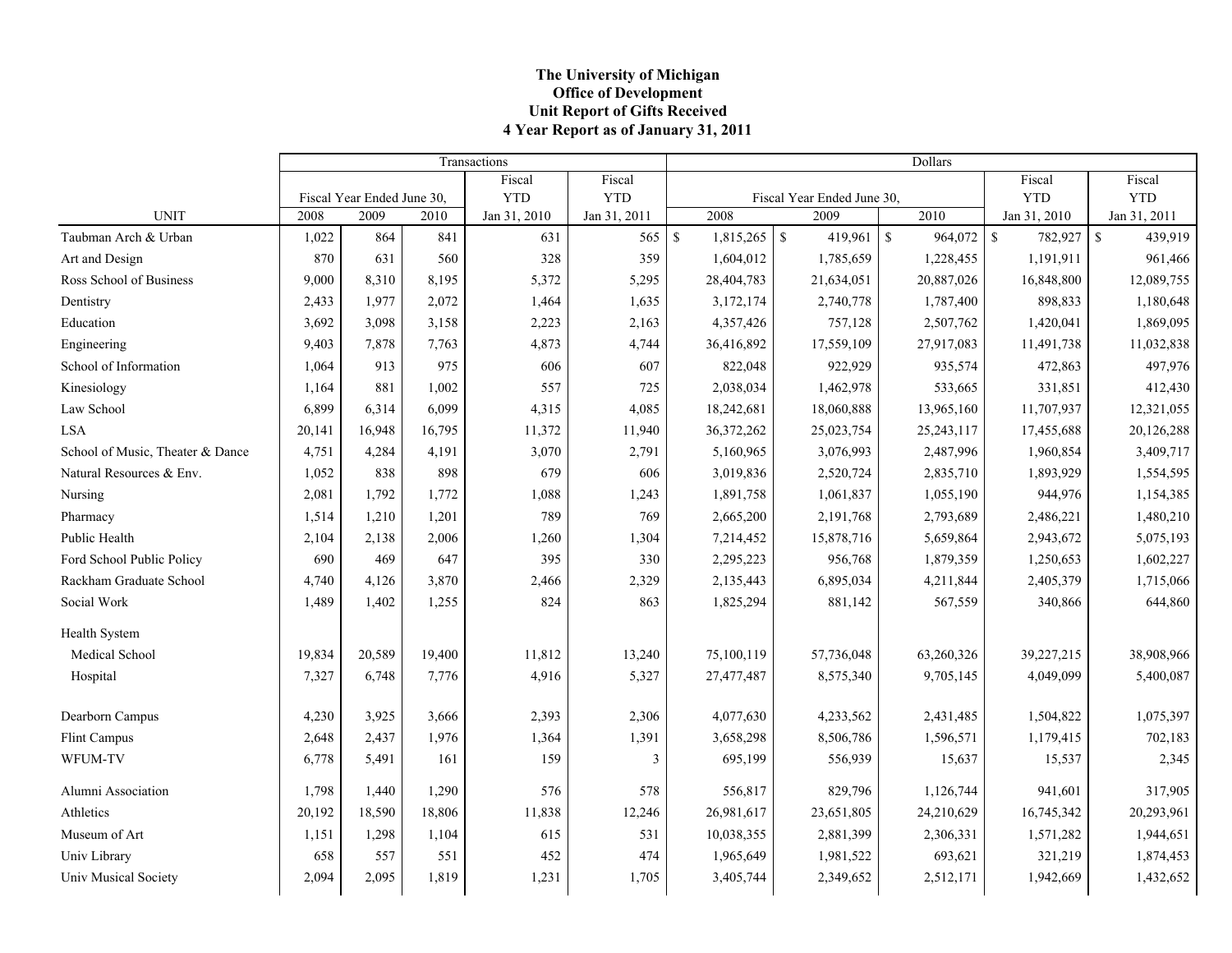### **The University of Michigan Office of Development Unit Report of Gifts Received 4 Year Report as of January 31, 2011**

|                                   |          |                            |                | Transactions |              |              |             |    |                            | <b>Dollars</b> |                   |                   |
|-----------------------------------|----------|----------------------------|----------------|--------------|--------------|--------------|-------------|----|----------------------------|----------------|-------------------|-------------------|
|                                   |          |                            |                | Fiscal       | Fiscal       |              |             |    |                            |                | Fiscal            | Fiscal            |
|                                   |          | Fiscal Year Ended June 30. |                | <b>YTD</b>   | <b>YTD</b>   |              |             |    | Fiscal Year Ended June 30, |                | <b>YTD</b>        | <b>YTD</b>        |
| <b>UNIT</b>                       | 2008     | 2009                       | 2010           | Jan 31, 2010 | Jan 31, 2011 |              | 2008        |    | 2009                       | 2010           | Jan 31, 2010      | Jan 31, 2011      |
| Office of the President           | 589      | 633                        | 669            | 488          | 542          |              | 999,288     |    | 689,929                    | 2,480,947      | 715,277           | 569,284           |
| WUOM/WVGR                         | 27,385   | 33,131                     | 37,351         | 21,668       | 23,425       |              | 4,067,477   |    | 4,004,493                  | 4,390,159      | 2,680,745         | 2,357,604         |
| VP Academic & Provost             | 173      | 192                        | 186            | 116          | 139          |              | 3,377,799   |    | 7,865,710                  | 3,513,638      | 1,859,291         | 2,061,502         |
| <b>CCEW</b>                       | 485      | 381                        | 392            | 327          | 292          |              | 927,540     |    | 471,272                    | 357,545        | 302,589           | 283,738           |
| <b>Clements Library</b>           | 572      | 536                        | 705            | 474          | 443          |              | 1,055,233   |    | 1,419,264                  | 640,771        | 338,552           | 356,867           |
| Office of Financial Aid           | 1,800    | 1.118                      | 1,542          | 905          | 1,560        |              | 7,226,667   |    | 6,045,227                  | 7,134,916      | 2,723,905         | 5,351,800         |
| <b>Bentley Historical Library</b> | 199      | 208                        | 213            | 190          | 163          |              | 53,092      |    | 99,528                     | 337,977        | 336,481           | 21,676            |
| Botanical Gardens & Arboretum     | 2,149    | 2,192                      | 1.947          | 879          | 1,132        |              | 515,077     |    | 360,077                    | 359,059        | 234,276           | 175,513           |
| VP Development                    | 55       | 50                         | 123            | 55           | 34           |              | 724,676     |    | 2,197,691                  | 476,272        | 1,711,916         | 1,656,649         |
| <b>VP</b> Finance                 | 145      | 337                        | 553            | 310          | 172          |              | 1,352,471   |    | 688,523                    | 848,340        | 81,706            | 1,908,255         |
| Pending/Unallocated               |          | $\mathbf{0}$               | $\theta$       | $\mathbf{0}$ |              |              | 24,027      |    | 0                          | $\theta$       | 0                 | 104,792           |
| Unrestricted/Undesignated         | $\theta$ | $\theta$                   | $\overline{0}$ | $\theta$     | $\mathbf{0}$ |              | $\theta$    |    | $\Omega$                   | $\theta$       | 0                 | $\theta$          |
| VP Research                       | 60       | 44                         | 99             | 53           | 30           |              | 4,005,816   |    | 2,361,177                  | 1,135,536      | 792,566           | 1,193,612         |
| Inst of Social Research           | 164      | 219                        | 201            | 129          | 186          |              | 2,911,350   |    | 3,115,689                  | 5,761,288      | 2,738,396         | 2,750,520         |
| <b>VP Student Affairs</b>         | 2,680    | 2,855                      | 2,562          | 1,247        | 1,741        |              | 1,400,304   |    | 1,333,090                  | 1,328,832      | 834,057           | 581,456           |
|                                   |          |                            |                |              |              |              |             |    |                            |                |                   |                   |
| Other                             | 32       | 30                         | 34             | 34           | 41           |              | 2,741       |    | 2,635                      | 2,346          | 2,346             | 2,650             |
| <b>TOTAL</b>                      | 177,308  | 169.169                    | 166,426        | 104,543      | 110,055      | <sup>S</sup> | 342,054,221 | -S | $265,787,374$   \$         | 254,086,812    | 159,679,441<br>-S | -S<br>168,896,240 |
| <b>TOTAL DONORS</b>               | 119,137  | 115,370                    | 111,124        | 76,321       | 77,437       |              | 13.9%       |    | $-22.3%$                   | $-4.4%$        | $-12.3%$          | 5.8%              |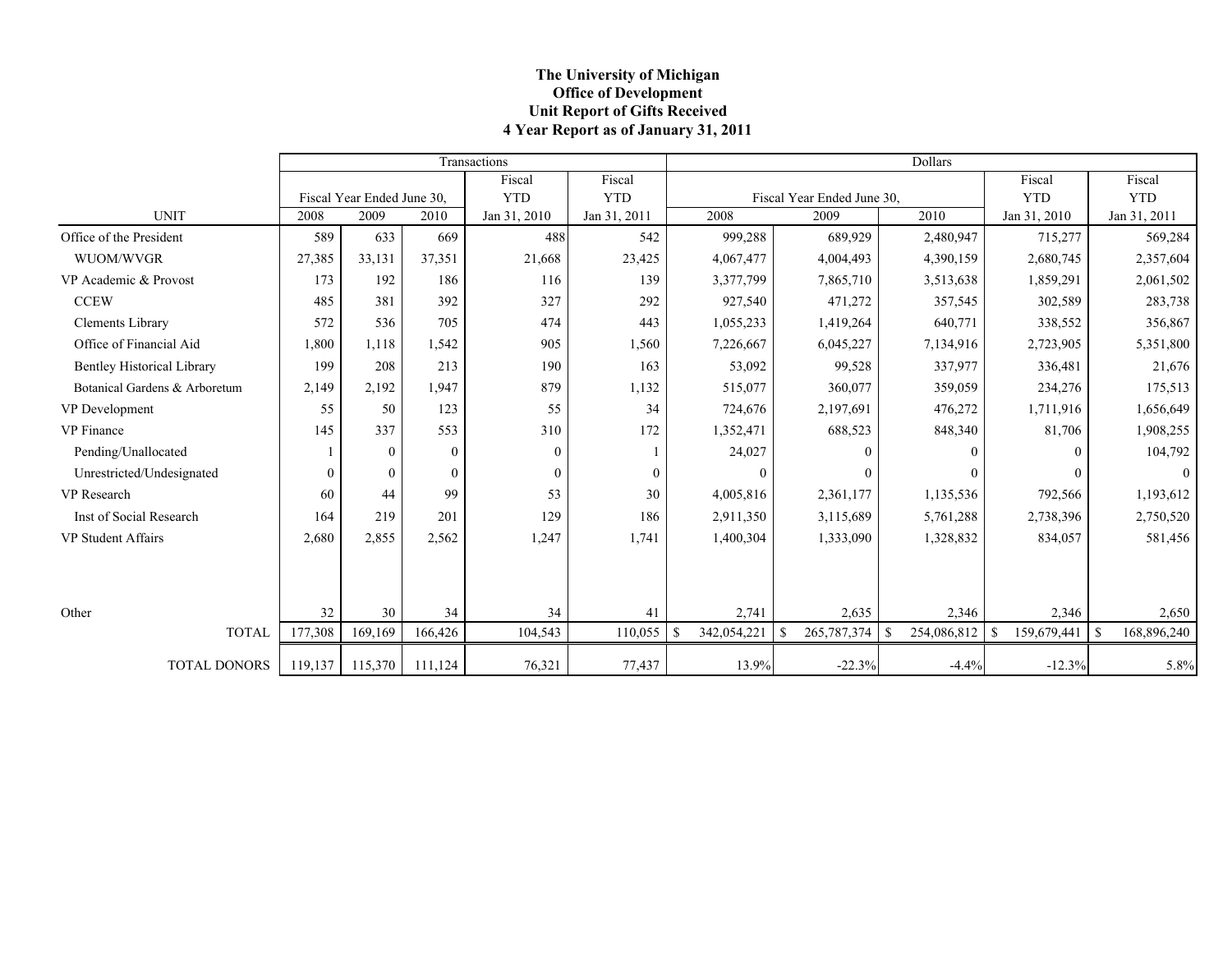# **The University of Michigan Office of Development SOURCE of Gifts as of January 31, 2011**

|                          |             | Fiscal Year Ended June 30, | <b>FYTD</b>          | <b>FYTD</b>       |                   |
|--------------------------|-------------|----------------------------|----------------------|-------------------|-------------------|
| <b>SOURCE</b>            | 2008        | 2009                       | 2010                 | Jan 31, 2010      | Jan 31, 2011      |
| Individuals              |             |                            |                      |                   |                   |
| Living Individuals       | 212,383,415 | 148,772,799<br>\$          | 153,979,337<br>\$    | 107,064,903<br>\$ | 106,165,505<br>\$ |
| <b>Realized Bequests</b> | 38,612,690  | 38,413,048                 | 32,169,208           | 17,800,022        | 20,941,391        |
| Total Individuals        | 250,996,105 | 187, 185, 847              | 186, 148, 545        | 124,864,925       | 127,106,896       |
| Corporations             | 22,587,467  | 17,050,205                 | 16,803,074           | 7,583,230         | 10,241,273        |
| Foundations              | 52,011,653  | 43,630,928                 | 34,000,126           | 17,470,128        | 22,972,801        |
| Associations             | 16,458,996  | 17,920,394                 | 17,135,067           | 9,761,158         | 8,575,270         |
| <b>TOTAL DOLLARS</b>     | 342,054,221 | 265, 787, 374              | 254,086,812          | 159,679,441       | 168,896,240       |
| Individuals              |             |                            |                      |                   |                   |
| Living Individuals       | 169,499     | 161,200                    | 159,459              | 100,827           | 106,270           |
| Realized Bequests        | 336         | 424                        | 379                  | 236               | 207               |
| <b>Total Individuals</b> | 169,835     | 161,624                    | 159,838              | 101,063           | 106,477           |
| Corporations             | 5,329       | 5,092                      | 4,348                | 2,155             | 2,234             |
| Foundations              | 504         | 474                        | 595                  | 344               | 323               |
| Associations/Others      | 1,640       | 1,979                      | 1,645                | 981               | 1,021             |
| TOTAL TRANSACTIONS       | 177,308     | 169,169                    | $166,\overline{426}$ | 104,543           | 110,055           |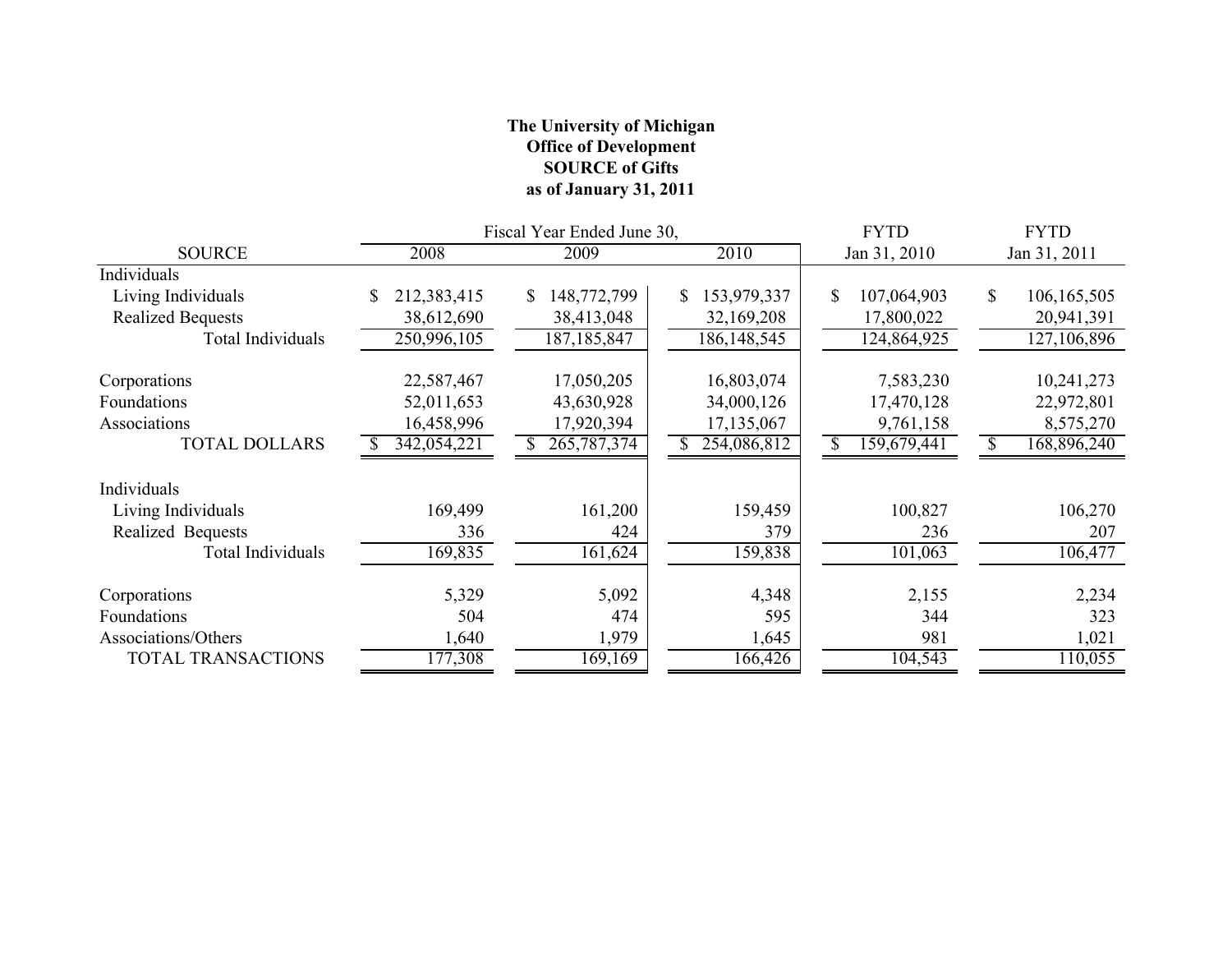# **The University of Michigan Office of Development Distribution Report of Gifts Received 4 Year Report as of January 31, 2011**

|                                    |              | Fiscal Year Ended June 30, |  | <b>FYTD</b> |              |              | <b>FYTD</b> |                         |
|------------------------------------|--------------|----------------------------|--|-------------|--------------|--------------|-------------|-------------------------|
| <b>DISTRIBUTION</b>                | 2008         | 2009                       |  | 2010        |              | Jan 31, 2010 |             | Jan 31, 2011            |
| Instruction                        | 25,987,602   | \$<br>29,719,673           |  | 20,562,947  | $\mathbb{S}$ | 12,762,436   | \$          | $\overline{15,}089,930$ |
| Research                           | 49,748,981   | 50,033,210                 |  | 57,978,315  |              | 31,473,313   |             | 40,189,170              |
| <b>Public Service</b>              | 29,787,716   | 26,481,493                 |  | 30,490,755  |              | 16,437,922   |             | 19,738,680              |
| Academic Support                   | 11,146,059   | 12,187,487                 |  | 9,814,316   |              | 6,638,840    |             | 8,289,673               |
| <b>Student Service</b>             | 2,467,358    | 1,185,523                  |  | 1,535,110   |              | 732,253      |             | 1,009,478               |
| <b>Institutional Support</b>       | 3,282,040    | 2,054,017                  |  | 2,101,160   |              | 1,815,557    |             | 2,476,758               |
| Scholarships & Fellowships         | 17,425,000   | 17,971,755                 |  | 15,070,561  |              | 9,757,368    |             | 9,795,787               |
| <b>Total Operating Funds</b>       | 139,844,756  | 139,633,158                |  | 137,553,164 |              | 79,617,689   |             | 96,589,476              |
| Construction                       | 57,128,781   | 33,990,857                 |  | 35,247,418  |              | 29,960,007   |             | 24,387,209              |
| Endowment                          | 97,853,241   | 60,145,899                 |  | 61,452,035  |              | 40,374,225   |             | 34,264,957              |
| Quasi Endowment                    | 13, 181, 171 | 15,295,670                 |  | 6,717,700   |              | 4,354,903    |             | 4,473,119               |
| Life Income Agreements             | 14,985,856   | 4,959,716                  |  | 3,666,538   |              | 1,289,889    |             | 3,742,824               |
| Outside Managed Irrevocable Trusts |              | 2,219,593                  |  | 103,407     |              | 103,407      |             |                         |
| <b>Student Loan Funds</b>          | 130,145      | 141,577                    |  | 2,058,599   |              | 8,493        |             | 1,035                   |
| Assets                             | 14,572,028   | 4,941,400                  |  | 2,810,807   |              | 549,480      |             | 3,236,527               |
| Other                              | 4,358,243    | 4,459,504                  |  | 4,477,144   |              | 3,421,348    |             | 2,201,093               |
| TOTAL DISTRIBUTION                 | 342,054,221  | 265, 787, 374              |  | 254,086,812 | S            | 159,679,441  |             | 168,896,240             |
| % CHANGE                           | 16.7%        | $-22.3%$                   |  | $-4.4%$     |              |              |             | 5.8%                    |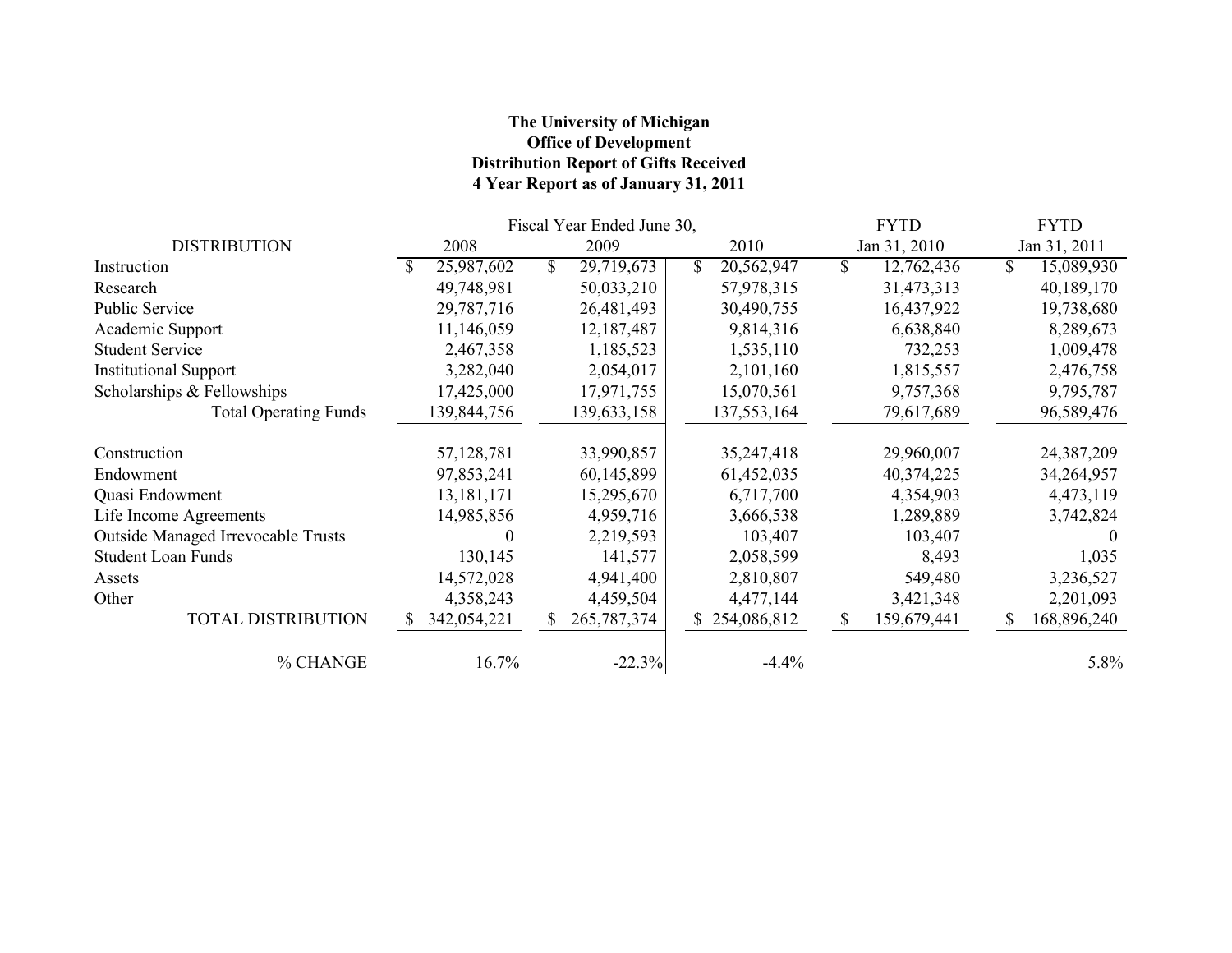#### **The University of Michigan Office of Development Gifts by INDIVIDUALS by Unit as of January 31, 2011**

|                                   | Gifts by UNIT ALUMNI |       |        |             | Gifts by U-M ALUMNI |                |             | Gifts by NON-ALUMNI |                |             | <b>TOTAL GIFTS</b> |                 |             |                |
|-----------------------------------|----------------------|-------|--------|-------------|---------------------|----------------|-------------|---------------------|----------------|-------------|--------------------|-----------------|-------------|----------------|
|                                   | Reachable            |       |        |             |                     |                |             |                     |                |             |                    |                 |             |                |
| <b>UNIT</b>                       | Liv Alumni           | $\%$  | Donors | Gift Amount | Avg                 | Donors         | Gift Amount | Avg                 | Donors         | Gift Amount | Avg                | Donors          | Gift Amount | Avg            |
| Taubman Arch & Urban              | 7,705                | 4.9%  | 374    | 180,672     | 483                 | 41             | 27,019      | 659                 | 49             | 35,160      | 718                | 464             | 242,851     | 523            |
| Art and Design                    | 7,027                | 3.1%  | 220    | 290,800     | 1,322               | 43             | 87,145      | 2,027               | 35             | 31,155      | 890                | 298             | 409,100     | 1,373          |
| Ross School of Business           | 40,444               | 9.4%  | 3,785  | 8,604,636   | 2,273               | 163            | 146,455     | 898                 | 273            | 237,653     | 871                | 4,221           | 8,988,744   | 2,130          |
| Dentistry                         | 9,004                | 10.9% | 984    | 423,242     | 430                 | 86             | 24,907      | 290                 | 195            | 83,354      | 427                | 1,265           | 531,503     | 420            |
| Education                         | 42,532               | 3.9%  | 1,679  | 282,772     | 168                 | 157            | 355,931     | 2,267               | 91             | 81,720      | 898                | 1,927           | 720,423     | 374            |
| Engineering                       | 69,089               | 4.8%  | 3,290  | 2,385,336   | 725                 | 244            | 433,467     | 1,777               | 321            | 376,467     | 1,173              | 3,855           | 3,195,270   | 829            |
| School of Information             | 7,561                | 6.6%  | 497    | 71,186      | 143                 | 23             | 8,357       | 363                 | 28             | 67,828      | 2,422              | 548             | 147,371     | 269            |
| Kinesiology                       | 5,962                | 4.7%  | 281    | 116,945     | 416                 | 104            | 31,902      | 307                 | 154            | 56,763      | 369                | 539             | 205,610     | 381            |
| Law School                        | 21,477               | 14.9% | 3,197  | 7,530,129   | 2,355               | 105            | 84,264      | 803                 | 181            | 156,092     | 862                | 3,483           | 7,770,485   | 2,231          |
| <b>LSA</b>                        | 195,299              | 3.7%  | 7,239  | 5,609,597   | 775                 | 514            | 863,770     | 1,680               | 1,232          | 770,170     | 625                | 8,985           | 7,243,537   | 806            |
| School of Music, Theater & Dance  | 11,865               | 5.3%  | 628    | 157,167     | 250                 | 1,004          | 1,154,335   | 1,150               | 580            | 220,335     | 380                | 2,212           | 1,531,837   | 693            |
| Natural Resources & Env.          | 7,422                | 5.7%  | 424    | 228,752     | 540                 | 38             | 149,063     | 3,923               | 31             | 19,796      | 639                | 493             | 397,611     | 807            |
| Nursing                           | 11,964               | 7.3%  | 868    | 169,525     | 195                 | 104            | 31,125      | 299                 | 94             | 48,304      | 514                | 1,066           | 248,954     | 234            |
| Pharmacy                          | 3,592                | 12.3% | 441    | 370,746     | 841                 | 30             | 510,800     | 17,027              | 50             | 51,939      | 1,039              | 521             | 933,485     | 1,792          |
| Public Health                     | 12,718               | 6.2%  | 792    | 621,464     | 785                 | 54             | 18,105      | 335                 | 100            | 83,226      | 832                | 946             | 722,795     | 764            |
| Ford School Public Policy         | 2,325                | 9.1%  | 212    | 91,096      | 430                 | 30             | 23,237      | 775                 | 47             | 1,015,791   | 21,613             | 289             | 1,130,124   | 3,910          |
| Rackham Graduate School           | 112,939              | 1.6%  | 1,861  | 410,508     | 221                 | 86             | 24,885      | 289                 | 159            | 42,155      | 265                | 2,106           | 477,548     | 227            |
| Social Work                       | 13,265               | 5.2%  | 689    | 99,677      | 145                 | 36             | 5,144       | 143                 | 50             | 10,849      | 217                | 775             | 115,670     | 149            |
|                                   |                      |       |        |             |                     |                |             |                     |                |             |                    |                 |             |                |
| Health System                     |                      |       |        |             |                     |                |             |                     |                |             |                    |                 |             |                |
| Medical School                    | 19,427               | 5.4%  | 1,057  | 2,181,257   | 2,064               | 1,631          | 3,359,914   | 2,060               | 6,869          | 4,665,384   | 679                | 9,557           | 10,206,555  | 1,068          |
| Hospital                          |                      |       |        |             |                     | 925            | 791,608     | 856                 | 2,945          | 1,034,466   | 351                | 3,870           | 1,826,074   | 472            |
|                                   |                      |       |        |             |                     |                |             |                     |                |             |                    |                 |             |                |
| Dearborn Campus                   | 41,637               | 2.0%  | 837    | 487,064     | 582                 | 170            | 78,626      | 463                 | 535            | 233,268     | 436                | 1,542           | 798,958     | 518            |
| <b>Flint Campus</b>               | 31,147               | 1.9%  | 603    | 127,921     | 212                 | 76             | 46,575      | 613                 | 175            | 47,453      | 271                | 854             | 221,949     | 260            |
| WFUM-TV                           |                      |       |        |             |                     | $\mathbf{1}$   | 250         | 250                 | 1              | 25          | 25                 | 2               | 275         | 138            |
|                                   |                      |       |        |             |                     |                |             |                     |                |             |                    |                 |             |                |
| Alumni Association                |                      |       |        |             |                     | 392            | 208,267     | 531                 | 105            | 57,312      | 546                | 497             | 265,579     | 534            |
| Athletics                         |                      |       |        |             |                     | 5,337          | 9,820,157   | 1,840               | 3,951          | 3,417,950   | 865                | 9,288           | 13,238,107  | 1,425          |
| Museum of Art                     |                      |       |        |             |                     | 230            | 795,952     | 3,461               | 215            | 135,963     | 632                | 445             | 931,915     | 2,094          |
| Univ Library                      |                      |       |        |             |                     | 307            | 1,056,510   | 3,441               | 108            | 64,316      | 596                | 415             | 1,120,826   | 2,701          |
| Univ Musical Society              |                      |       |        |             |                     | 549            | 355,444     | 647                 | 577            | 259,352     | 449                | 1,126           | 614,796     | 546            |
|                                   |                      |       |        |             |                     |                |             |                     |                |             |                    |                 |             |                |
| Office of the President           |                      |       |        |             |                     | 336            | 216,221     | 644                 | 95             | 221,584     | 2,332              | 431             | 437,805     | 1,016          |
| WUOM/WVGR                         |                      |       |        |             |                     | 3,610          | 445,916     | 124                 | 13,212         | 1,319,785   | 100                | 16,822          | 1,765,701   | 105            |
| VP Academic & Provost             |                      |       |        |             |                     | 35             | 176,444     | 5,041               | 29             | 2,894       | 100                | 64              | 179,338     | 2,802          |
| <b>CCEW</b>                       |                      |       |        |             |                     | 161            | 141,956     | 882                 | 75             | 34,494      | 460                | 236             | 176,450     | 748            |
| Clements Library                  |                      |       |        |             |                     | 168            | 94,462      | 562                 | 172            | 172,345     | 1,002              | 340             | 266,807     | 785            |
| Office of Financial Aid           |                      |       |        |             |                     | 1,213          | 2,251,400   | 1,856               | 123            | 178,098     | 1,448              | 1,336           | 2,429,498   | 1,818          |
| <b>Bentley Historical Library</b> |                      |       |        |             |                     | 79             | 12,114      | 153                 | 63             | 7,912       | 126                | 142             | 20,026      | 141            |
| Botanical Gardens & Arboretum     |                      |       |        |             |                     | 403            | 62,948      | 156                 | 587            | 73,654      | 125                | 990             | 136,602     | 138            |
| VP Development                    |                      |       |        |             |                     | 21             | 695,194     | 33,104              | 1              | 2,736       | 2,736              | 22              | 697,930     | 31,724         |
| VP Finance                        |                      |       |        |             |                     | 11             | 1,781,100   | 161,918             | 39             | 127,156     | 3,260              | 50              | 1,908,256   | 38,165         |
| Pending/Unallocated               |                      |       |        |             |                     |                |             |                     |                |             |                    | $\mathbf{0}$    | $\theta$    | $\bf{0}$       |
| Unrestricted/Undesignated         |                      |       |        |             |                     |                |             |                     |                |             |                    | $\theta$        | $\Omega$    | $\overline{0}$ |
| VP Research                       |                      |       |        |             |                     | $\mathfrak{Z}$ | 1,525       | 508                 | $\overline{4}$ | 9,500       | 2,375              | $7\phantom{.0}$ | 11,025      | 1,575          |
|                                   |                      |       |        |             |                     |                |             |                     |                |             |                    |                 |             |                |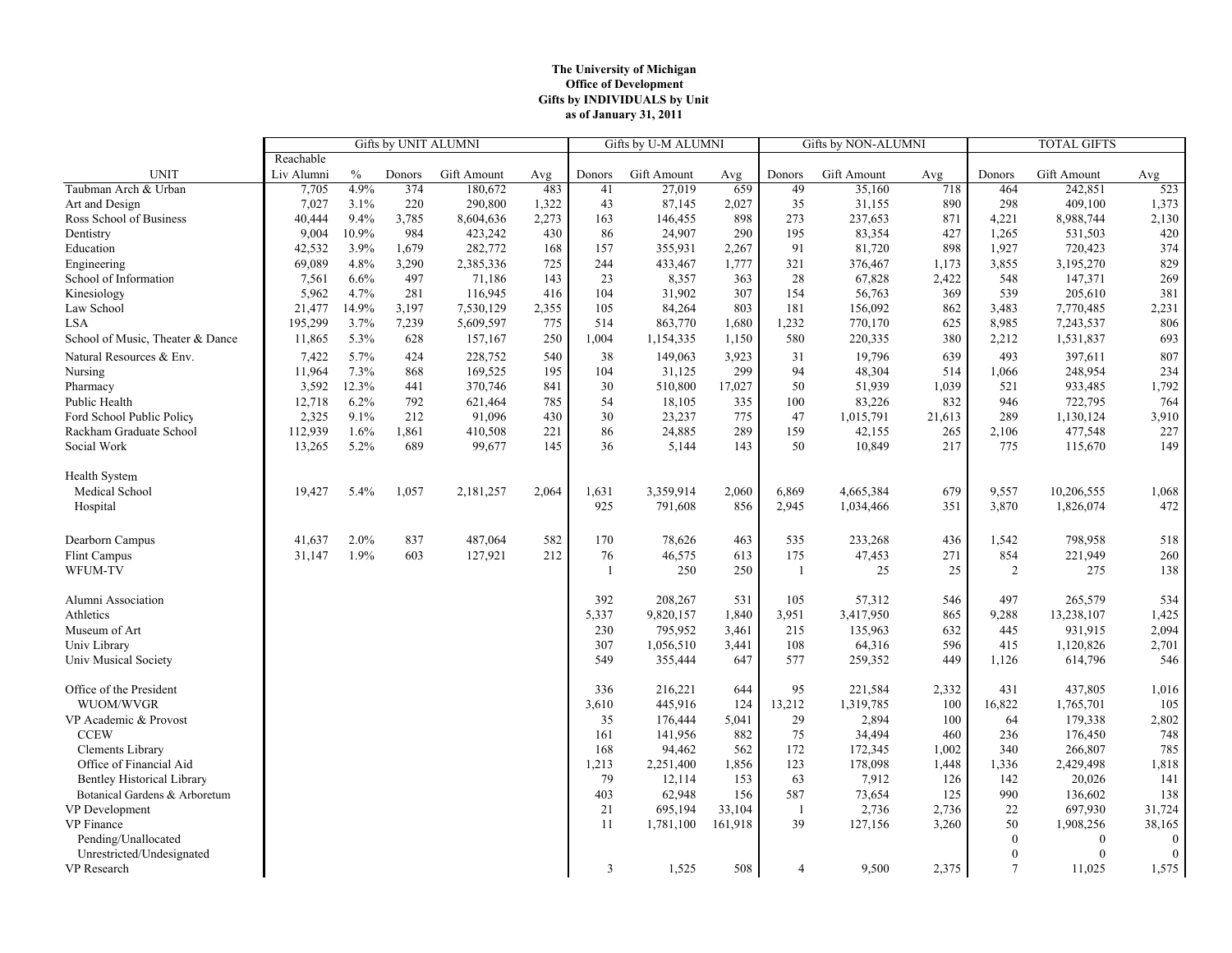#### **The University of Michigan Office of Development Gifts by INDIVIDUALS by Unit as of January 31, 2011**

|                         |            | Gifts by UNIT ALUMNI |        |                               |     |        | Gifts by U-M ALUMNI           |                |        | Gifts by NON-ALUMNI |     | <b>TOTAL GIFTS</b> |               |     |  |
|-------------------------|------------|----------------------|--------|-------------------------------|-----|--------|-------------------------------|----------------|--------|---------------------|-----|--------------------|---------------|-----|--|
|                         | Reachable  |                      |        |                               |     |        |                               |                |        |                     |     |                    |               |     |  |
| <b>UNIT</b>             | Liv Alumni | $\frac{0}{0}$        | Donors | Gift Amount                   | Avg | Donors | Gift Amount                   | Avg            | Donors | Gift Amount         | Avg | Donors             | Gift Amount   | Avg |  |
| Inst of Social Research |            |                      |        |                               |     | -63    | 28,872                        | 458            |        | 29,484              | 867 | 97                 | 58,356        | 602 |  |
| VP Student Affairs      |            |                      |        |                               |     | 956    | 141,106                       | 148            | 352    | 47,305              | 134 | 1,308              | 188,411       | 144 |  |
|                         |            |                      |        |                               |     |        |                               |                |        |                     |     |                    |               |     |  |
|                         |            |                      |        |                               |     |        |                               |                |        |                     |     |                    |               |     |  |
|                         |            |                      |        |                               |     |        |                               |                |        |                     |     |                    |               |     |  |
| Other                   |            |                      |        |                               |     |        | 1,360                         | Q <sub>1</sub> | 23     | 1,240               | 54  | 38                 | 2,600         | 68  |  |
| <b>TOTAL</b>            |            |                      |        | 29,958 \$ 30,440,492 \$ 1,016 |     |        | 19,554 \$ 26,543,832 \$ 1,357 |                | 33,960 | $$15,532,433$ \;    | 457 | 83,472             | 72,516,757 \$ | 869 |  |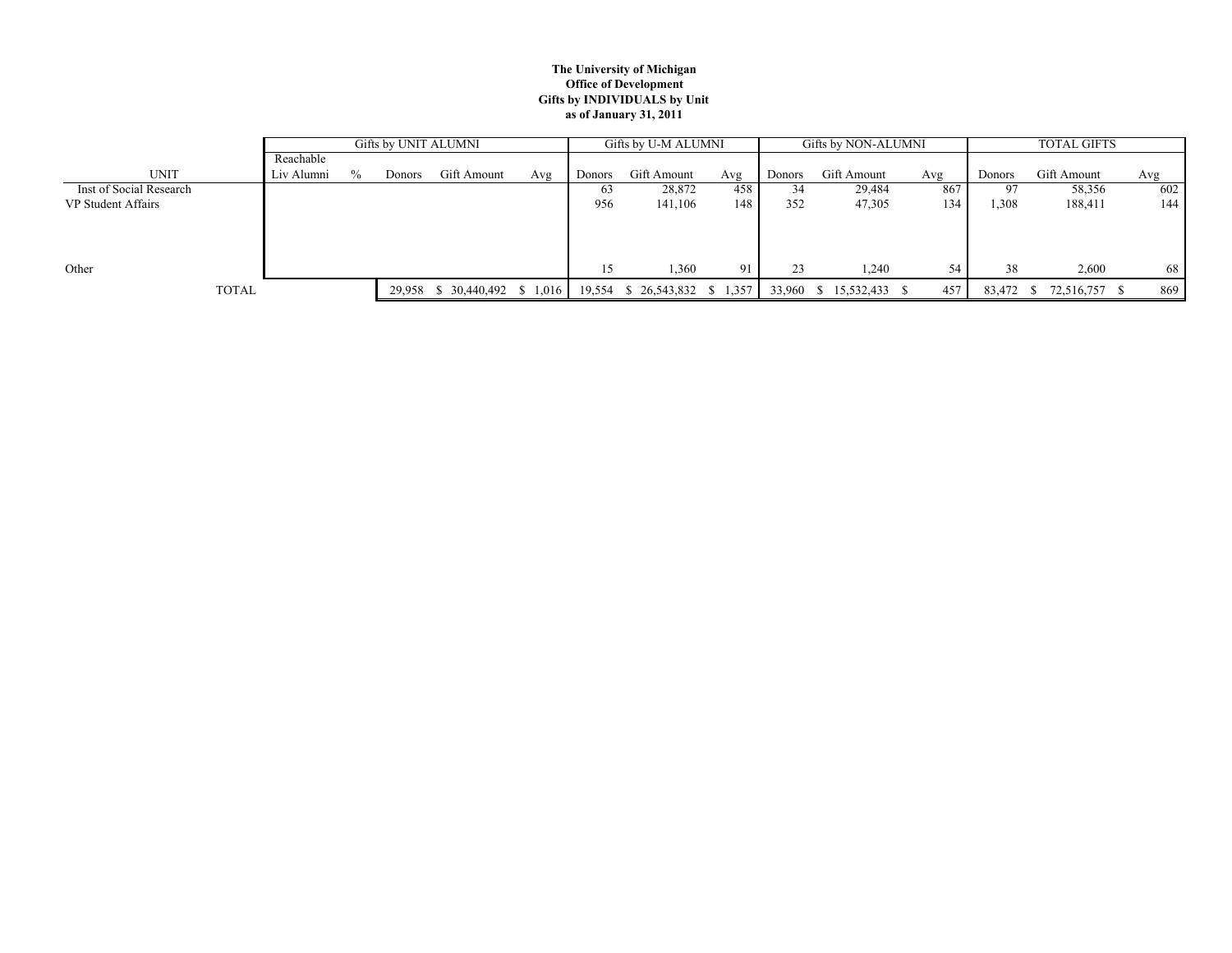#### **The University of Michigan Office of Development as of January 31, 2011 Gifts by SOURCE by Unit**

|                                  |                |                         | Transactions   |                |                 |                         | Dollars    |           |           |           |           |              |  |
|----------------------------------|----------------|-------------------------|----------------|----------------|-----------------|-------------------------|------------|-----------|-----------|-----------|-----------|--------------|--|
| <b>UNIT</b>                      | Indiv          | Beq                     | Corp           | Fdn            | Other           | <b>TOTAL</b>            | Indiv      | Beq       | Corp      | Fdn       | Other     | <b>TOTAL</b> |  |
| Taubman Arch & Urban             | 536            | $\overline{1}$          | 13             | $\,8\,$        | $7\phantom{.0}$ | 565                     | 276,726    | 78,750    | 6,833     | 62,125    | 15,485    | 439,919      |  |
| Art and Design                   | 356            | -1                      | $\mathbf{1}$   |                | 1               | 359                     | 954,225    | 6,666     | 500       |           | 75        | 961,466      |  |
| Ross School of Business          | 4,936          | 5                       | 335            | 12             | 7               | 5,295                   | 11,157,365 | 32,115    | 647,857   | 250,000   | 2,418     | 12,089,755   |  |
| Dentistry                        | 1,558          | $\overline{4}$          | 45             | $\sqrt{2}$     | 26              | 1,635                   | 848,778    | 54,734    | 155,903   | 75,975    | 45,258    | 1,180,648    |  |
| Education                        | 2,122          | $\,8\,$                 | 22             | 10             | -1              | 2,163                   | 794,605    | 548,248   | 51,355    | 474,687   | 200       | 1,869,095    |  |
| Engineering                      | 4,366          | 13                      | 321            | 11             | 33              | 4,744                   | 6,895,851  | 956,892   | 2,686,838 | 269,058   | 224,200   | 11,032,838   |  |
| School of Information            | 591            | $\overline{\mathbf{3}}$ | 10             | $\overline{c}$ | -1              | 607                     | 150,612    | 7,507     | 89,357    | 250,000   | 500       | 497,976      |  |
| Kinesiology                      | 705            | $\overline{2}$          | 10             | $\sqrt{2}$     | 6               | 725                     | 305,968    | 50,003    | 46,412    | 3,567     | 6,480     | 412,430      |  |
| Law School                       | 3,982          | 18                      | 72             | $\overline{9}$ | $\overline{4}$  | 4,085                   | 9,874,932  | 1,749,903 | 327,824   | 365,596   | 2,800     | 12,321,055   |  |
| <b>LSA</b>                       | 11,608         | 31                      | 235            | 32             | 34              | 11,940                  | 11,487,739 | 5,830,895 | 647,814   | 1,835,163 | 324,676   | 20,126,288   |  |
| School of Music, Theater & Dance | 2,714          | 15                      | 51             | 5              | 6               | 2,791                   | 1,724,913  | 1,369,073 | 25,797    | 285,520   | 4,413     | 3,409,717    |  |
| Natural Resources & Env.         | 582            | -1                      | 10             | 8              | 5               | 606                     | 1,084,236  | 78,750    | 2,385     | 385,200   | 4,025     | 1,554,595    |  |
| Nursing                          | 1,218          | $\overline{4}$          | 17             | 3              | 1               | 1,243                   | 474,674    | 111,060   | 72,775    | 489,375   | 6,500     | 1,154,385    |  |
| Pharmacy                         | 731            | $\overline{2}$          | 33             |                | $\mathfrak{Z}$  | 769                     | 1,164,467  | 220,032   | 70,961    |           | 24,750    | 1,480,210    |  |
| Public Health                    | 1,226          | $\overline{2}$          | 44             | 22             | 10              | 1,304                   | 1,529,145  | 158,488   | 313,523   | 2,980,001 | 94,036    | 5,075,193    |  |
| Ford School Public Policy        | 324            |                         | 3              | 3              |                 | 330                     | 1,240,767  |           | 30,000    | 331,459   |           | 1,602,227    |  |
| Rackham Graduate School          | 2,292          | $\overline{2}$          | 30             | $\overline{4}$ | -1              | 2,329                   | 628,521    | 20,050    | 6,457     | 1,059,788 | 250       | 1,715,066    |  |
| Social Work                      | 846            |                         | 5              | 6              | 6               | 863                     | 183,259    |           | 615       | 411,400   | 49,586    | 644,860      |  |
| <b>Health System</b>             |                |                         |                |                |                 |                         |            |           |           |           |           |              |  |
| Medical School                   | 12,460         | 42                      | 219            | 101            | 418             | 13,240                  | 17,339,115 | 6,557,247 | 1,879,212 | 6,968,511 | 6,164,882 | 38,908,966   |  |
| Hospital                         | 5,108          | $\mathbf{1}$            | 103            | 9              | 106             | 5,327                   | 3,408,912  | 100       | 249,608   | 1,591,668 | 149,799   | 5,400,087    |  |
| Dearborn Campus                  | 2,242          | 2                       | 36             | 6              | 20              | 2,306                   | 900,596    | 5,025     | 113,064   | 42,500    | 14,212    | 1,075,397    |  |
| Flint Campus                     | 1,334          |                         | 16             | $\overline{3}$ | 38              | 1,391                   | 379,322    |           | 13,576    | 245,050   | 64,235    | 702,183      |  |
| WFUM-TV                          | $\overline{2}$ | -1                      |                |                |                 | $\overline{\mathbf{a}}$ | 275        | 2,070     |           |           |           | 2,345        |  |
| Alumni Association               | 566            | $\overline{4}$          | $\overline{7}$ |                | -1              | 578                     | 303,121    | 11,626    | 3,058     |           | 100       | 317,905      |  |
| Athletics                        | 12,010         | $\overline{4}$          | 182            | 8              | 42              | 12,246                  | 18,298,888 | 45,187    | 1,809,365 | 23,380    | 117,141   | 20,293,961   |  |
| Museum of Art                    | 513            | 6                       | 5              |                | $7\phantom{.0}$ | 531                     | 1,928,255  | 6,479     | 5,188     |           | 4,730     | 1,944,651    |  |
| Univ Library                     | 460            | 5                       | 5              | 1              | $\overline{3}$  | 474                     | 1,217,051  | 618,588   | 18,214    | 20,000    | 600       | 1,874,453    |  |
| Univ Musical Society             | 1,671          |                         | 23             | $\overline{4}$ | $\overline{7}$  | 1,705                   | 1,070,961  |           | 183,950   | 118,900   | 58,841    | 1,432,652    |  |
| Office of the President          | 510            | 11                      | 19             | 1              | $\overline{1}$  | 542                     | 459,472    | 76,147    | 3,165     | 30,000    | 500       | 569,284      |  |
| WUOM/WVGR                        | 23,170         | $\overline{3}$          | 143            | 10             | 99              | 23,425                  | 2,070,992  | 310       | 183,996   | 4,400     | 97,906    | 2,357,604    |  |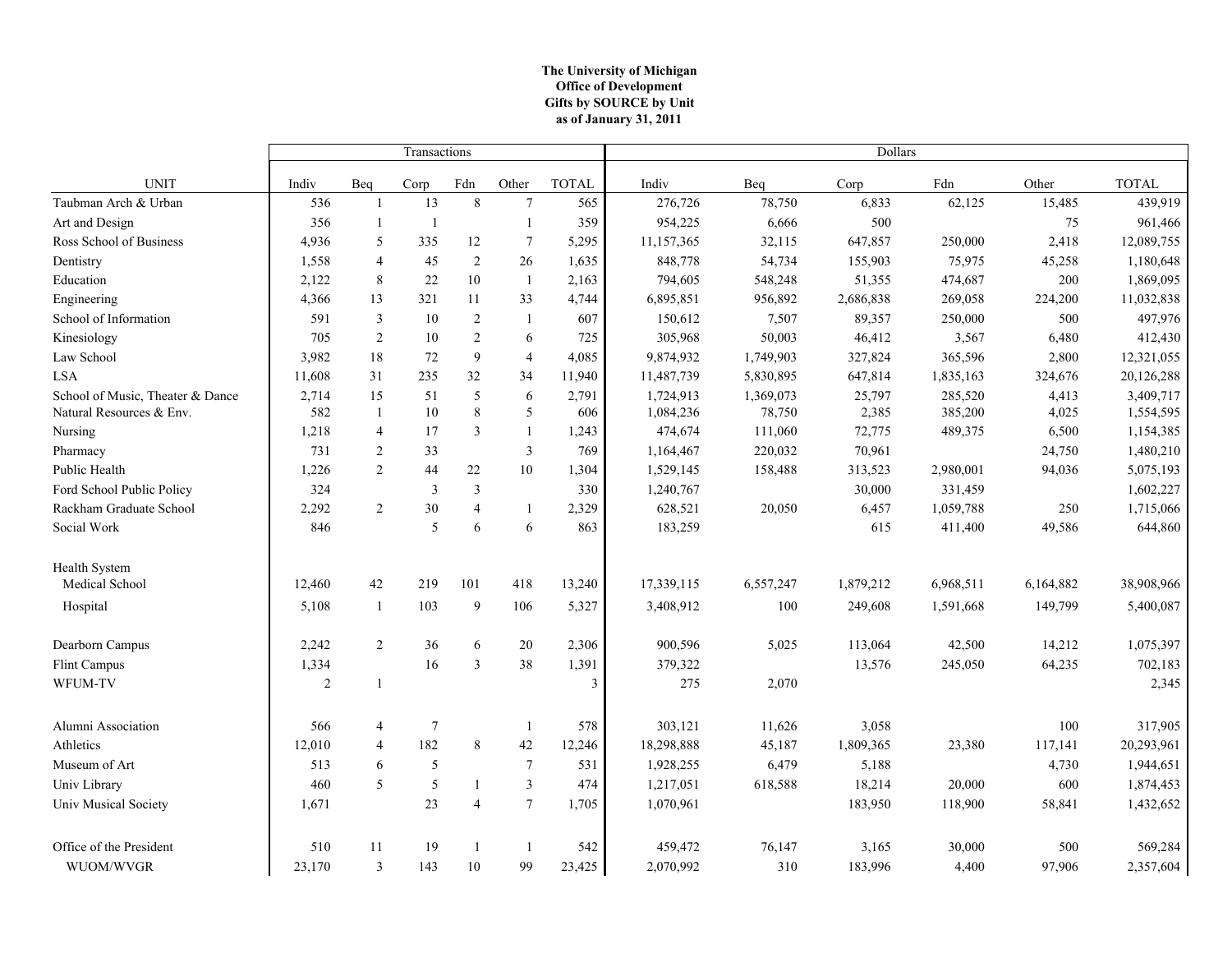#### **The University of Michigan Office of Development as of January 31, 2011 Gifts by SOURCE by Unit**

|                                   |         |     | Transactions |                |                |              | Dollars             |            |            |            |                |              |  |
|-----------------------------------|---------|-----|--------------|----------------|----------------|--------------|---------------------|------------|------------|------------|----------------|--------------|--|
| <b>UNIT</b>                       | Indiv   | Beq | Corp         | Fdn            | Other          | <b>TOTAL</b> | Indiv               | Beq        | Corp       | Fdn        | Other          | <b>TOTAL</b> |  |
| VP Academic & Provost             | 90      |     | 5            | 11             | 33             | 139          | 388,938             |            | 80,525     | 856,595    | 735,444        | 2,061,502    |  |
| <b>CCEW</b>                       | 282     |     | 6            | $\overline{2}$ | $\overline{2}$ | 292          | 255,676             |            | 10,563     | 2,500      | 15,000         | 283,738      |  |
| Clements Library                  | 431     |     | 6            |                | 4              | 443          | 291,212             | 10,000     | 5,415      | 50,000     | 240            | 356,867      |  |
| Office of Financial Aid           | 1,470   | 12  | 24           |                | 53             | 1,560        | 3,451,132           | 1,724,430  | 30,133     | 23,275     | 122,830        | 5,351,800    |  |
| <b>Bentley Historical Library</b> | 156     |     |              |                | 5              | 163          | 21,176              | 25         | 25         |            | 450            | 21,676       |  |
| Botanical Gardens & Arboretum     | 1,112   |     | 6            |                | 14             | 1,132        | 147,573             |            | 9,265      |            | 18,675         | 175,513      |  |
| VP Development                    | 31      |     |              |                |                | 34           | 940,688             | 606,211    | 14,750     | 95,000     |                | 1,656,649    |  |
| <b>VP</b> Finance                 | 172     |     |              |                |                | 172          | 1,908,255           |            |            |            |                | 1,908,255    |  |
| Pending/Unallocated               |         |     |              |                |                |              | 104,792             |            |            |            |                | 104,792      |  |
| Unrestricted/Undesignated         |         |     |              |                |                |              |                     |            |            |            |                |              |  |
| VP Research                       | 9       |     | 12           | 6              | 3              | 30           | 21,025              |            | 204,272    | 837,940    | 130,375        | 1,193,612    |  |
| Inst of Social Research           | 160     |     | 6            | 17             | $\overline{2}$ | 186          | 187,902             | 4,780      | 50,320     | 2,494,018  | 13,500         | 2,750,520    |  |
| VP Student Affairs                | 1,576   |     | 152          | $\overline{2}$ | 11             | 1,741        | 290,744             |            | 190,401    | 40,150     | 60,160         | 581,456      |  |
|                                   |         |     |              |                |                |              |                     |            |            |            |                |              |  |
|                                   |         |     |              |                |                |              |                     |            |            |            |                |              |  |
| Other                             | 41      |     |              |                |                | 41           | 2,650               |            |            |            |                | 2,650        |  |
| <b>TOTAL</b>                      | 106,270 | 207 | 2,234        | 323            | 1,021          | 110,055      | 106, 165, 505<br>-S | 20,941,391 | 10,241,273 | 22,972,801 | 8,575,270<br>S | 168,896,240  |  |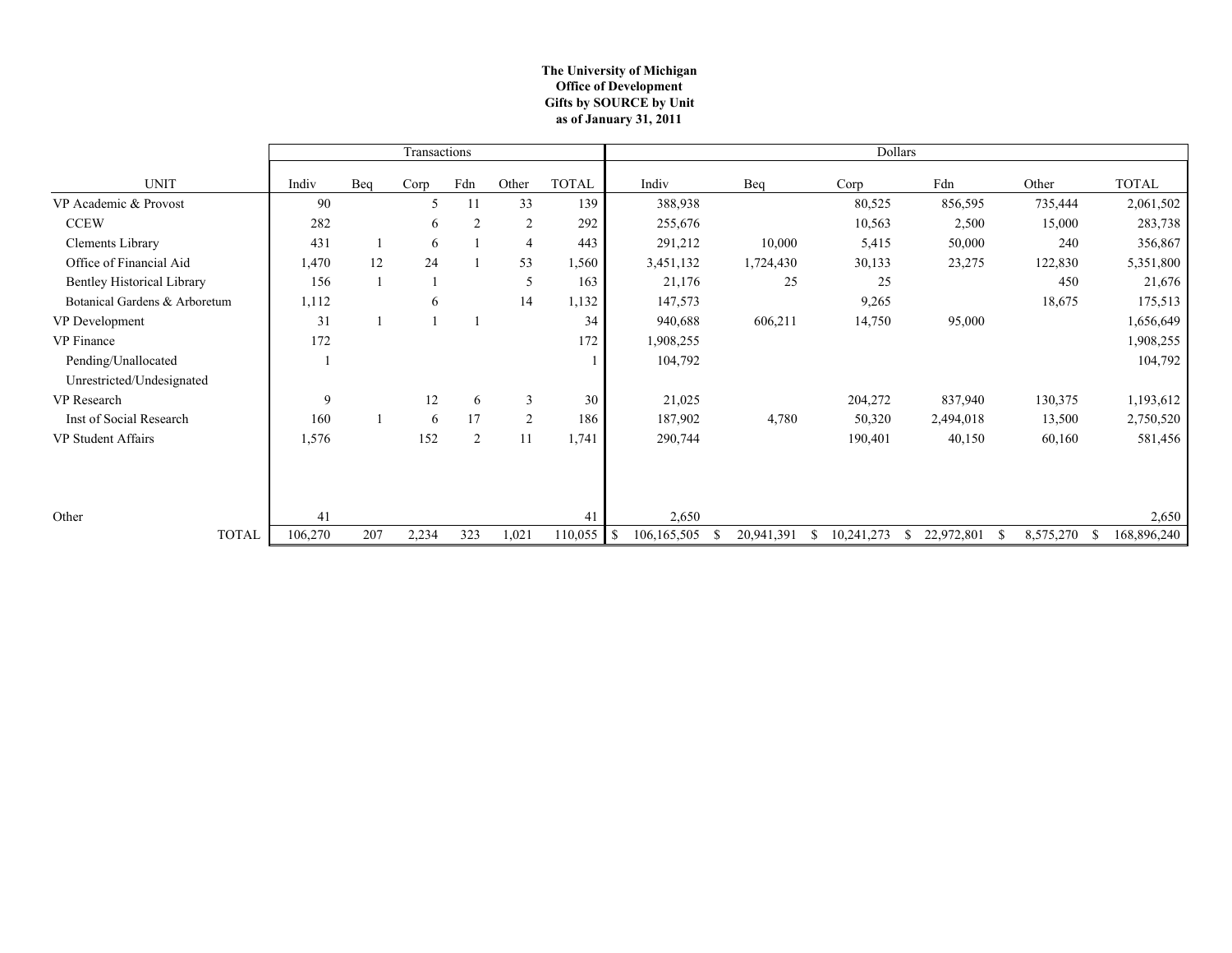# **LISTING OF GIFTS \$10,000 AND OVER FOR JANUARY 2011**

| <b>Robert B. Aikens, Bloomfield Hills</b><br>For the Building Fund in the Law School                                                                                                                                                                    | \$1,000,000 |
|---------------------------------------------------------------------------------------------------------------------------------------------------------------------------------------------------------------------------------------------------------|-------------|
| <b>Christine A. Alcantara, Grosse Pointe</b><br>For the Christine and Anthony Alcantara Endowment Fund in the School<br>of Music, Theatre and Dance                                                                                                     | 15,000      |
| <b>Alro Steel Corporation, Jackson</b><br>For support in the Department of Athletics                                                                                                                                                                    | 13,000      |
| Alzheimer's Disease and Related Disorders Association, Chicago, Illinois<br>For research in the Medical School                                                                                                                                          | 80,000      |
| David E. Aman, Jr., New York, New York<br>For the Robert M. and Wallis C. Klein Darrow Merit Scholarship Fund in<br>the Law School                                                                                                                      | 10,000      |
| <b>American Academy of Neurology, Minneapolis, Minnesota</b><br>For support in the Medical School                                                                                                                                                       | 27,500      |
| <b>American Cancer Society, Atlanta, Georgia</b><br>For research and other support in the College of Engineering, the Life<br>Sciences Institute, the Schools of Medicine and Public Health, and for the<br>College of Literature, Science and the Arts | 235,940     |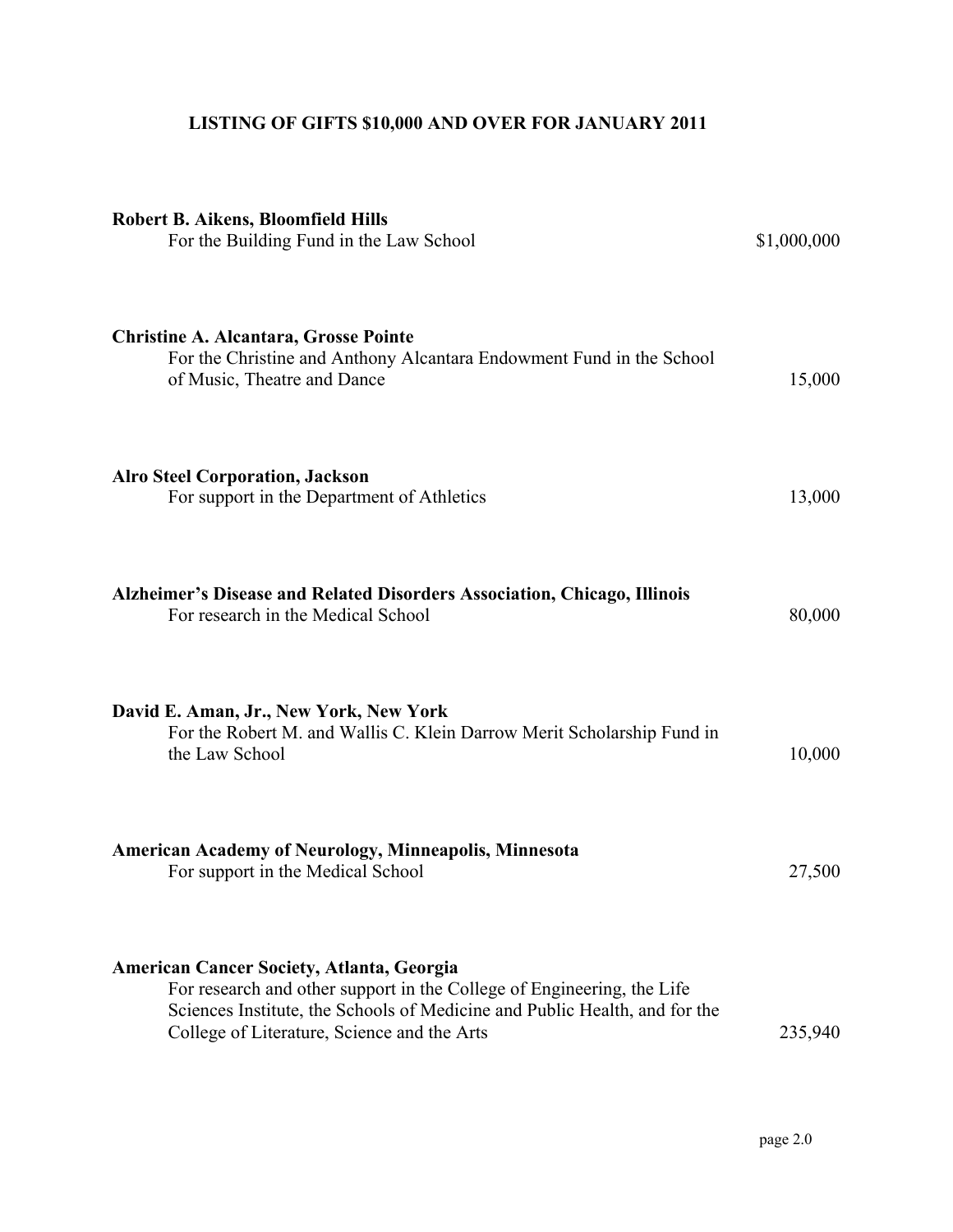| American Federation for Aging Research, Inc., New York, New York<br>For research in the Medical School                                                                                                                                                                                                                                      | 87,782  |
|---------------------------------------------------------------------------------------------------------------------------------------------------------------------------------------------------------------------------------------------------------------------------------------------------------------------------------------------|---------|
| <b>American Health Assistance Foundation, Clarksburg, Maryland</b><br>For research in the Medical School                                                                                                                                                                                                                                    | 12,500  |
| Gordon L. Amidon, Ann Arbor<br>For the Gordon and Pamela Amidon Fellowship in Pharmaceutics Fund in<br>the College of Pharmacy                                                                                                                                                                                                              | 50,000  |
| <b>Amster Family Charitable Fund of the Vanguard Charitable Endowment</b><br>Program, Boston, Massachusetts; for the Herbert S. and Carol L. Amster<br>Lupus Research Fund in the Medical School, and for scholarship and other<br>support in the Stephen M. Ross School of Business and the College of<br>Literature, Science and the Arts | 11,000  |
| John W. Anderson, Brentwood, Tennessee<br>For support in the Department of Athletics                                                                                                                                                                                                                                                        | 16,200  |
| <b>Anonymous Donor</b><br>For research in the Medical School                                                                                                                                                                                                                                                                                | 25,000  |
| <b>Anonymous Donor</b><br>For research in the Comprehensive Cancer Center                                                                                                                                                                                                                                                                   | 200,000 |
| <b>Anonymous Donor</b><br>For support in the College of Pharmacy                                                                                                                                                                                                                                                                            | 100,000 |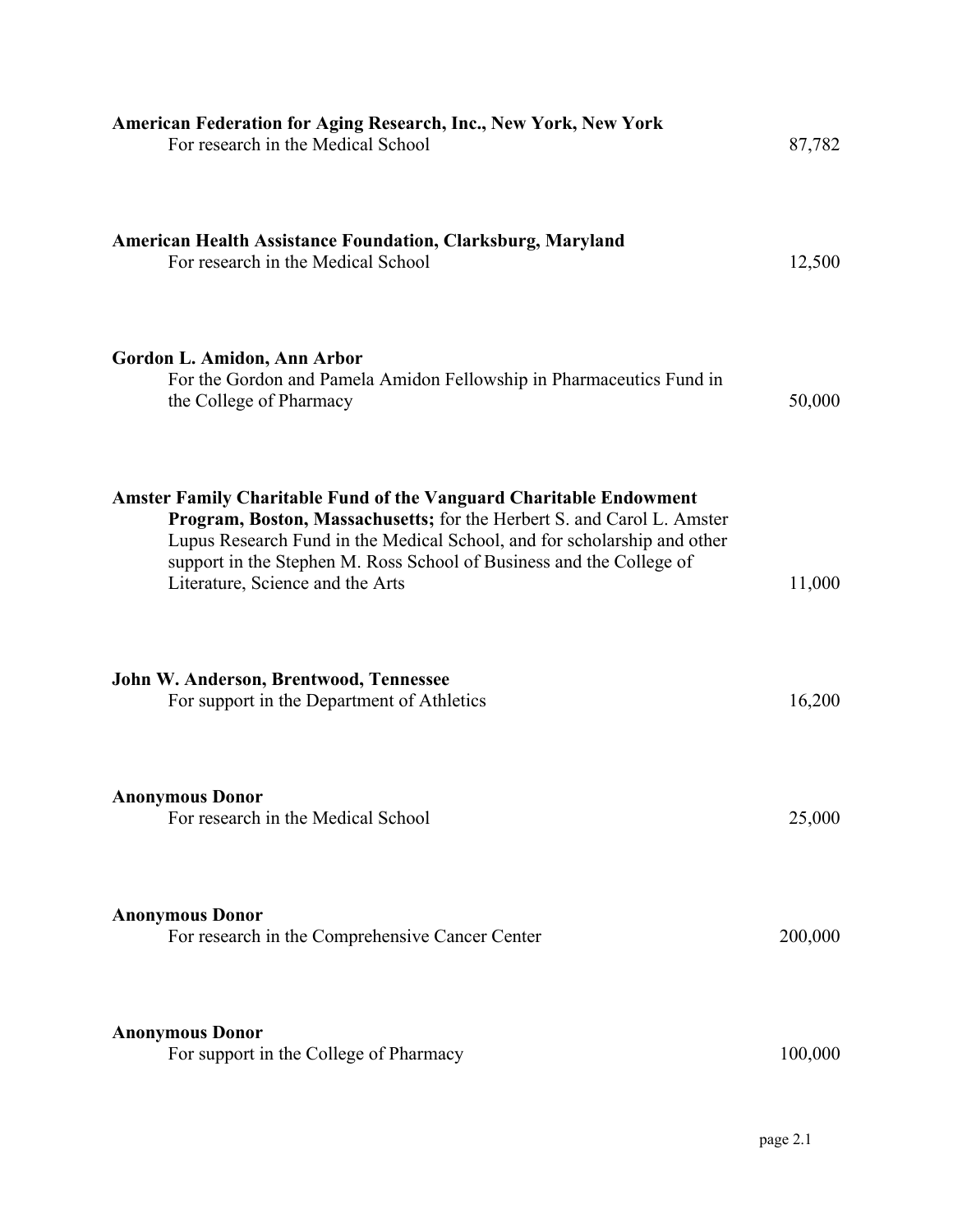| <b>Anonymous Donor</b><br>For scholarships in the College of Engineering                                                                                                                                                                                                       | 50,000 |
|--------------------------------------------------------------------------------------------------------------------------------------------------------------------------------------------------------------------------------------------------------------------------------|--------|
| Ares Management, LLC, Los Angeles, California<br>For the Gregory Margolies Fund for Cancer Research in the Life Science<br>Institute                                                                                                                                           | 40,000 |
| <b>Joseph Aristeo Revocable Trust</b><br>For support in the Department of Athletics                                                                                                                                                                                            | 14,400 |
| David B. Arnett, Clarksville, Tennessee<br>For the France I. and Parker B. Arnett Graduate Fellowship in the College<br>of Literature, Science and the Arts, and for the Frances and Parker Arnett<br>Endowed Fund for Literary Theory and Criticism in the University Library | 11,000 |
| <b>Arthritis Foundation, Atlanta, Georgia</b><br>For research and other support in the Medical School                                                                                                                                                                          | 31,667 |
| <b>ASPA Pension Education Research Foundation, Inc., Arlington, Virginia</b><br>For mathematics support in the College of Literature, Science and the Arts                                                                                                                     | 27,125 |
| Robert C. Atkins Foundation, Jenkintown, Pennsylvania<br>For support in the Medical School                                                                                                                                                                                     | 50,000 |
| Autoliv ASP, Inc., Ogden, Utah<br>For support in the Department of Athletics                                                                                                                                                                                                   | 33,320 |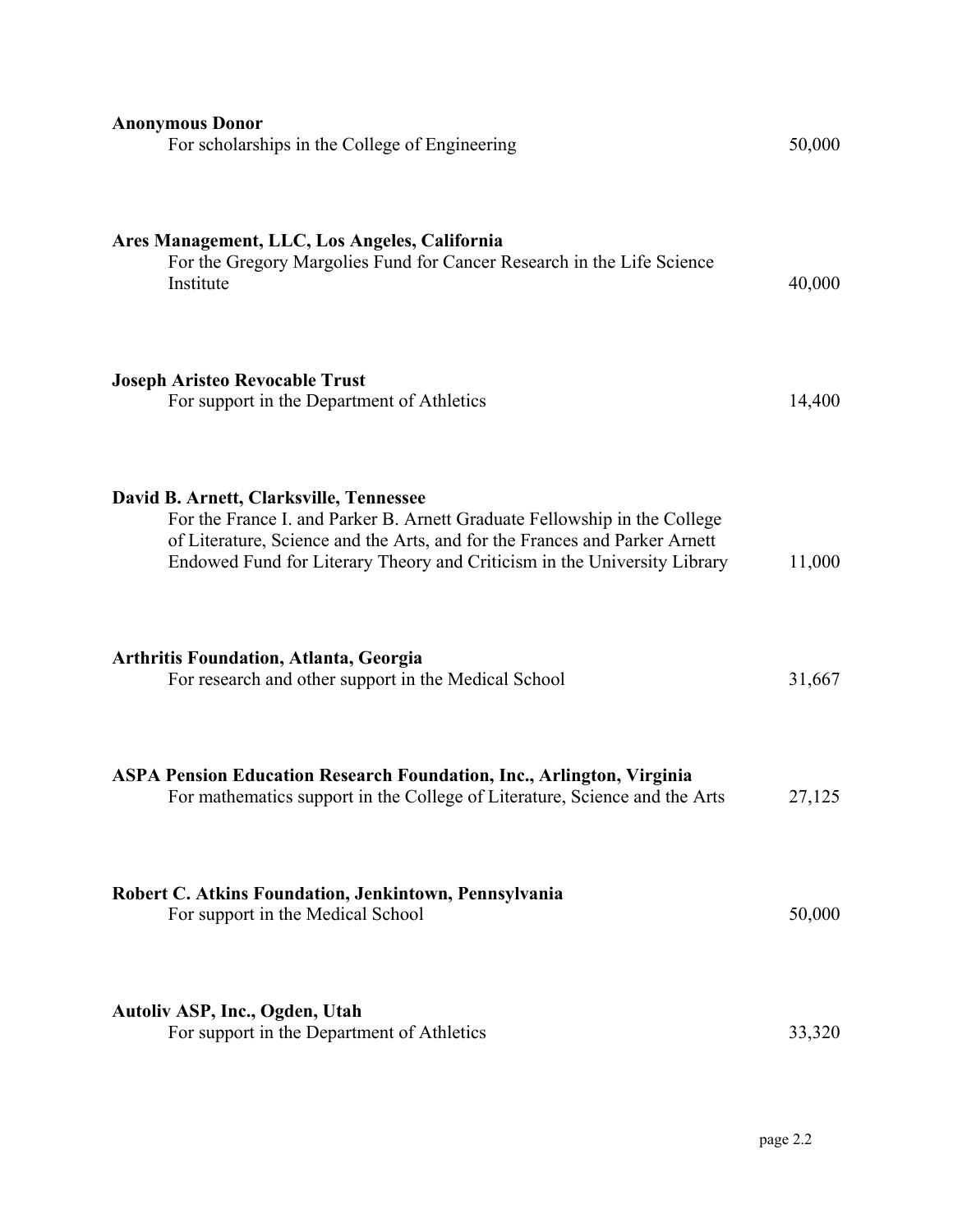| <b>Avon Foundation, New York, New York</b><br>For research in the Medical School                                                                                                                                 | 165,000 |
|------------------------------------------------------------------------------------------------------------------------------------------------------------------------------------------------------------------|---------|
| Bachman-Strauss Dystonia & Parkinson Foundation, New York, New York<br>For research in the College of Literature, Science and the Arts                                                                           | 50,000  |
| <b>Leon and Georgeanne Barton Living Trust</b><br>For the Georgeanne Zimmer Barton Scholarship Fund in the School of<br>Education                                                                                | 31,250  |
| Frank W. Batsch, Naples, Florida<br>331 shares of Lancaster Colony common stock; for research and other<br>support in the Department of Athletics, the Comprehensive Cancer Center<br>and the Kellogg Eye Center | 16,647  |
| Leonard J. Baxt, Washington, D. C.<br>For the Building Fund in the Law School                                                                                                                                    | 50,000  |
| <b>Beliza Design, Ann Arbor</b><br>For support in the Department of Athletics                                                                                                                                    | 32,880  |
| <b>Margaret T. Biddle Foundation, Garden City, New York</b><br>For the Dr. Moshe Talpaz Gift Account in the Comprehensive Cancer<br>Center                                                                       | 50,000  |
| Brian L. Bilzin, Miami Beach, Florida<br>For scholarships in the College of Literature, Science and the Arts                                                                                                     | 10,000  |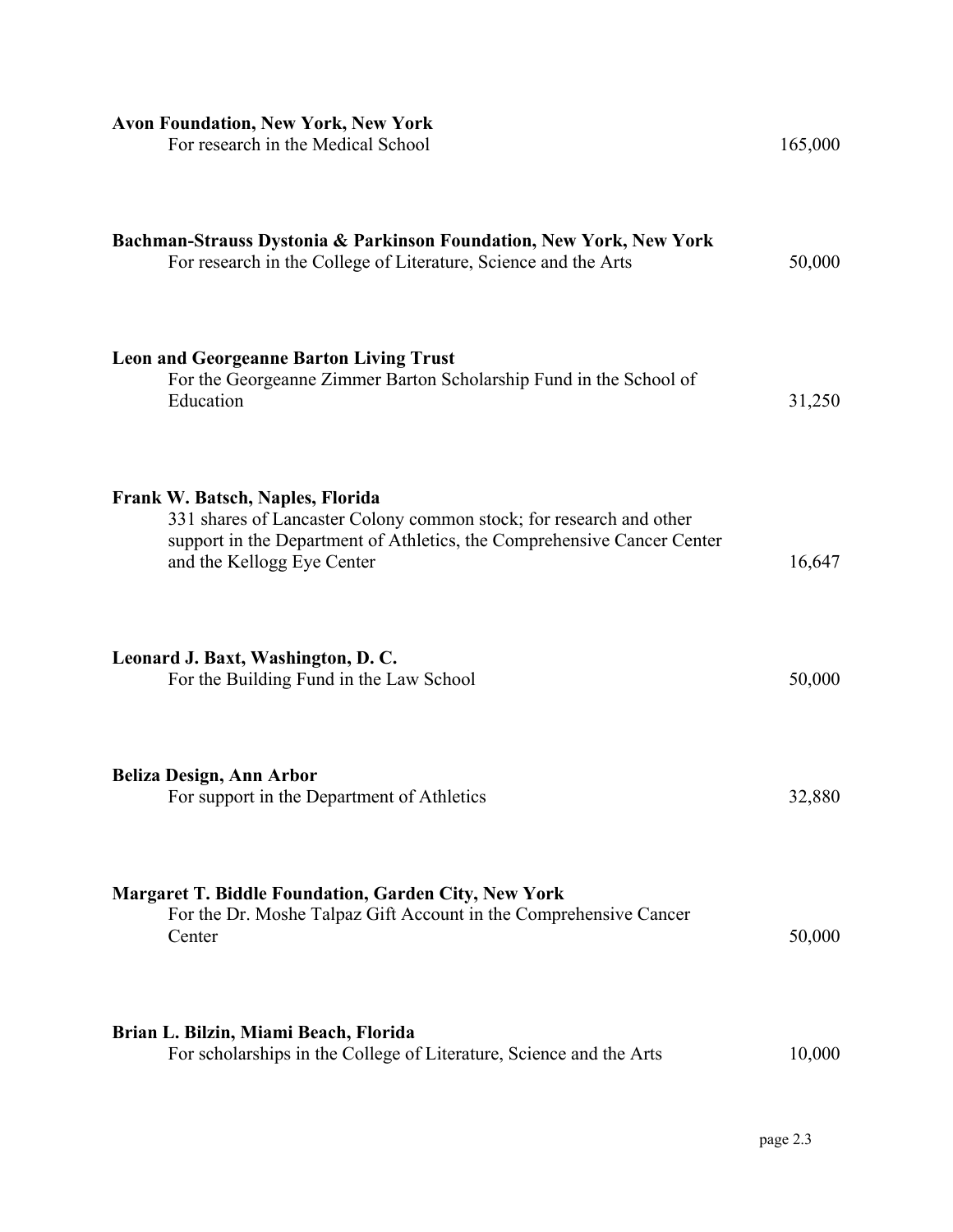| <b>Steven H. Bloom, Armonk, New York</b><br>6,000 shares of Nextel Corporation common stock; for support at the<br>University of Michigan-Flint                                     | 25,260  |
|-------------------------------------------------------------------------------------------------------------------------------------------------------------------------------------|---------|
| <b>Blue Cross Blue Shield of Michigan Foundation, Detroit</b><br>For research and other support in the Department of Athletics, the School<br>of Kinesiology and the Medical School | 39,579  |
| William J. Bogaard, Pasadena, California<br>For the Building Fund in the Law School                                                                                                 | 100,000 |
| BorgWarner, Inc., Auburn Hills<br>For support in the Department of Athletics                                                                                                        | 49,200  |
| <b>Robert Bosch Corporation, South Bend, Indiana</b><br>For the Solar Car Project Fund and for SAE-Formula Car Team support                                                         | 22,500  |
| Henry Bouma, Jr., Byron<br>For support in the Department of Athletics                                                                                                               | 10,800  |
| David A. Breach, Lafayette, California<br>For the Building Fund in the Law School                                                                                                   | 20,000  |
| <b>Wayne J. Breece, Flushing</b><br>For support in the Department of Athletics                                                                                                      | 15,200  |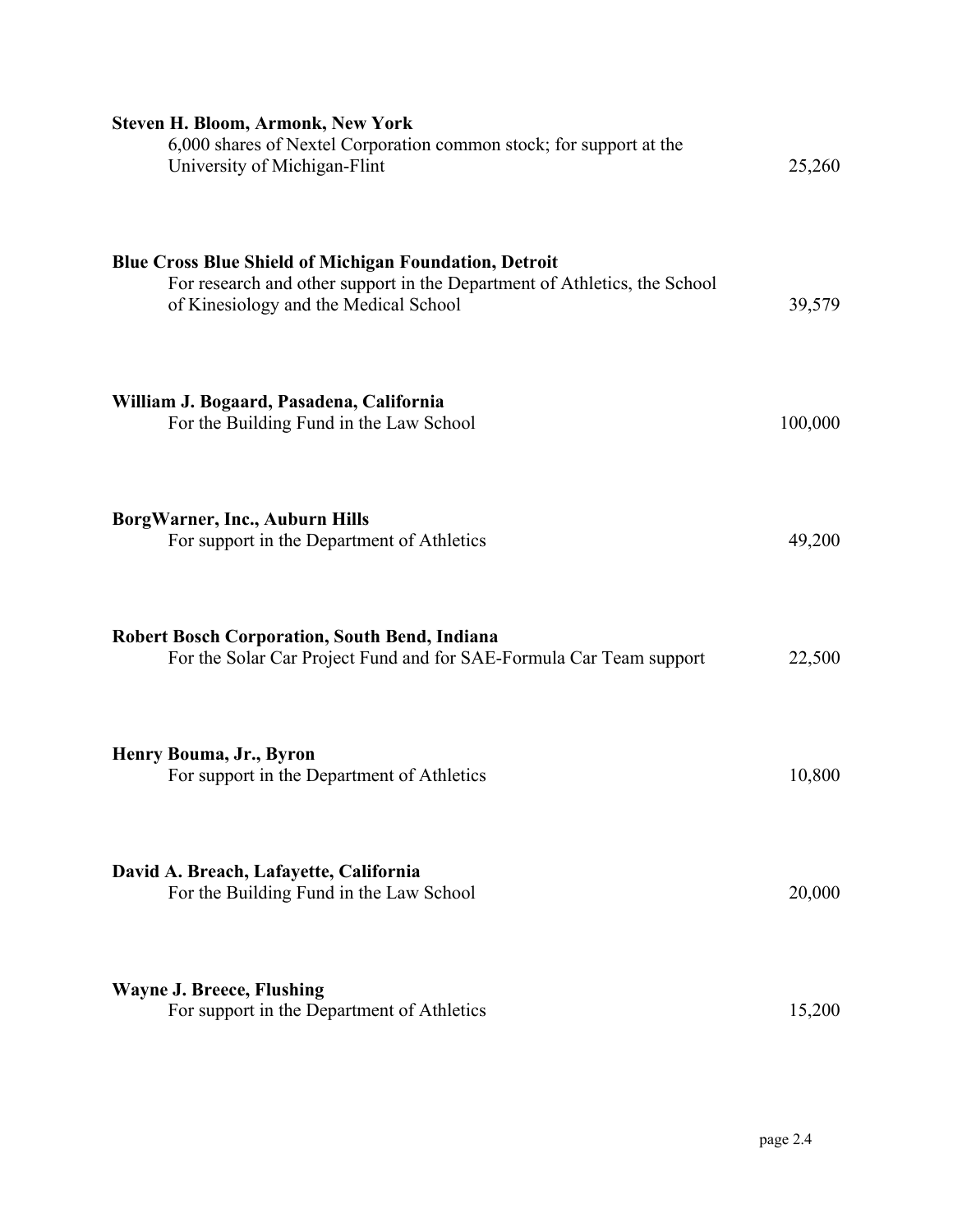| <b>Michael J. Brenner, New York, New York</b><br>For the New Building Furnishings Fund in the Stephen M. Ross School of<br><b>Business</b>                                                 | 50,000  |
|--------------------------------------------------------------------------------------------------------------------------------------------------------------------------------------------|---------|
| Eli and Edythe L. Broad Foundation, Los Angeles, California<br>For research in the Medical School                                                                                          | 70,000  |
| Barbara K. Brock, Bloomfield Hills<br>For men's rowing support in the Department of Athletics                                                                                              | 10,000  |
| Robert W. Browne, Ada<br>For the Kim A. Eagle M.D. Endowed Professorship in Cardiovascular<br>Medicine in the Medical School; and for the Heart of a Champion<br>Research Fund             | 100,000 |
| Sally L. Bund, Ann Arbor<br>315 shares of Automatic Data Processing, Inc., common stock; for the<br>Peony Garden Restoration Fund, the Matthaei Botanical Gardens and<br>Nichols Arboretum | 15,035  |
| Linda E. Burke, Quincy<br>For research in the Medical School                                                                                                                               | 25,000  |
| Burroughs Wellcome Fund, Research Triangle Park, North Carolina<br>For research in the Medical School                                                                                      | 40,000  |
| <b>Stephen D. Burstein, Williston Park, New York</b><br>For scholarships in the Department of Athletics                                                                                    | 25,000  |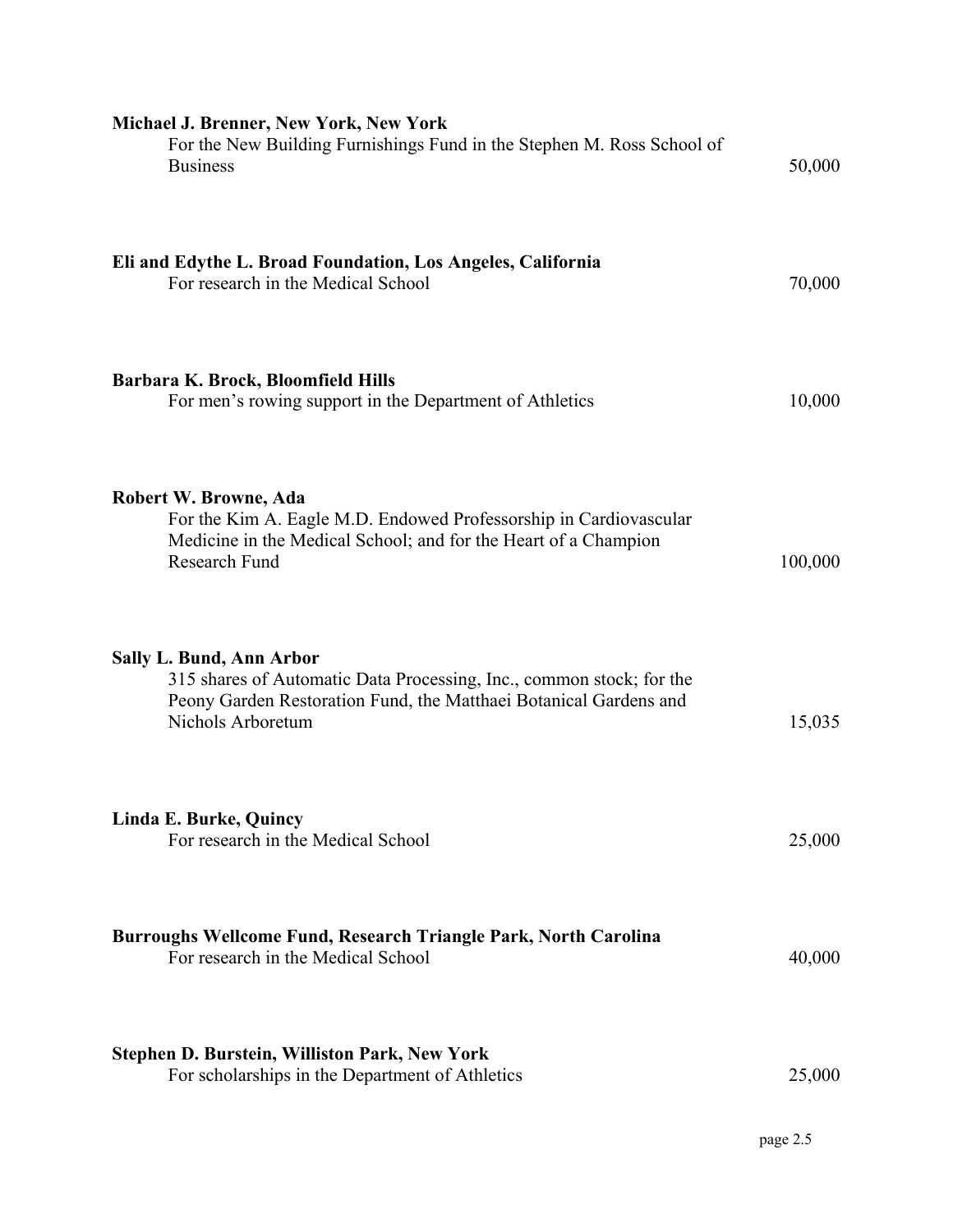| <b>Callahan-Abruzzo Family Charitable Fund of the American Endowment</b><br>Foundation, Hudson, Ohio; for the Building Fund and other support in<br>the Law School | 12,500 |
|--------------------------------------------------------------------------------------------------------------------------------------------------------------------|--------|
| <b>Margaret Ann Canham Trust</b><br>For the Don Canham Endowed Memorial Fund for Canham Fellows in the<br>School of Kinesiology                                    | 10,000 |
| E. Rhodes and Leona B. Carpenter Foundation, Philadelphia, Pennsylvania<br>For support in the Museum of Art                                                        | 20,000 |
| Peter J. Carras, Midland<br>For research in the Medical School                                                                                                     | 10,000 |
| <b>Robert N. Chames, Northville</b><br>For support in the Department of Athletics                                                                                  | 10,800 |
| Ming-Hsiong Chang, Taipei, Taiwan<br>For the Ross School Alumni Club of Taiwan Scholarship Fund in the<br>Stephen M. Ross School of Business                       | 10,000 |
| <b>Robert A. Charpie Foundation, Weston, Massachusetts</b><br>For research in the Medical School                                                                   | 15,000 |
| <b>Clancy Family Foundation, Farmington Hills</b><br>For research in the Medical School                                                                            | 20,000 |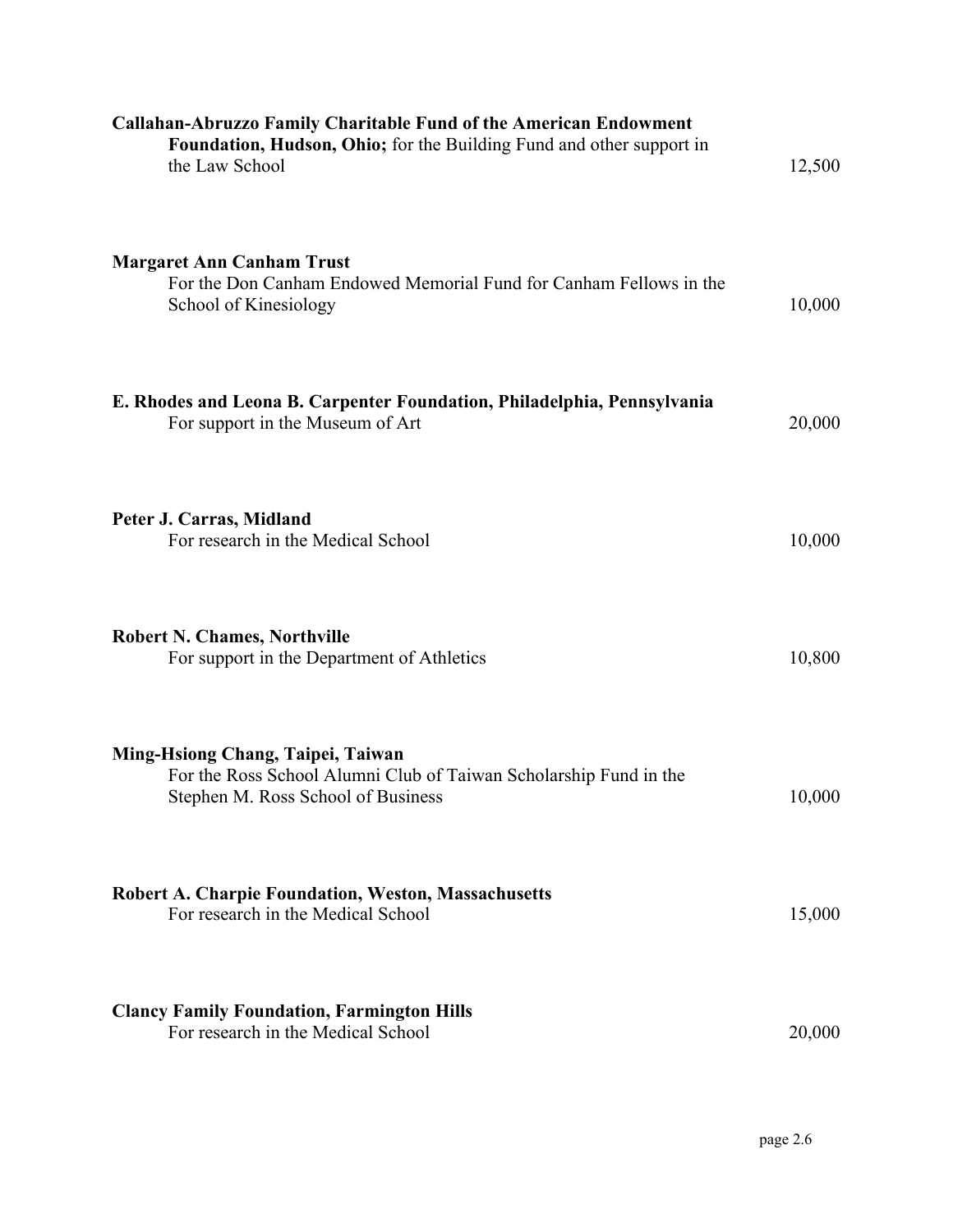| Dana M. Cluckey, Owosso<br>220 shares of various corporate common stocks; for scholarships in the<br>Department of Athletics                                                                                 | 13,382 |
|--------------------------------------------------------------------------------------------------------------------------------------------------------------------------------------------------------------|--------|
| Peter G. Corriveau, Marco Island, Florida<br>For the Richard D. Swartz, M.D. Collegiate Professorship in the Medical<br>School                                                                               | 25,000 |
| <b>Robert D. Coven, New York, New York</b><br>For scholarships and other support in the Department of Athletics                                                                                              | 12,200 |
| <b>Elizabeth A. Crary Trust</b><br>For the Elizabeth A. Crary Fund in the Comprehensive Cancer Center                                                                                                        | 51,259 |
| <b>Cresswell Family Foundation, Inc., Ann Arbor</b><br>For the Kim A. Eagle M.D. Endowed Professorship in Cardiovascular<br>Medicine in the Medical School; and for the Heart of a Champion<br>Research Fund | 11,000 |
| Ronnie M. Cresswell, Pottstown, Pennsylvania<br>For support in the Department of Athletics                                                                                                                   | 13,600 |
| Crohn's & Colitis Foundation of America, Inc., New York, New York<br>For research in the Medical School                                                                                                      | 14,656 |
| John R. Crosby Memorial Fund, Ann Arbor<br>For the C. S. Mott Children's and the Von Voigtlander Women's Hospital                                                                                            | 10,000 |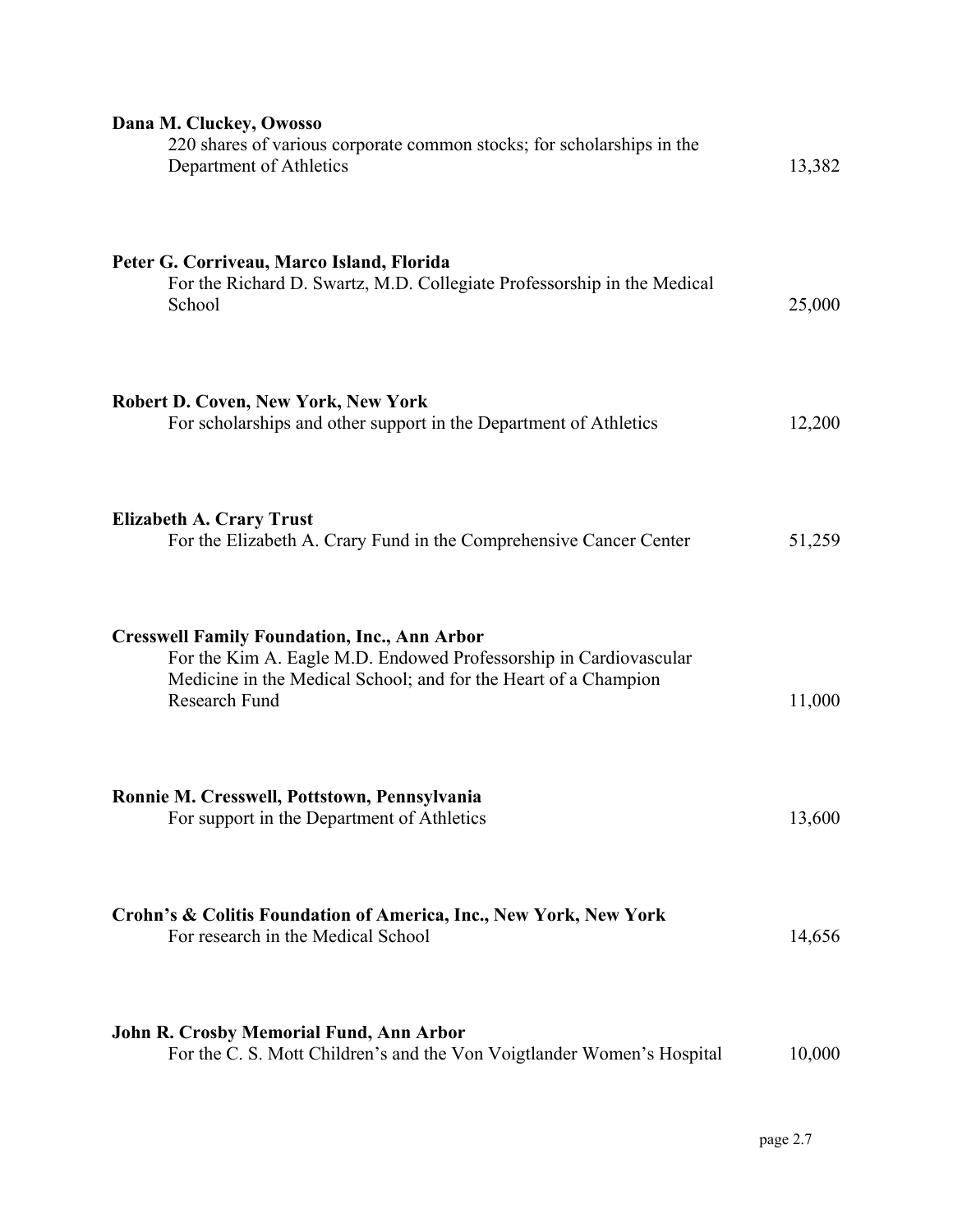| Rebecca E. Crown, Winnetka, Illinois<br>For the Glenn M. Knudsvig Memorial Fund in the College of Literature,<br>Science and the Arts | 25,000 |
|---------------------------------------------------------------------------------------------------------------------------------------|--------|
| David J. Cullen, Cambridge, Massachusetts<br>For the Dr. David and Mrs. Kathy Cullen Scholarship Fund in the Medical<br>School        | 10,000 |
| <b>Cummins Bridgeway, LLC, New Hudson</b><br>For support in the Department of Athletics                                               | 14,400 |
| <b>Timothy M. Cunniff, Chicago, Illinois</b><br>For scholarships and other support in the Department of Athletics                     | 16,100 |
| <b>Gregory L. Curtner, Ann Arbor</b><br>For the Building Fund in the Law School                                                       | 10,000 |
| <b>Cystic Fibrosis Foundation, Bethesda, Maryland</b><br>For research in the Medical School                                           | 92,490 |
| D.R.E.A.M. Foundation, West Bloomfield<br>For the D.R.E.A.M. Foundation Fund in the Medical School                                    | 20,000 |
| <b>Mark Foote Dalton, Scarsdale, New York</b><br>For support in the College of Literature, Science and the Arts                       | 10,000 |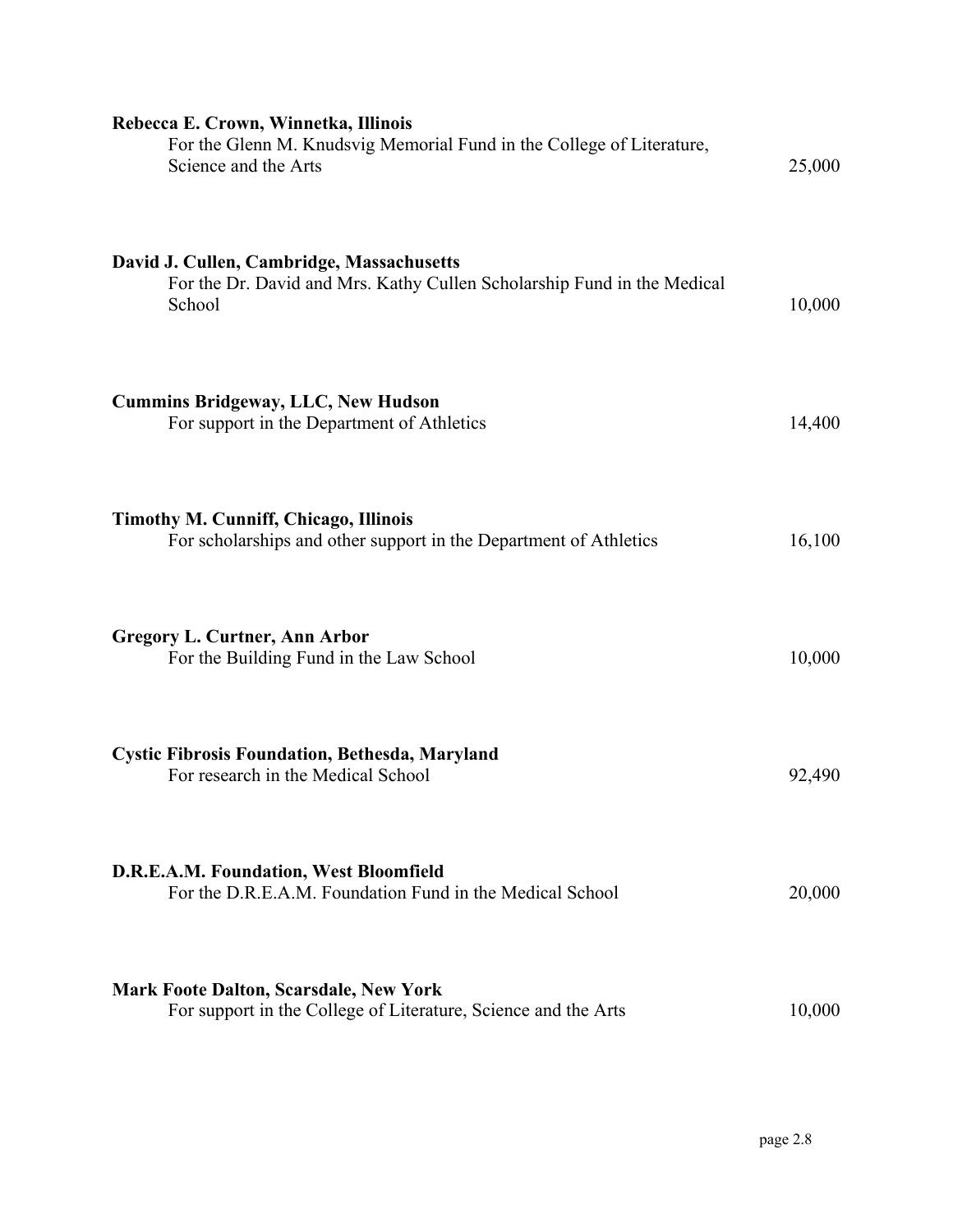| <b>Marvin I. Danto Trust</b><br>For research in the Comprehensive Cancer Center                                                                                        | 50,000  |
|------------------------------------------------------------------------------------------------------------------------------------------------------------------------|---------|
| Sophia Piel Dawson Charitable Trust, New York, New York<br>For undergraduate student support, in memory of Gottfried and Sophie<br>Piel and Thomas and Caroline Dawson | 12,486  |
| George A. Dean, Boca Raton, Florida<br>For the George A. Dean, M.D. Family Medicine Chair Fund in the<br>Medical School                                                | 200,000 |
| <b>Gay Ann Delanghe Trust</b><br>For the Delanghe Endowment Fund in the School of Music, Theatre and<br>Dance                                                          | 44,460  |
| Daniel R. Denison, Ann Arbor<br>For the Director's Strategic Fund in the College of Literature, Science and<br>the Arts                                                | 10,000  |
| <b>Dermatology Foundation, Evanston, Illinois</b><br>For research in the Medical School                                                                                | 76,250  |
| <b>Timothy L. Dickinson, Ann Arbor</b><br>For the Building Fund and other support in the Law School                                                                    | 20,000  |
| <b>Edward B. Diethrich, Phoenix, Arizona</b><br>For the Edward B. Diethrich, M.D. Research Professorship Fund in the<br>Medical School                                 | 500,000 |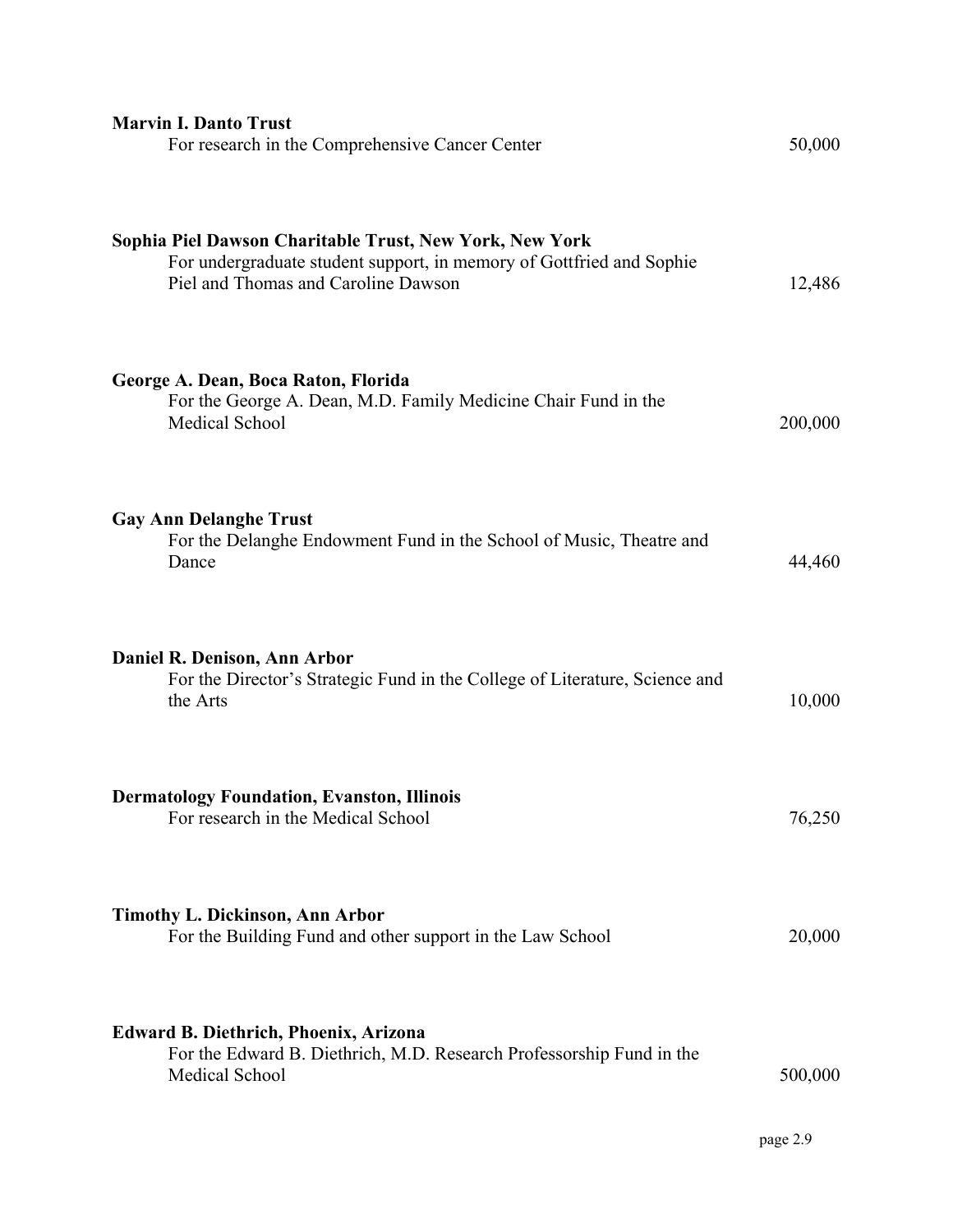| Dinsmore & Shol, LLC, Cincinnati, Ohio<br>For the Building Fund in the Law School                                                                                                               | 10,000  |
|-------------------------------------------------------------------------------------------------------------------------------------------------------------------------------------------------|---------|
| <b>Dow Corning Corporation, Midland</b><br>For support in the Institute for Social Research                                                                                                     | 10,000  |
| <b>Herbert H. and Grace A. Dow Foundation, Midland</b><br>For support at the University of Michigan                                                                                             | 500,000 |
| David W. Drews, Bloomfield Hills<br>For the Drews Sarcoidosis Research Fund and the Childhood Arthritis<br>Research and Education Endowment Fund in the Medical School                          | 25,000  |
| M. Douglas Dunn, Naples, Florida<br>For support in the Department of Athletics                                                                                                                  | 13,400  |
| <b>Dystonia Medical Research Foundation, Chicago, Illinois</b><br>For research in the Medical School                                                                                            | 12,030  |
| Eaton Charitable Fund, Cleveland, Ohio<br>For support in the College of Engineering; and for Employee Matching<br>Gifts                                                                         | 10,650  |
| <b>Braylon Edwards Charitable Foundation, West Bloomfield</b><br>For the Braylon Edwards Charitable Foundation Scholarships in the<br>Department of Athletics and at the University of Michigan | 100,000 |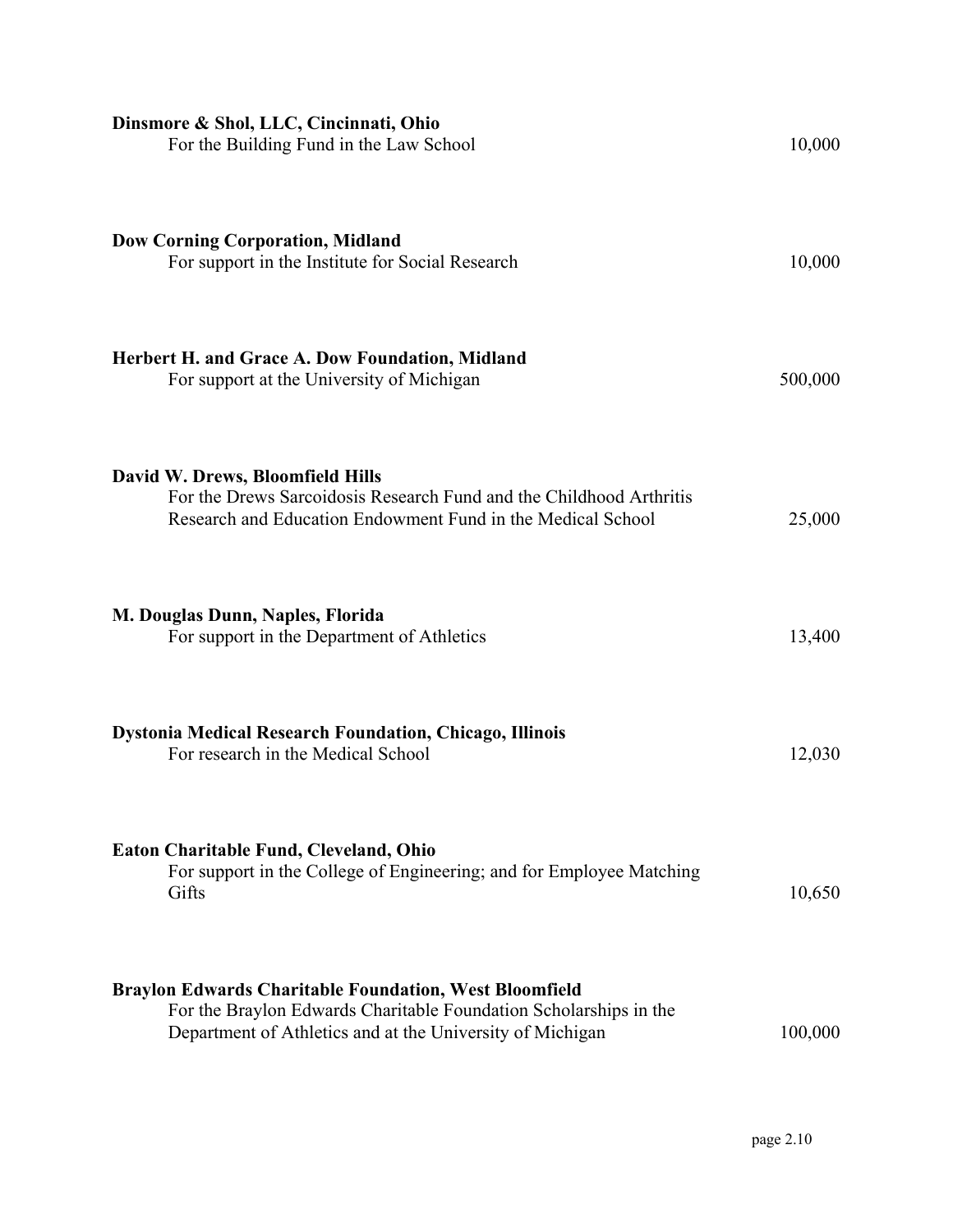| <b>Ellison Medical Foundation, Redwood City, California</b><br>For research in the Medical School                                                     | 99,971 |
|-------------------------------------------------------------------------------------------------------------------------------------------------------|--------|
| <b>Erb Family Foundation, Birmingham</b><br>For the Benjamin D. Jaffe Family Athletic Scholarship Fund in the<br>Department of Athletics              | 10,000 |
| <b>Executive Networks, Inc., San Francisco, California</b><br>For the Director's Strategic Fund in the College of Literature, Science and<br>the Arts | 10,000 |
| <b>Fairfield Corporation, Battle Creek</b><br>For support in the Department of Athletics                                                              | 11,200 |
| <b>Farrehi Family Foundation, Inc., Grand Blanc</b><br>For the Cardiovascular Center, and for WUOM                                                    | 12,250 |
| <b>Stewart A. and Marla B. Feldman Family Foundation, Houston, Texas</b><br>For the Building Fund in the Law School                                   | 25,000 |
| Mark E. Ferguson Living Trust, Winnetka, Illinois<br>For the Building Fund in the Law School                                                          | 20,000 |
| Jonathan P. Ferrando, Fort Lauderdale, Florida<br>For support in the Department of Athletics                                                          | 11,200 |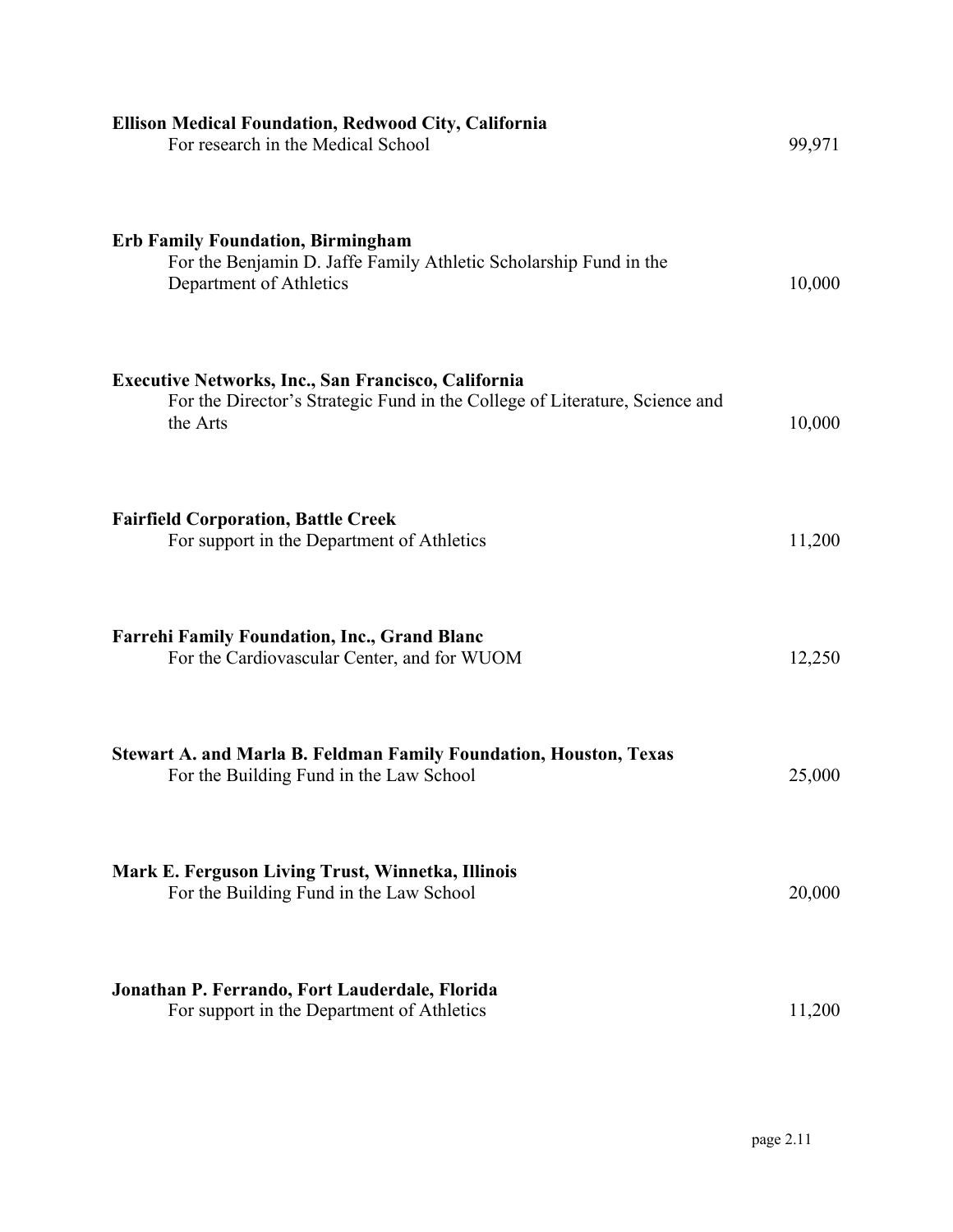| <b>Janette Ferrantino, Ann Arbor</b><br>2,404 shares of various corporate common stocks; for the Janette<br>Ferrantino Pediatric Research Professorship in the Medical School | 102,760 |
|-------------------------------------------------------------------------------------------------------------------------------------------------------------------------------|---------|
| FIA Foundation for the Automobile & Society, London, England<br>For support in the Transportation Research Institute                                                          | 59,980  |
| Mark A. Filippell, Shaker Heights, Ohio<br>For the Building Fund in the Law School                                                                                            | 10,000  |
| Phillip W. Fisher Fund of the Community Foundation for Southeastern<br>Michigan, Detroit; for support of the University of Michigan Health<br>System's Food Allergy Program   | 10,000  |
| Nathan M. Forbes, Southfield<br>For support in the Department of Athletics                                                                                                    | 183,334 |
| <b>Ford Foundation, New York, New York</b><br>For research in the School of Education                                                                                         | 200,000 |
| <b>Ford Motor Company, Dearborn</b><br>For research in the College of Engineering                                                                                             | 92,754  |
| Glenn A. Fosdick, Omaha, Nebraska<br>For the John R. Griffith Leadership Center for Health Management and<br>Policy in the School of Public Health                            | 10,000  |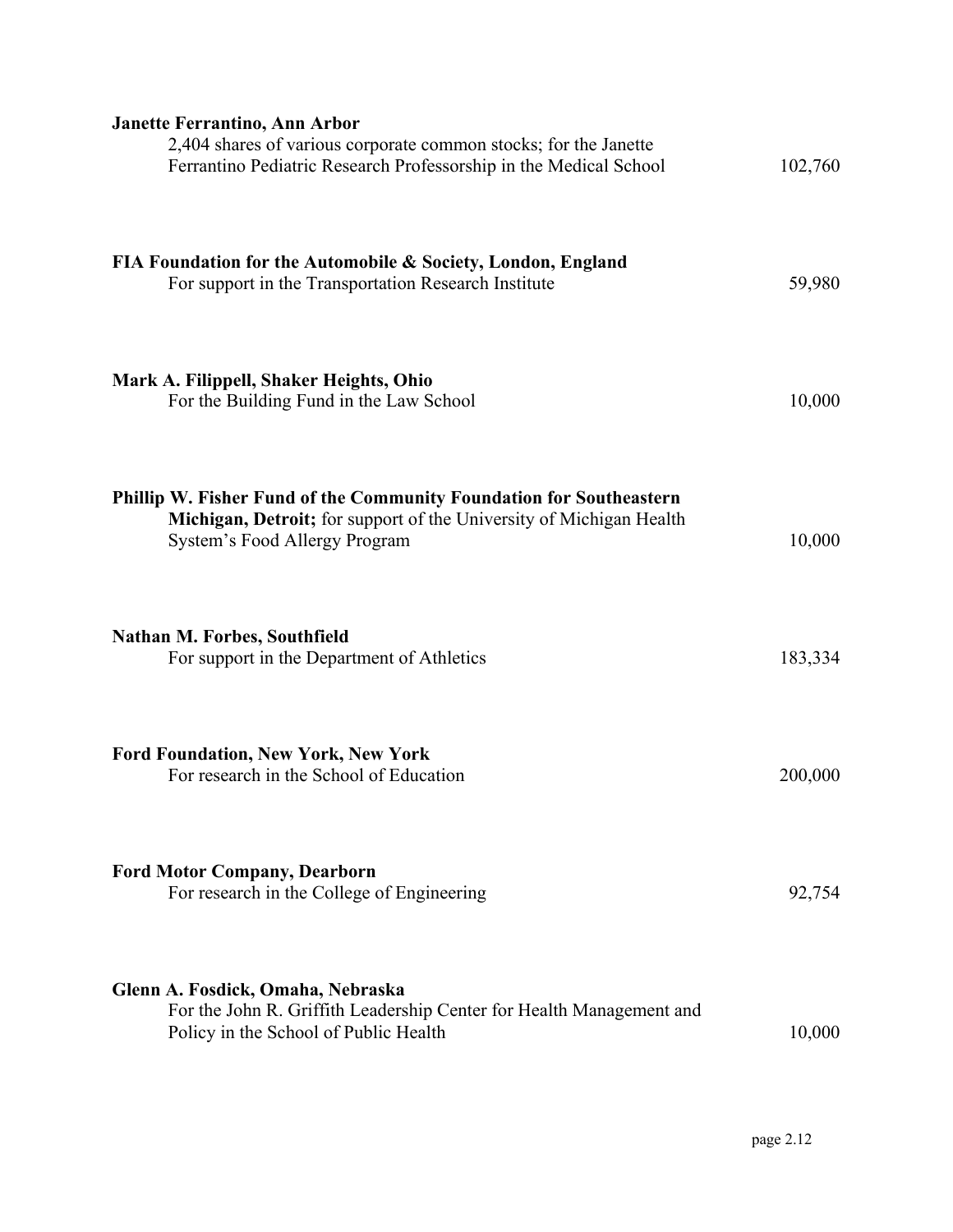| Foundation for Digestive Health and Nutrition, Bethesda, Maryland<br>For research in the Medical School                      | 37,500 |
|------------------------------------------------------------------------------------------------------------------------------|--------|
| Michael A. Fralin, New York, New York<br>For support in the Department of Athletics                                          | 10,800 |
| <b>Francis Families Foundation, Kansas City, Missouri</b><br>For research in the College of Literature, Science and the Arts | 15,955 |
| Parker B. Francis Foundation, Hanover, New Hampshire<br>For support in the Medical School                                    | 40,004 |
| Stephen E. Frank, Reno, Nevada<br>For support in the Department of Athletics                                                 | 12,800 |
| <b>FXN</b> Trust<br>For the University of Michigan Alumni of Orange County Scholarship<br>Fund                               | 10,000 |
| <b>GE Global Research, Niskayuna, New York</b><br>For research in the College of Engineering                                 | 20,000 |
| Michael R. Gelband, Short Hills, New Jersey<br>For scholarships and other support in the Department of Athletics             | 14,600 |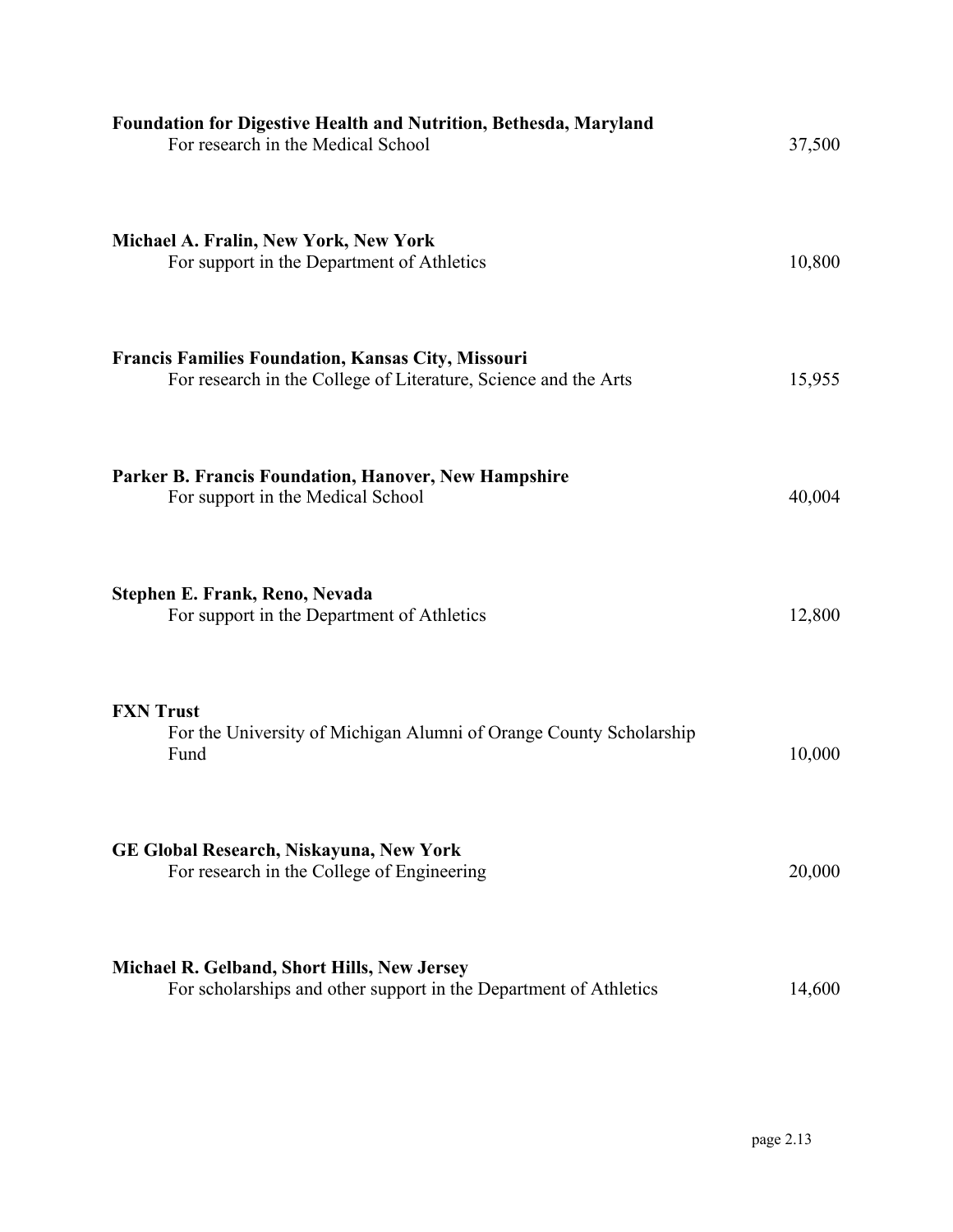| <b>General Motors Foundation, Detroit</b><br>For scholarships and other support in the Stephen M. Ross School of<br>Business, the College of Engineering and at the University of Michigan                                                                                                                              | 230,000 |
|-------------------------------------------------------------------------------------------------------------------------------------------------------------------------------------------------------------------------------------------------------------------------------------------------------------------------|---------|
| Gerontological Society of America, Washington, D.C.<br>For support in the School of Social Work                                                                                                                                                                                                                         | 30,000  |
| Howard H. and Virtue B. Gerrish Trust<br>For the Howard H. Gerrish Scholarship Fund in the School of Education                                                                                                                                                                                                          | 11,724  |
| <b>Rollin M. Gerstacker Foundation, Midland</b><br>For support at the University of Michigan                                                                                                                                                                                                                            | 30,000  |
| <b>Robert S. Giles Revocable Trust</b><br>For scholarships and other support in the Department of Athletics                                                                                                                                                                                                             | 16,400  |
| Eleanor H. Gimon, Greenwich, Connecticut<br>For the Cardiovascular Research Fund in the Medical School                                                                                                                                                                                                                  | 10,000  |
| <b>Glancy Foundation, Inc., Saint Clair Shores</b><br>For the Erb Institute Alumni Scholarship Fund in the Stephen M. Ross<br>School of Business, and for the Kim A. Eagle M.D. Endowed<br>Professorship in Cardiovascular Medicine and the Glancy Family<br>Research Fund in Orthopaedic Surgery in the Medical School | 22,000  |
| <b>Constance P. Godfrey 2004 Trust</b><br>For the Building Fund in the Law School                                                                                                                                                                                                                                       | 15,000  |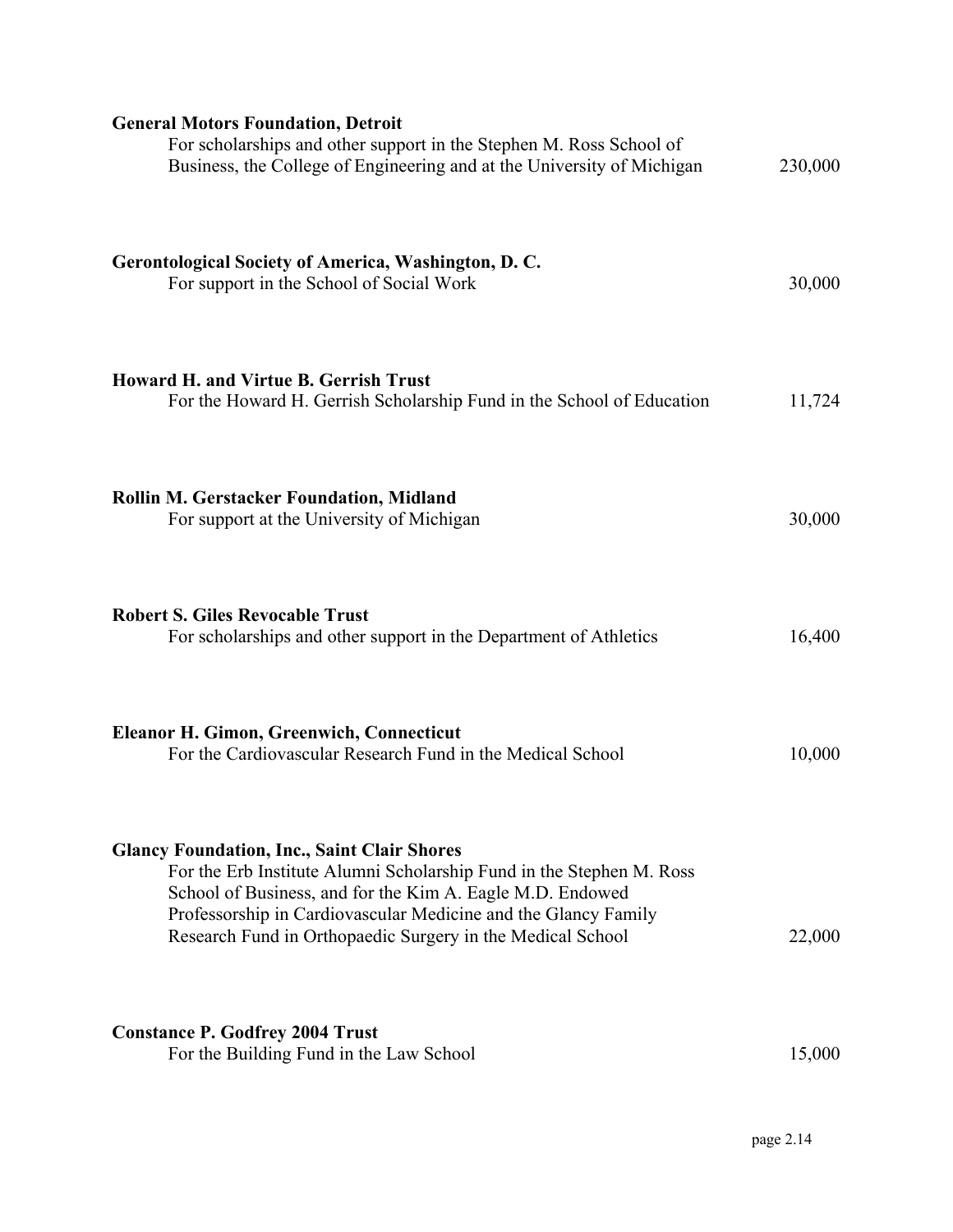| Ralph E. Goldberg, New York, New York<br>310 shares of Viacom Inc., common stock; for the UROP Strategic Fund<br>in the College of Literature, Science and the Arts                                                                  | 12,185    |
|--------------------------------------------------------------------------------------------------------------------------------------------------------------------------------------------------------------------------------------|-----------|
| Elizabeth D. Goldsmith Charitable Remainder Trust<br>For the Global REACH Medical Student Exchange Fund in the Medical<br>School                                                                                                     | 14,896    |
| Debra S. Gorman, Naples, Florida<br>For the Gorman IP Studios and Professional Development Award and the<br>Gorman Endowment Fund in the School of Art and Design, and for<br>support in the Medical School                          | 30,000    |
| <b>James A. Goulet, Ann Arbor</b><br>For scholarships and other support in the Department of Athletics                                                                                                                               | 18,800    |
| Donald C. Graham, York, Pennsylvania<br>For support in the Department of Athletics, for the Mpala Master's Project<br>in the School of Natural Resources and Environment and for the<br>Interdisciplinary Environmental Program Fund | 1,757,350 |
| Deborah E. Greenspan, Potomac, Maryland<br>For the Building Fund and other support in the Law School; and for<br>UROP Strategic Fund and other support in the College of Literature,<br>Science and the Arts                         | 13,500    |
| <b>Greenview Foundation, Ann Arbor</b><br>For the Greenview Hepatitis C Fund in the Medical School                                                                                                                                   | 15,000    |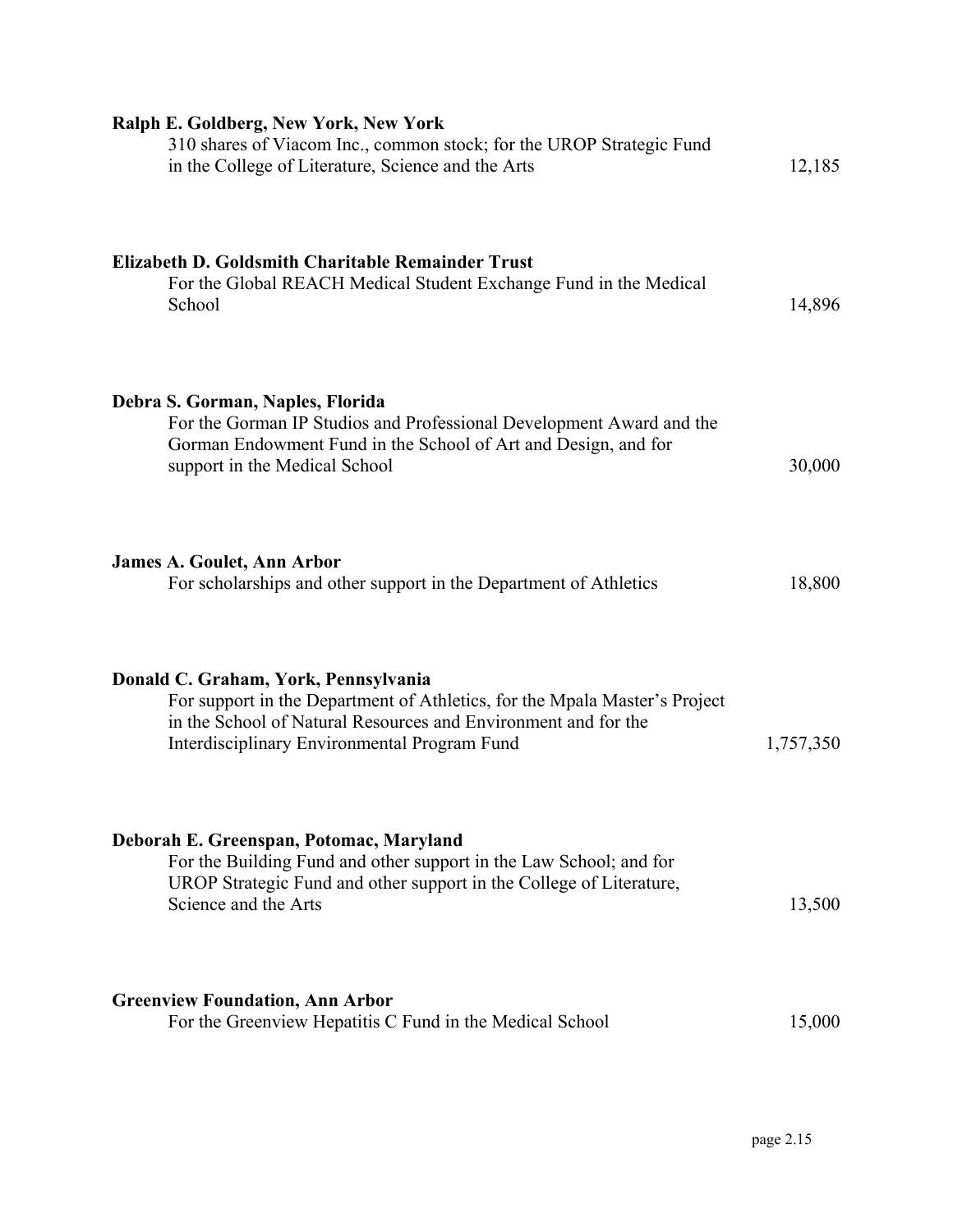| James B. Griswold, Shaker Heights, Ohio<br>For the Building Fund and other support in the Law School                                                                          | 10,000  |
|-------------------------------------------------------------------------------------------------------------------------------------------------------------------------------|---------|
| Vicki and Michael Gross Family Foundation, Inc., New York, New York<br>For the Michael Gross BBA Innovation Fund in the Stephen M. Ross<br>School of Business                 | 100,000 |
| <b>Richard F. Gutow, Ann Arbor</b><br>For research and other support in the Medical School; and for the<br><b>University Musical Society</b>                                  | 21,750  |
| <b>Susan S. Gutow, Ann Arbor</b><br>For the Richard and Susan Gutow Endowment Fund and other support in<br>the Museum of Art; and for the University Musical Society          | 12,900  |
| Jacob W. Haas, Chelsea<br>For the Building Fund in the Gerald R. Ford School of Public Policy                                                                                 | 10,000  |
| <b>Rowena P. Hafer Estate</b><br>For the Hazen A. and Rowena P. Hafer Scholarship Fund                                                                                        | 13,775  |
| David F. Hagen, Fort Lauderdale, Florida<br>For the Jerry Blackstone Endowment for International Tour Fund in the<br>School of Music, Theatre and Dance                       | 10,000  |
| William and Valerie Hall Family Fund of the Fidelity Charitable Gift Fund,<br>Boston, Massachusetts; for the Heinz C. Prechter Bipolar Research Fund<br>in the Medical School | 10,000  |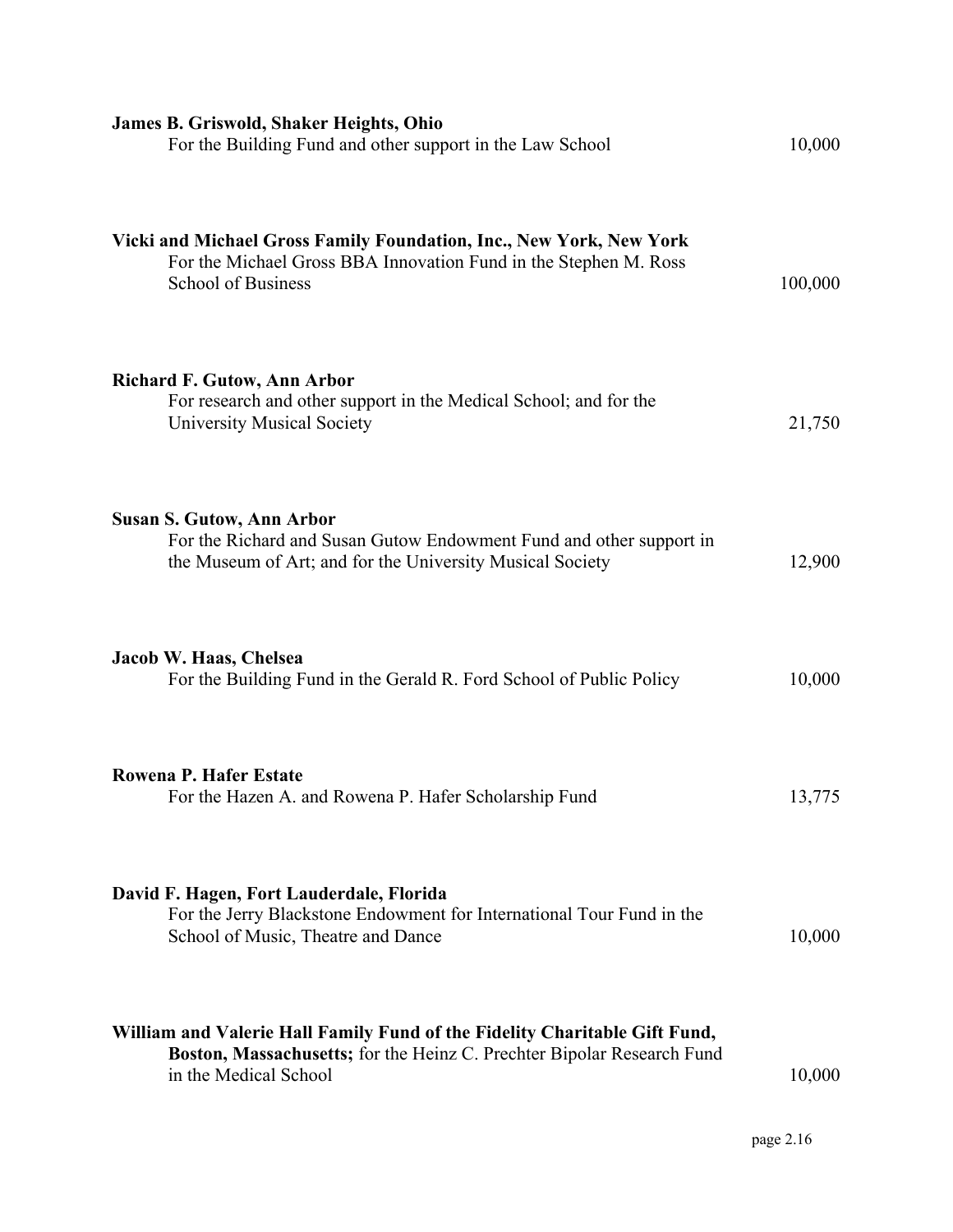| Michael C. Hammer, Ann Arbor<br>For support in the Department of Athletics; and for the University Musical<br>Society                                                                | 17,050 |
|--------------------------------------------------------------------------------------------------------------------------------------------------------------------------------------|--------|
| Richard D. Harrison, Belleair, Florida<br>For the Golf Practice Facility Project Fund in the Department of Athletics                                                                 | 50,000 |
| Michael A. Harrison and Susan Graham Harrison Foundation, Orinda,<br><b>California;</b> for the Bernard A. Galler Fellowship Fund and other support<br>in the College of Engineering | 10,000 |
| <b>Gordon and Sharon Hassing Charitable Fund, Boston, Massachusetts</b><br>For the Irwin J. Goldstein, Ph.D. Lectureship in Glycobiology Fund in the<br>Medical School               | 10,000 |
| <b>Havirmill Foundation, Kalamazoo</b><br>For the Building Fund in the Law School                                                                                                    | 50,000 |
| Leona M. and Harry B. Helmsley Charitable Trust<br>For research in the Medical School                                                                                                | 11,330 |
| Hemophilia of Georgia, Inc., Atlanta, Georgia<br>For research in the Medical School                                                                                                  | 13,750 |
| Carole E. Holmes, Ann Arbor<br>210 shares of various corporate common stocks; for the Northstar Reach<br>Gift Fund in the University Hospitals                                       | 15,037 |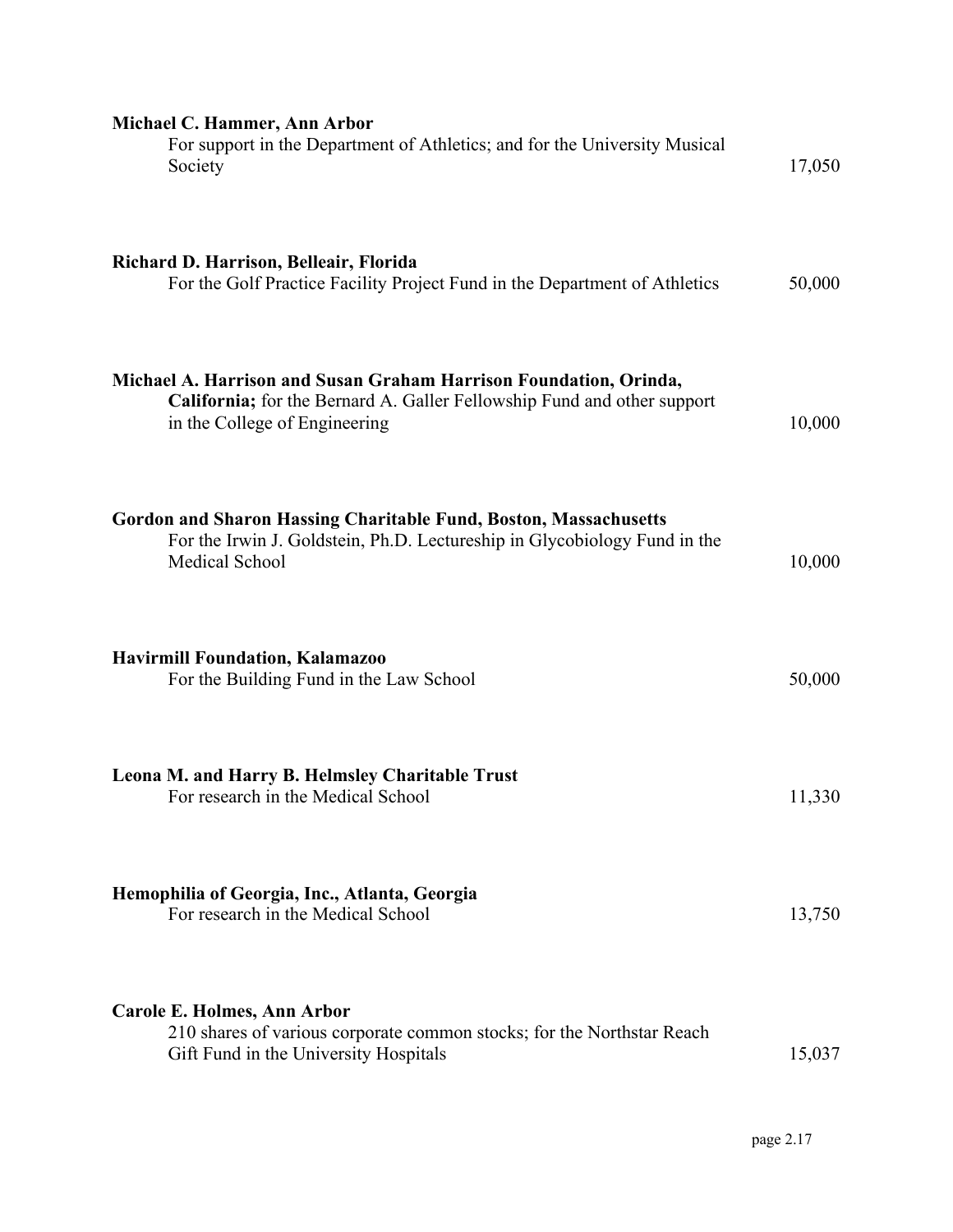| William B. Holmes, Ann Arbor<br>For support in the Department of Athletics and the Medical School                                                                         | 15,700              |
|---------------------------------------------------------------------------------------------------------------------------------------------------------------------------|---------------------|
| James D. Holzhauer, Chicago, Illinois<br>For support in the Law School                                                                                                    | 10,000              |
| Homedics U.S.A., Inc., Commerce Township<br>For research in the Medical School                                                                                            | 25,000              |
| <b>Ronald R. Humphrey, Ann Arbor</b><br>For scholarships and other support in the Department of Athletics                                                                 | 10,000              |
| <b>Hylant of Ann Arbor, LLC, Ann Arbor</b><br>For support in the Department of Athletics                                                                                  | 32,880              |
| <b>IMG Communications, Inc., Lexington, Kentucky</b><br>For support in the Department of Athletics                                                                        | 102,800             |
| <b>Innovative BioTherapies, Inc., Ann Arbor</b><br>For bioartificial kidney research in the Medical School                                                                | 13,200              |
| <b>Instrumentation Laboratory, Bedford, Massachusetts</b><br>For support in the College of Literature, Science and the Arts                                               | 35,000              |
| <b>International Paper Company Foundation, Memphis, Tennessee</b><br>For the Roger B. Smith Dean's Discretionary Fund in the Stephen M. Ross<br><b>School of Business</b> | 50,000<br>page 2.18 |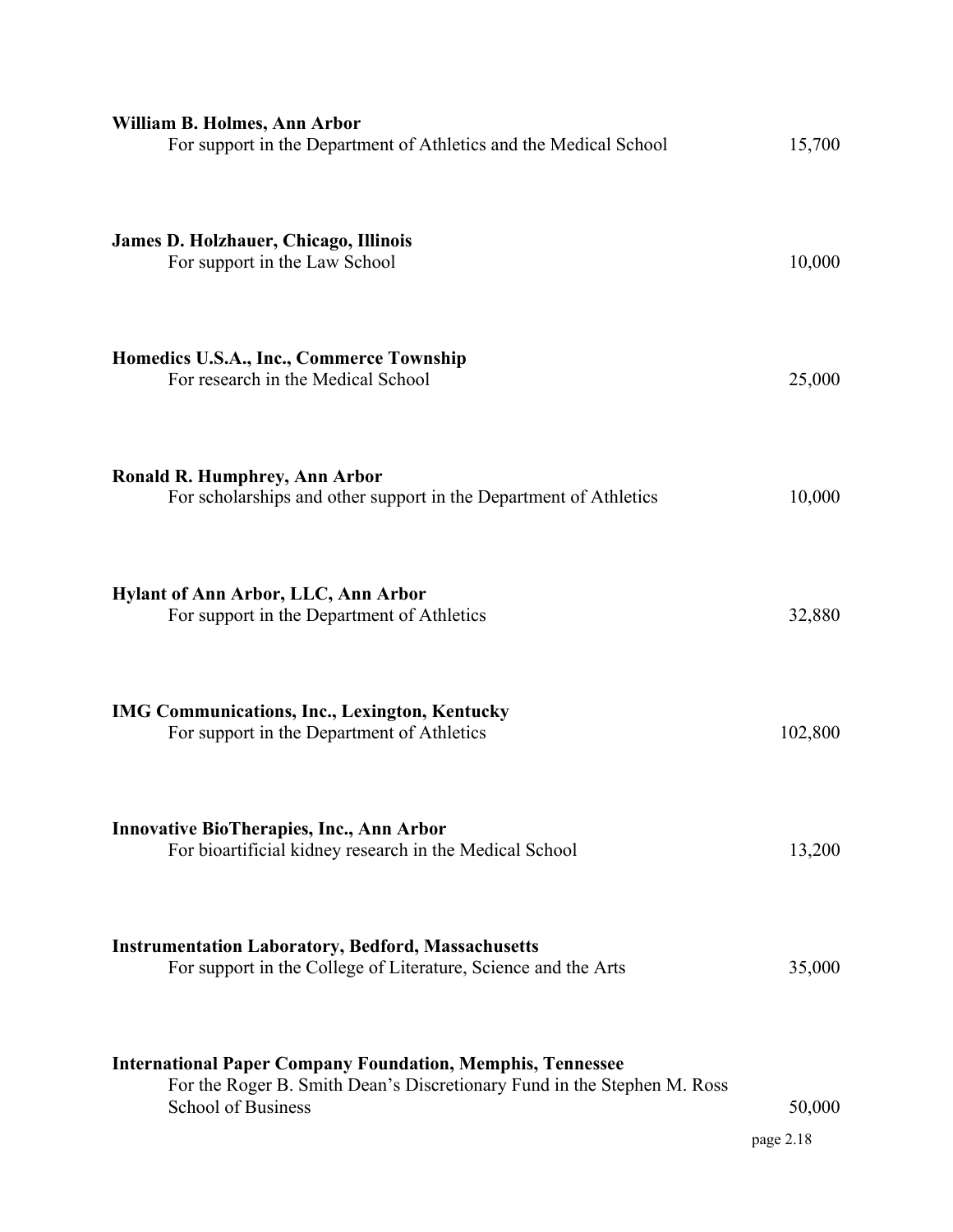### **Verne G. Istock, Chicago, Illinois**

For the Judy and Verne Istock Scholarship Fund in the Department of Athletics, for the Istock Family Scholarship and support in the Stephen M. Ross School of Business, for the Mildred W. Istock Scholarship and support in the School of Education, for the Judith A. Istock Scholarship and support in the School of Music, Theatre and Dance, and for the Verne G. Istock Economics Graduate Student Support Fund and the Donald F. and Arleen G. Warnke Scholarship Fund and other support in the College of Literature, Science and the Arts; and for the Taubman Research Institute and the Alumni Association 126,000 **Jacobs Foundation, Zurich, Switzerland**  For support in the Institute for Social Research 67,547 **Nelson C. Jacobson, Grand Haven**  For support in the Department of Athletics 20,880 **William G. James, Jr., Perrysburg, Ohio**  For support in the Department of Athletics 32,440 **Japan Foundation, Tokyo, Japan**  For support in the Law School 102,274 **Phil F. Jenkins Trust**  For the Melvyn Rubenfire Professorship in Preventive Cardiology and other support in the Medical School; and for the University Hospital 174,642

| William R. Jentes, Chicago, Illinois    |         |
|-----------------------------------------|---------|
| For the Building Fund in the Law School | 100,000 |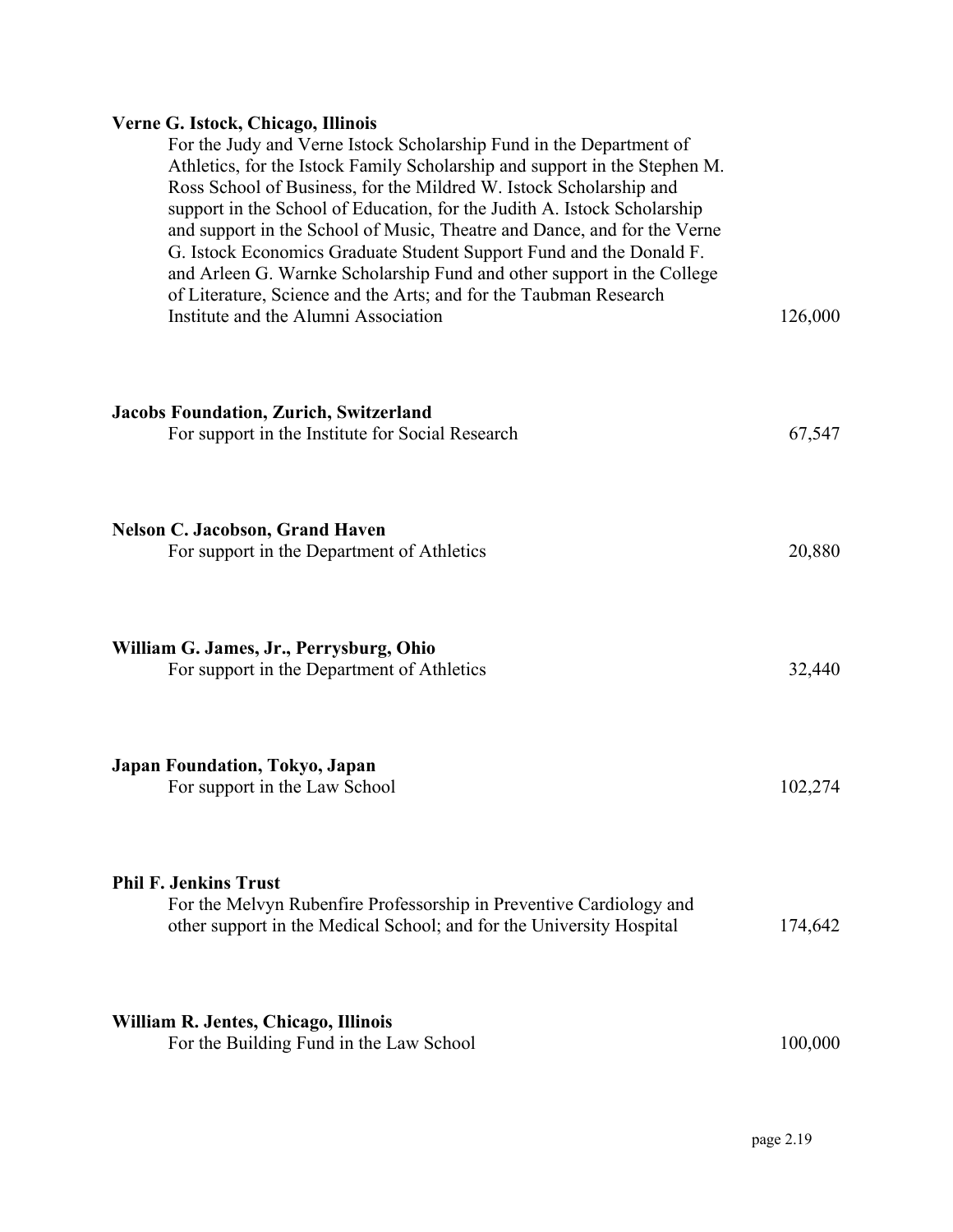| Susan L. Johe, Ann Arbor<br>For the CAUP Special Scholarships Fund in the A. Alfred Taubman<br>College of Architecture and Urban Planning                                                  | 15,000    |
|--------------------------------------------------------------------------------------------------------------------------------------------------------------------------------------------|-----------|
| J. Timothy Johnson, Decatur, Georgia<br>For the Dr. J. Timothy Johnson Charitable Gift Annuity, for the ultimate<br>benefit of the George P. Simmons Fund in the School of Public Health   | 15,000    |
| <b>Larry L. Johnson Trust</b><br>For support in the Department of Athletics                                                                                                                | 40,520    |
| <b>Robert Wood Johnson Foundation, Princeton, New Jersey</b><br>For research and other support in the Institute for Social Research, the<br>Medical School and the School of Public Health | 1,681,203 |
| <b>Wayne D. Jones, Belleville</b><br>For support in the Department of Athletics                                                                                                            | 34,120    |
| Tina M. Juhasz, Lambertville<br>For support in the Department of Athletics                                                                                                                 | 10,800    |
| <b>Junge Revocable Trust</b><br>For support in the Department of Athletics                                                                                                                 | 49,200    |
| E. John Justema, Dallas, Texas<br>For scholarships and other support in the Department of Athletics                                                                                        | 16,300    |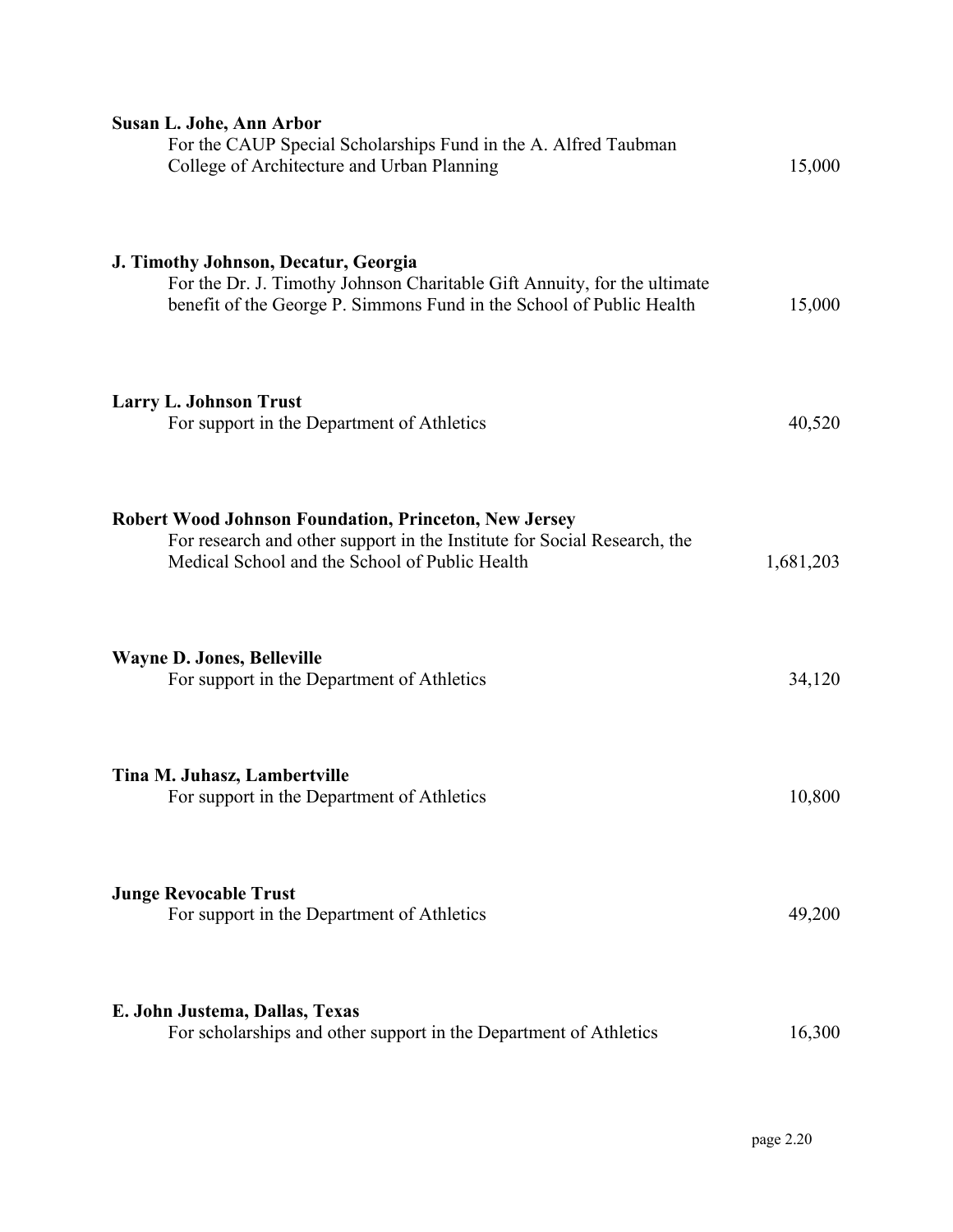| <b>Juvenile Diabetes Research Foundation, New York, New York</b><br>For research in the Medical School                                                                                                                                                                                                    | 204,935 |
|-----------------------------------------------------------------------------------------------------------------------------------------------------------------------------------------------------------------------------------------------------------------------------------------------------------|---------|
| David B. Kaplan, Los Angeles, California<br>For the Facilities Gift Fund in the Stephen M. Ross School of Business                                                                                                                                                                                        | 28,446  |
| David and Meredith Kaplan Foundation, Encino, California<br>For support in the Department of Athletics                                                                                                                                                                                                    | 54,286  |
| <b>Richard Katcher, Beachwood, Ohio</b><br>For scholarships and support in the Department of Athletics, the College<br>of Literature, Science and the Arts, and for the Building Fund and other<br>support in the Law School; and for the Heart of a Champion Research<br>Fund and the University Library | 17,750  |
| <b>Kellogg Company, Battle Creek</b><br>For support in the Department of Athletics                                                                                                                                                                                                                        | 41,560  |
| <b>Cornelia G. Kennedy Trust</b><br>336 shares of various corporate common stocks; for the Honorable<br>Cornelia G. Kennedy Scholarship Fund in the Law School                                                                                                                                            | 10,905  |
| <b>Hugh W. Kennedy Trust</b><br>For the Hugh W. Kennedy Memorial Fund                                                                                                                                                                                                                                     | 200,000 |
| Raymond R. Kepner, Pasadena, California<br>For the Theodore J. St. Antoine Collegiate Professorship Fund and other<br>support in the Law School                                                                                                                                                           | 12,500  |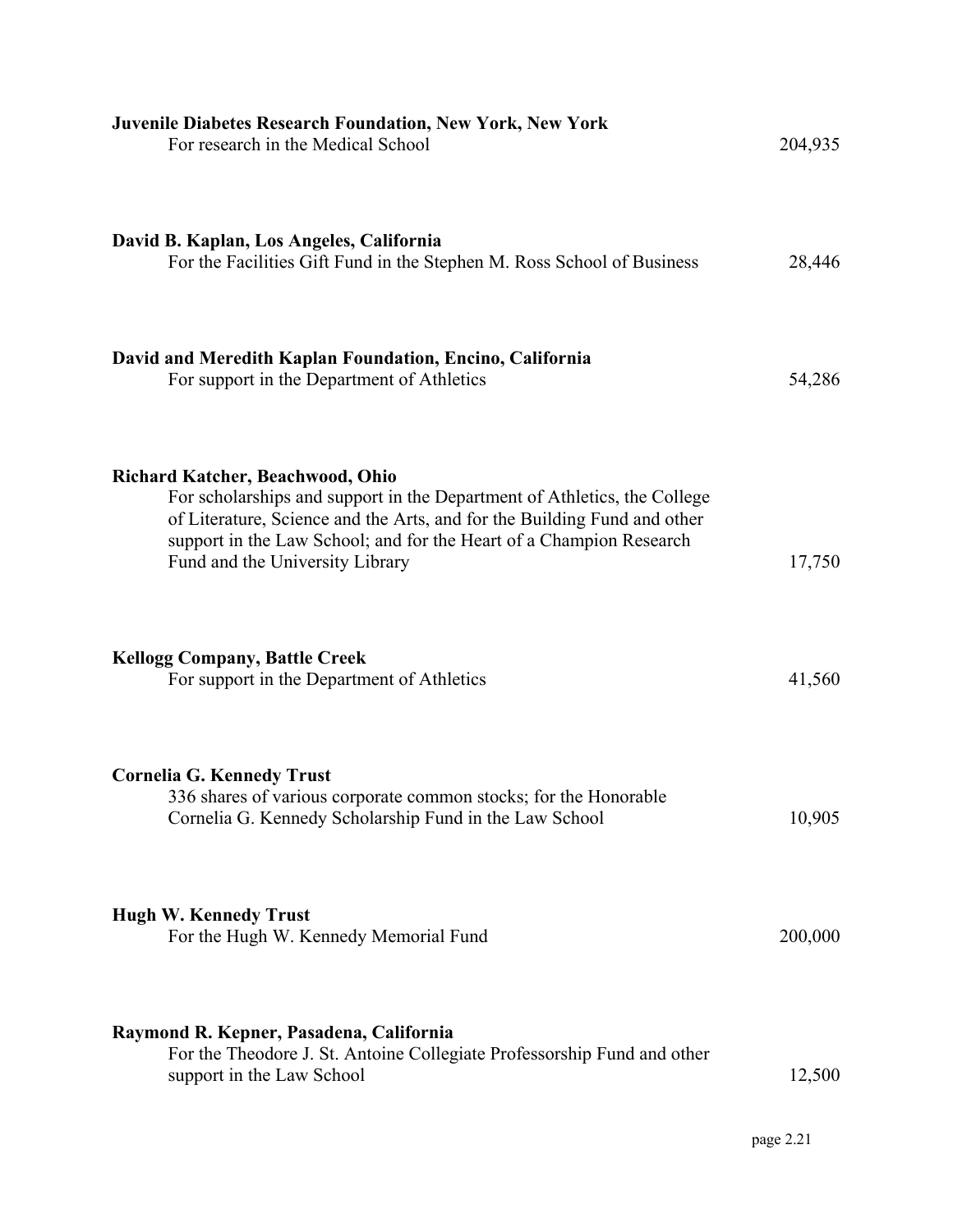| <b>Key Bank, Ann Arbor</b><br>For the University Musical Society                                                                                                          | 10,000  |
|---------------------------------------------------------------------------------------------------------------------------------------------------------------------------|---------|
| David M. Kimball, Brighton<br>For scholarships and other support in the Department of Athletics                                                                           | 16,100  |
| Sidney Kimmel Foundation, Philadelphia, Pennsylvania<br>For research in the Life Sciences Institute                                                                       | 50,000  |
| Robert P. Kirby, Fernandina Beach, Florida<br>For the Dean Gorham Fellowship Fund in the School of Natural Resources<br>and Environment                                   | 20,000  |
| Kleeman Family Charitable Fund of the Fidelity Charitable Gift Fund,<br>Cincinnati, Ohio; for the Lloyd and Laurie Carr Cancer Fund in the<br>Comprehensive Cancer Center | 20,000  |
| Ronald A. Klein, Bloomfield Hills<br>For support in the Department of Athletics, and for the Ronald and Stacy<br>Klein Endowed Scholarship Fund in the Law School         | 27,800  |
| Kohorst Allen Family Foundation, Pasadena, California<br>For the Building Fund in the Law School                                                                          | 100,000 |
| Michael P. Kucera, Ann Arbor<br>For support in the Department of Athletics                                                                                                | 10,800  |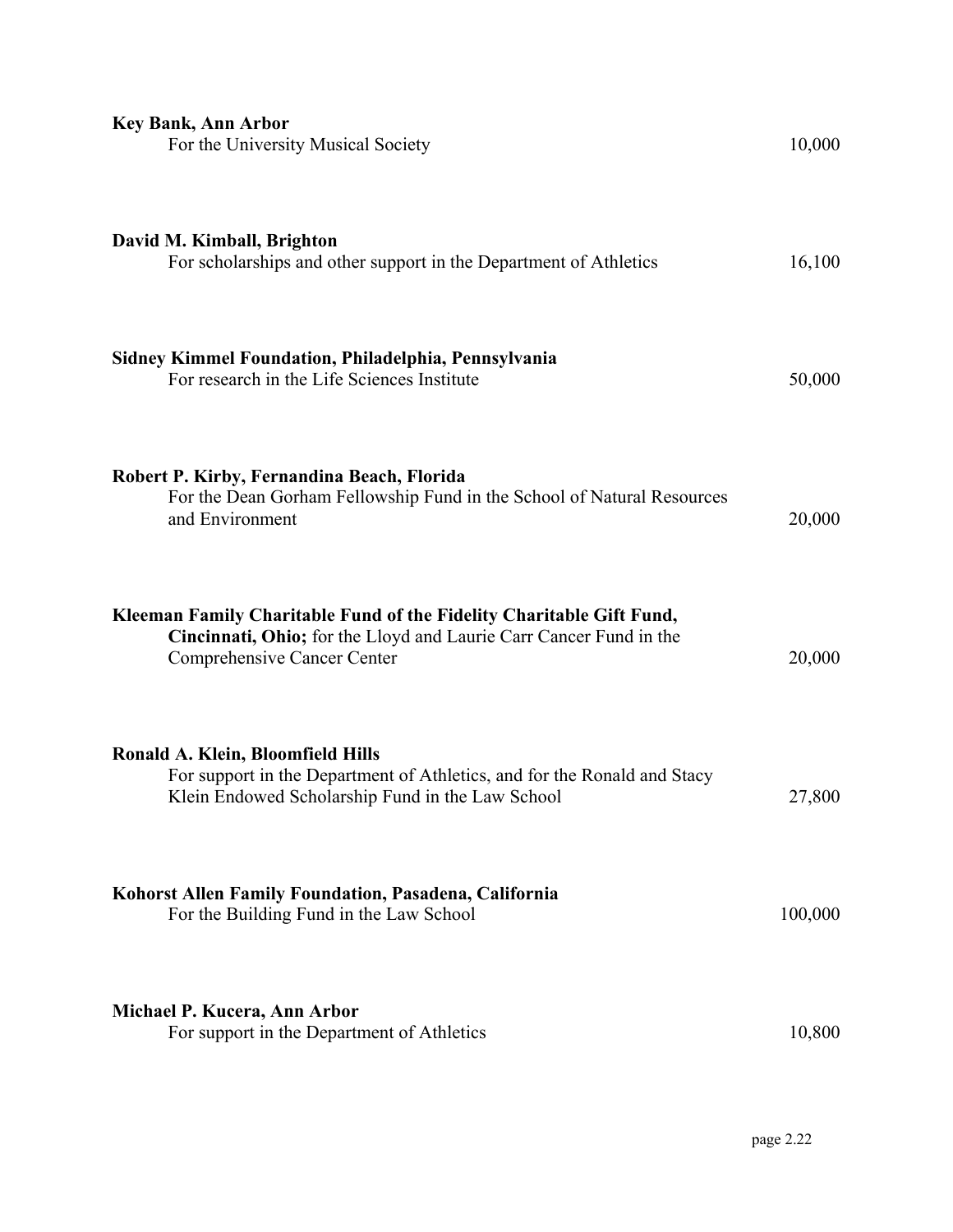| Paul L. Lee, New York, New York<br>For support in the Law School                                                                                                                                              | 20,000 |
|---------------------------------------------------------------------------------------------------------------------------------------------------------------------------------------------------------------|--------|
| Leukemia and Lymphoma Society, White Plains, New York<br>For research in the Medical School                                                                                                                   | 27,500 |
| George C. Lombardi, Chicago, Illinois<br>For the Building Fund in the Law School                                                                                                                              | 10,000 |
| <b>Lone Pine Foundation, Houston, Texas</b><br>For research in the College of Engineering                                                                                                                     | 10,000 |
| John M. Lummis, Jackson, Wyoming<br>400 shares of RenaissanceRe Holding LTD, common stock; for the ITC<br>Advisory Fund in the Law School                                                                     | 25,574 |
| <b>LUNGevity Foundation, Chicago, Illinois</b><br>For research in the Medical School                                                                                                                          | 50,000 |
| <b>Jeffrey N. Lutz, Grosse Pointe Farms</b><br>For support in the Department of Athletics; and for the Jeffrey N. Lutz –<br>Deloitte Consulting Scholarship Fund in the School of Music, Theatre and<br>Dance | 14,600 |
| Laura S. Lynch, Ann Arbor<br>For the Wilson-Youngblood Family Fund for Ovarian Cancer Research in<br>the Medical School                                                                                       | 10,000 |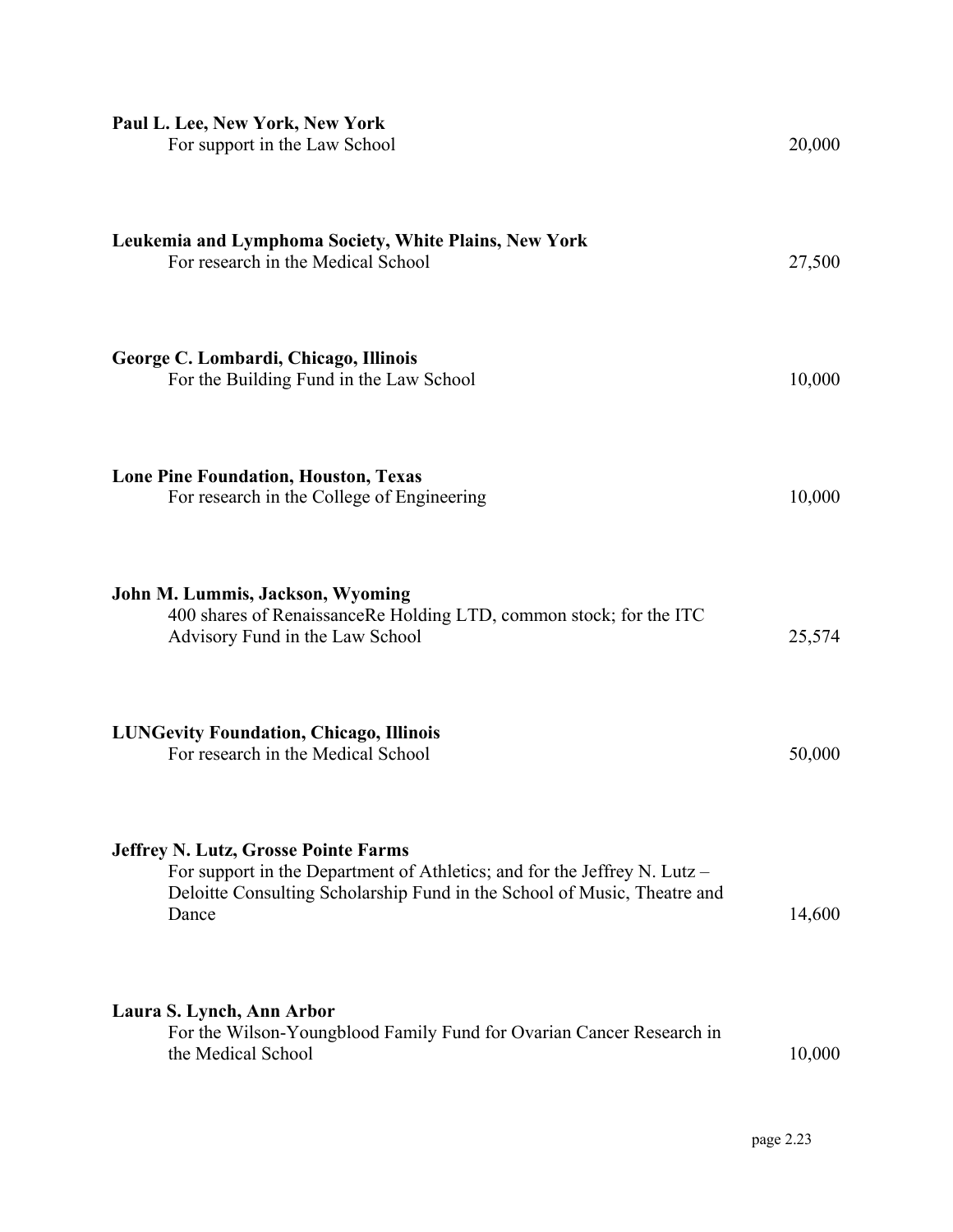| Frederick Mahan, San Francisco, California<br>For the Building Fund in the Law School                                                                                        | 80,000  |
|------------------------------------------------------------------------------------------------------------------------------------------------------------------------------|---------|
| Lucille A. Malloure, Novi<br>For support in the College of Engineering, and for the Geriatric Medicine<br>Training and Education Fund in the Medical School                  | 51,100  |
| Milton and Tamar Maltz Family Foundation, Beachwood, Ohio<br>For the Residential College Construction Fund in the College of<br>Literature, Science and the Arts             | 10,000  |
| Michael G. Marcantonio, Ann Arbor<br>For support in the Department of Athletics                                                                                              | 13,200  |
| <b>March of Dimes Birth Defects Foundation, Southfield</b><br>For research in the Medical School                                                                             | 115,782 |
| <b>Gregory A. Margolies, New York, New York</b><br>For the Gregory Margolies Fund for Cancer Research and the LSI<br>Innovation Partnership in the Life Sciences Institute   | 60,000  |
| <b>Marsal Family Foundation, New York, New York</b><br>For the Indoors Training Facility Fund in the Department of Athletics                                                 | 100,000 |
| <b>Steven W. Martineau, Mount Pleasant</b><br>For women's track and field and cross country support and for<br>scholarships and other support in the Department of Athletics | 29,700  |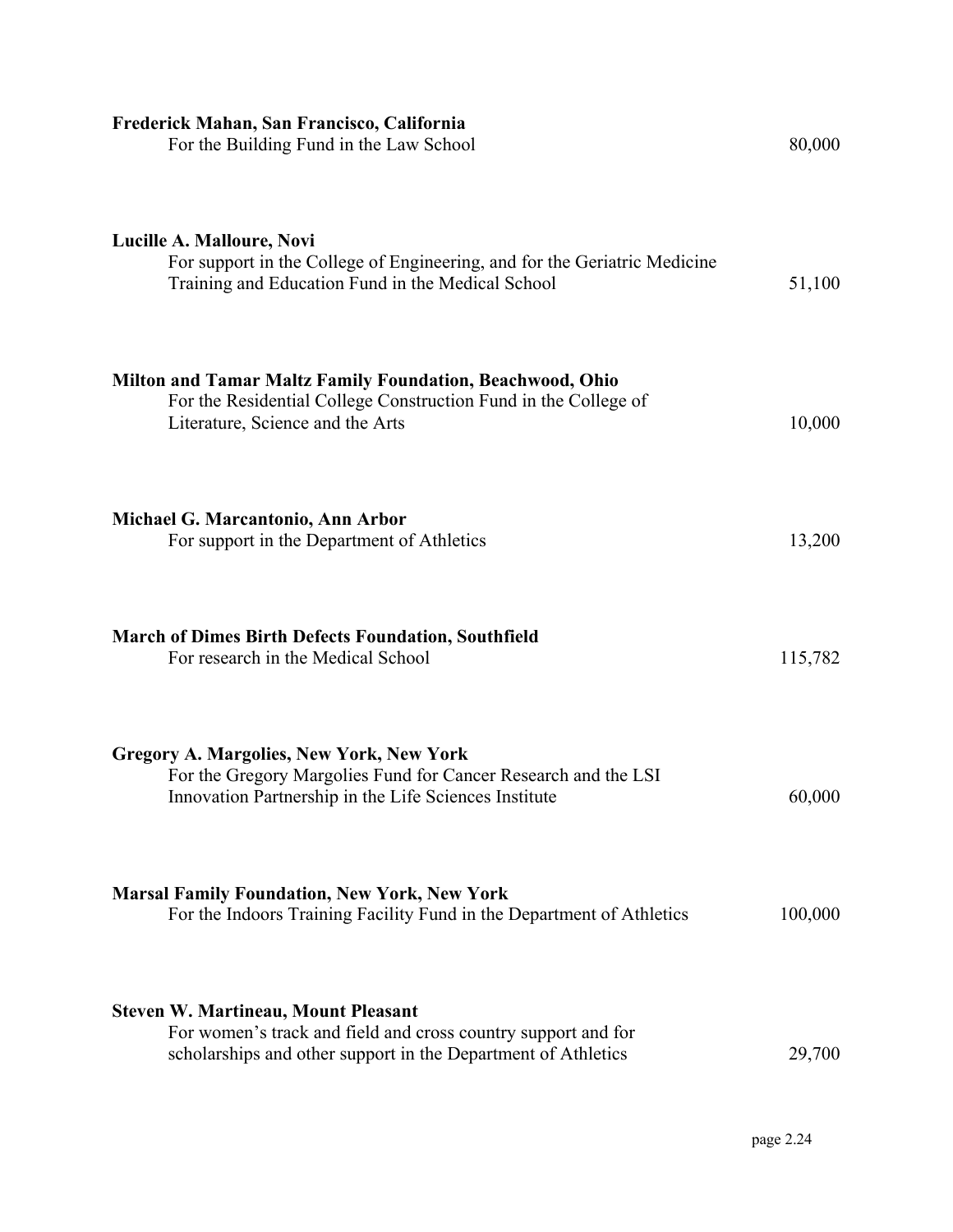| <b>Natalie Matovinovic, Ann Arbor</b><br>For the Josip Matovinovic Endowed Clinical Medicine Fellowship Fund<br>in the Medical School                                                                                                                 | 20,000  |
|-------------------------------------------------------------------------------------------------------------------------------------------------------------------------------------------------------------------------------------------------------|---------|
| June and Cecil McDole Charitable Fund, Southfield<br>For support in the Stephen M. Ross School of Business, and for the Save a<br>Heart Campaign Fund, in memory of Elizabeth A. Glullano                                                             | 12,500  |
| <b>Meijer Foundation, Grand Rapids</b><br>For the Frederick G.H. Meijer Vision Research Fund in the Medical<br>School                                                                                                                                 | 20,000  |
| Paul M. Meister, Hampton, New Hampshire<br>For support in the Department of Athletics                                                                                                                                                                 | 49,800  |
| Merck & Company, Inc., North Wales, Pennsylvania<br>For research in the School of Public Health                                                                                                                                                       | 50,000  |
| <b>Michigan Rowing Association, Ann Arbor</b><br>For men's rowing support in the Department of Athletics                                                                                                                                              | 16,250  |
| <b>Missouri Foundation for Health, Saint Louis, Missouri</b><br>For support in the School of Public Health                                                                                                                                            | 123,598 |
| Gordon and Betty Moore Foundation, Palo Alto, California<br>For the Peter C. Mertz Scholarship Fund in the School of Natural<br>Resources and Environment; and for geological sciences research in the<br>College of Literature, Science and the Arts | 835,912 |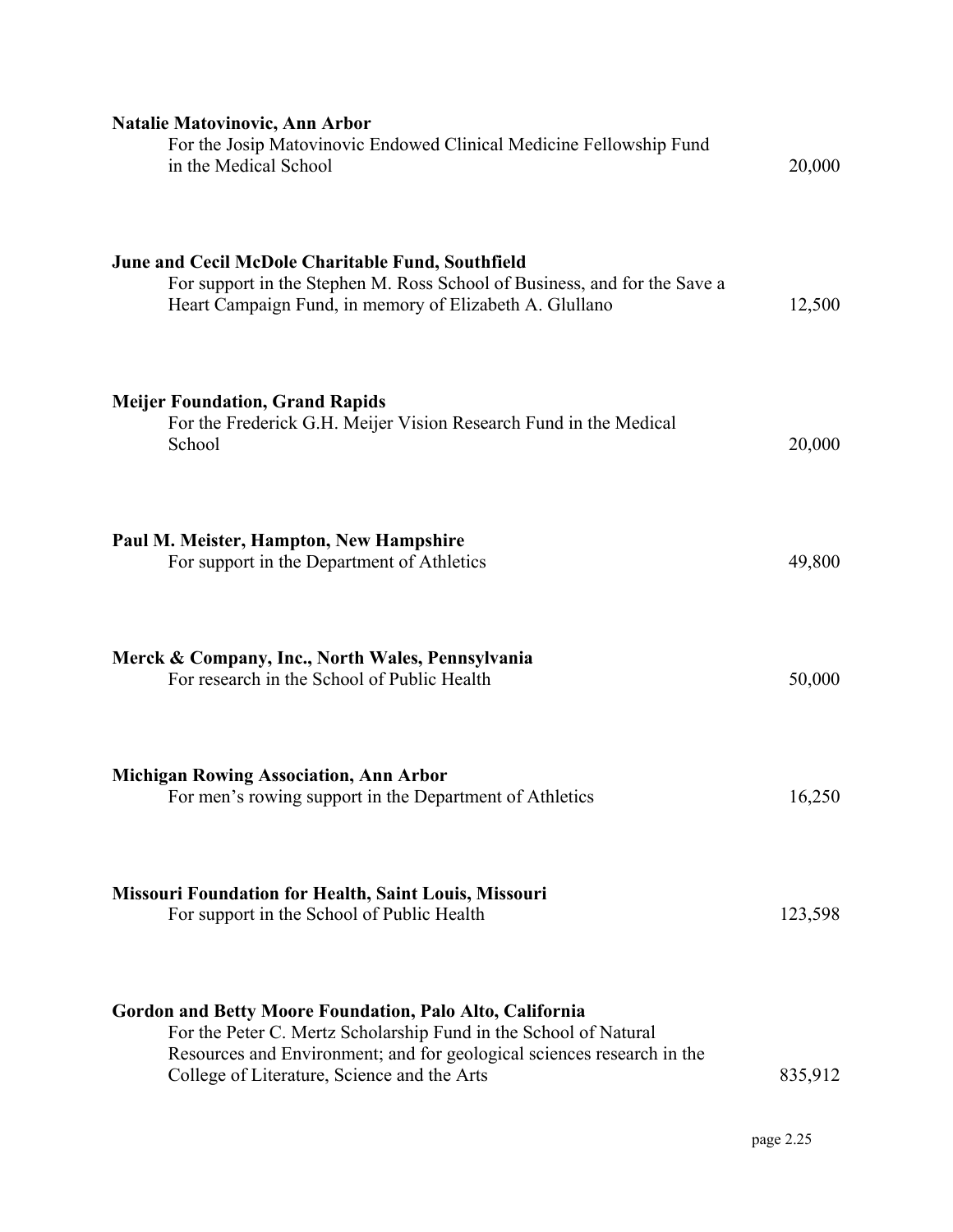| <b>Thomas Gates Morgan, Minneapolis, Minnesota</b><br>For the Building Fund in the Law School                                                                                                 | 10,000  |
|-----------------------------------------------------------------------------------------------------------------------------------------------------------------------------------------------|---------|
| <b>MST Foundation, Kingwood, Texas</b><br>For scholarships in the College of Literature, Science and the Arts                                                                                 | 10,000  |
| L. Eric Mueller, Traverse City<br>For the Amy Jo Mueller Charitable Remainder Unitrust, for the ultimate<br>benefit of the College of Engineering and the School of Nursing                   | 10,000  |
| <b>Multiple Myeloma Research Foundation, Inc., Norwalk, Connecticut</b><br>For research in the Medical School                                                                                 | 150,000 |
| <b>Edward W. Muransky, Youngstown, Ohio</b><br>For support in the Department of Athletics                                                                                                     | 12,800  |
| <b>Mary C. Murphy Revocable Trust</b><br>For the Percy and Mary Murphy Endowed Children's Research Fund in<br>the Medical School                                                              | 20,000  |
| <b>Muscular Dystrophy Association, Inc., Tucson, Arizona</b><br>For research and other support in the Life Sciences Institute and the<br>Medical School                                       | 39,730  |
| <b>Kenneth H. Musson, Traverse City</b><br>For the Robert Bartlett, M.D. Professorship in Pediatric Surgery and the<br>Terry J. Bergstrom Collegiate Professorship Fund in the Medical School | 50,250  |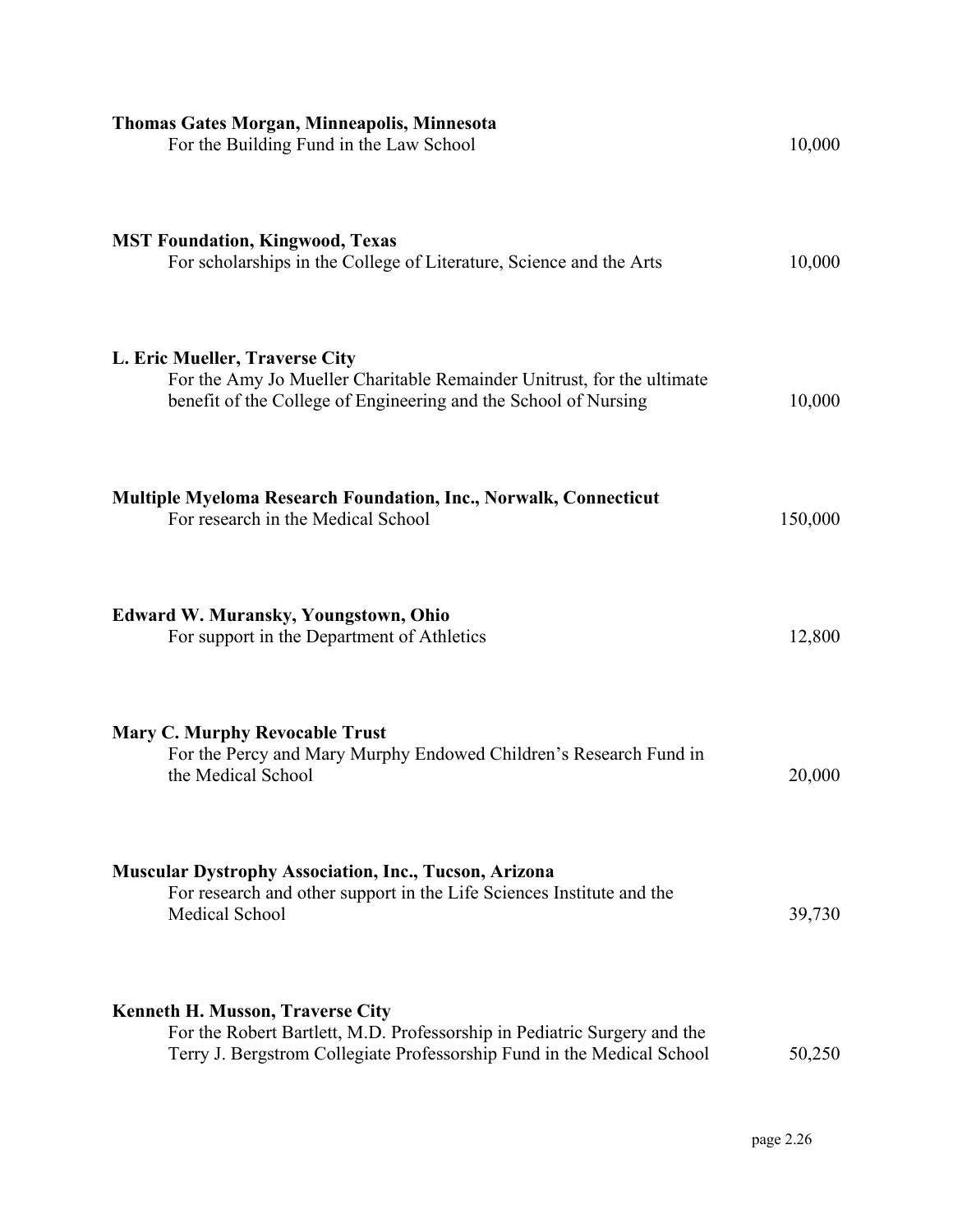| <b>Gregory T. Mutz, Chicago, Illinois</b><br>For the Building Fund and other support in the Law School                                                                                                                          | 27,500 |
|---------------------------------------------------------------------------------------------------------------------------------------------------------------------------------------------------------------------------------|--------|
| <b>John C. Napley, Bingham Farms</b><br>340 shares of JPM organ Chase and Company common stock; for the<br>Donor Funded Resident Education Center                                                                               | 14,369 |
| <b>National Kidney Foundation, Inc., New York, New York</b><br>For research in the Medical School                                                                                                                               | 29,167 |
| <b>National Multiple Sclerosis Society Michigan Chapter, Detroit</b><br>For research and other support in the Medical School                                                                                                    | 54,634 |
| Joan Nelson Neil, Deerfield, Illinois<br>For the Joan Nelson and Herbert E. Neil, Jr. Scholarship Fund in the<br>School of Education, and for the Economics Campaign Fund in the<br>College of Literature, Science and the Arts | 20,000 |
| NetApp, Sunnyvale, California<br>For research in the College of Engineering                                                                                                                                                     | 75,000 |
| Denise A. Netta-Zangara, Basking Ridge, New Jersey<br>112 shares of Netflix, Inc., common stock; for the Zangara Research Fund<br>and other support in the Medical School                                                       | 10,054 |
| <b>Newman Family Foundation, Bloomfield Hills</b><br>For the Newman Family Professorship Fund in Radiation Oncology in the<br><b>Medical School</b>                                                                             | 50,000 |

page 2.27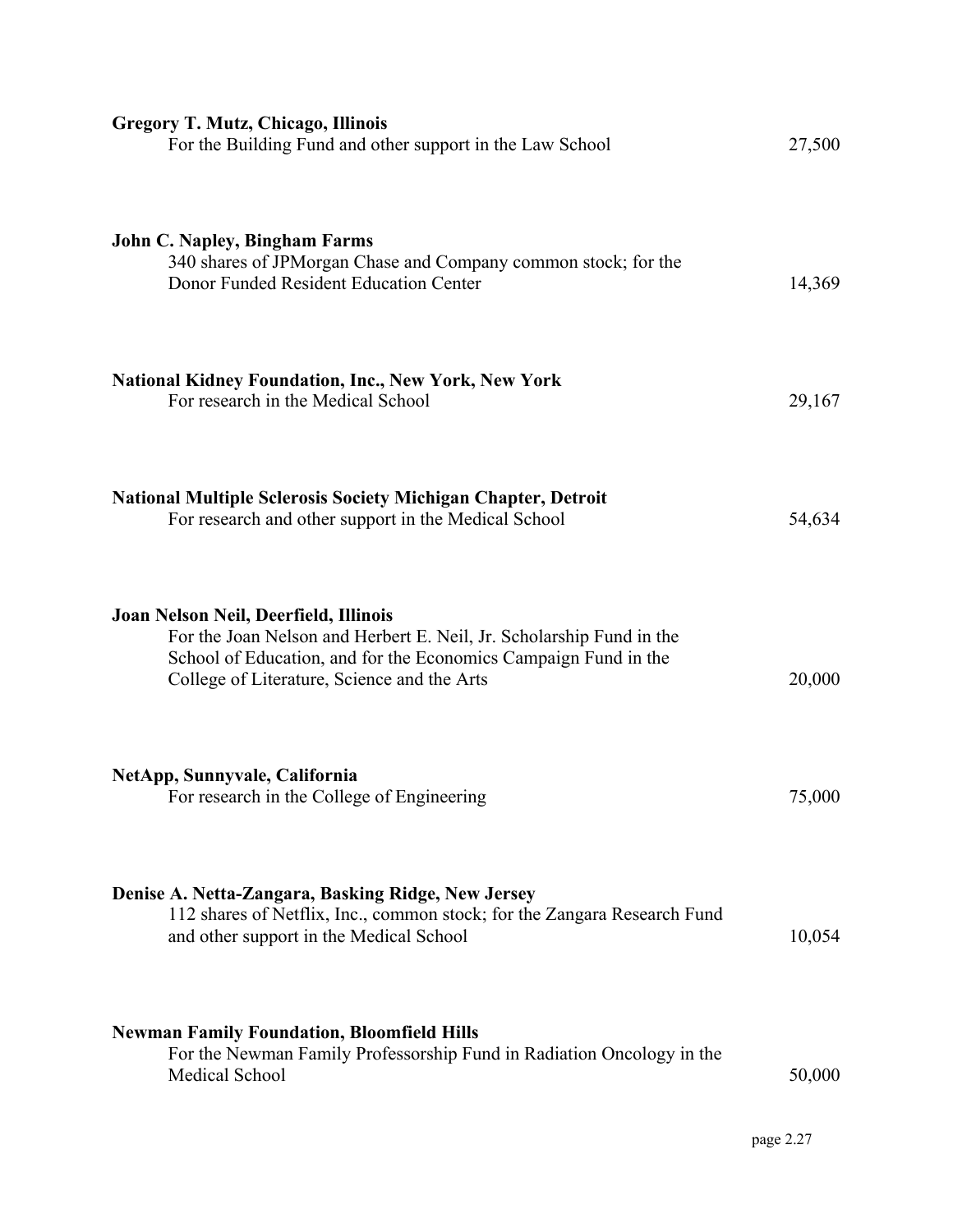| Roger S. Newton, Ann Arbor<br>For scholarships and other support in the Department of Athletics, and for<br>the Center for the Development of Language and Literacy; and for<br><b>WUOM</b>                            | 16,300    |
|------------------------------------------------------------------------------------------------------------------------------------------------------------------------------------------------------------------------|-----------|
| David A. Nicholson, Grosse Pointe Farms<br>For research in the Medical School                                                                                                                                          | 10,000    |
| <b>Northwestern Mutual Life Foundation, Milwaukee, Wisconsin</b><br>For the James and Kathy Hackett Endowment Fund in the Gerald R. Ford<br>School of Public Policy                                                    | 10,000    |
| <b>NSS Enterprises, Inc., Toledo, Ohio</b><br>For support in the Department of Athletics                                                                                                                               | 40,520    |
| Nyren Family Endowment of the Fidelity Charitable Gift Fund, Boston,<br><b>Massachusetts;</b> for support in the College of Literature, Science and the<br>Arts                                                        | 10,000    |
| Robert H. and Marcie Orley Family Philanthropic Fund of the United Jewish<br>Foundation of Metropolitan Detroit, Bloomfield Hills; for the David B.<br>Hermelin Endowed Fund in the Stephen M. Ross School of Business | 10,000    |
| Orrick, Herrington & Sutcliffe, LLP, San Francisco, California<br>For the Orrick Fellow for the Law Innocence Clinic in the Law School                                                                                 | 50,000    |
| <b>Raymond L. Owens, Duluth, Georgia</b><br>For support in the Stephen M. Ross School of Business and the College of<br>Literature, Science and the Arts                                                               | 18,000    |
|                                                                                                                                                                                                                        | page 2.28 |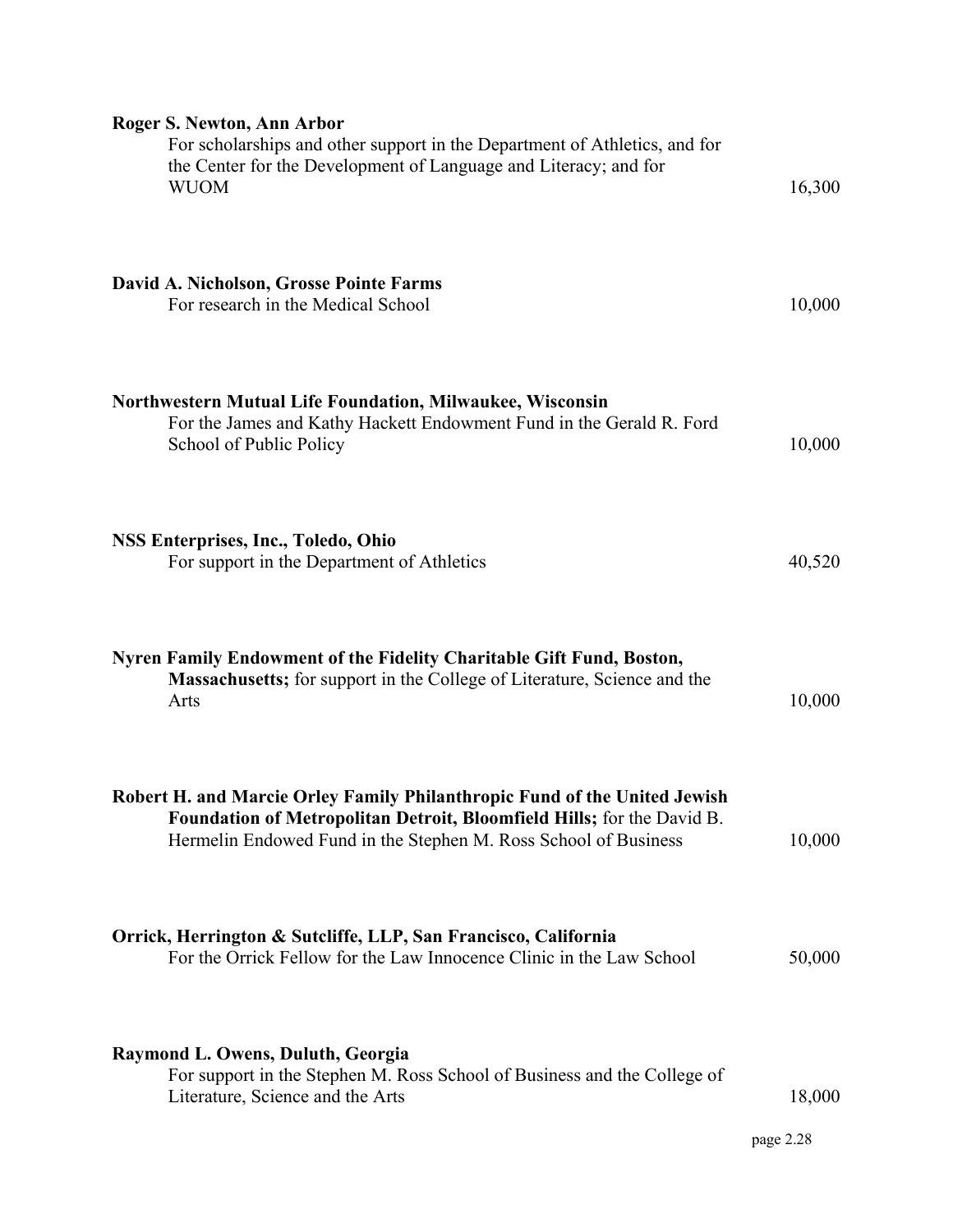| Gerald W. Padwe, McLean, Virginia<br>1,900 shares of various corporate common stocks and a cash gift, for the<br>Gerald W. Padwe Charitable Gift Annuity, for the ultimate benefit of the<br>Law School | 100,000             |
|---------------------------------------------------------------------------------------------------------------------------------------------------------------------------------------------------------|---------------------|
| Stephen M. Papadopoulos, Paradise Valley, Arizona<br>178 shares of Apple, Inc. common stock; for support in the Department of<br>Athletics                                                              | 36,132              |
| Michael J. Perlstein, Marina del Rey, California<br>261 shares of various corporate common stocks; for support in the College<br>of Literature, Science and the Arts                                    | 25,500              |
| <b>Mary L. Petrovich, West Bloomfield</b><br>For support in the Department of Athletics                                                                                                                 | 10,000              |
| <b>Stephen Piazza, Clarkston</b><br>For Lupus research in the Medical School, in memory of Mary Catherine<br>Piazza                                                                                     | 25,555              |
| E. Miles Prentice III, New York, New York<br>For the Anna and E. Miles Prentice Jr. Scholarship Fund in the Law<br>School                                                                               | 10,000              |
| PricewaterhouseCoopers, LLP, Tampa, Florida<br>For support in the Stephen M. Ross School of Business                                                                                                    | 10,000              |
| <b>Martin R. Prince Charitable Foundation, New York, New York</b><br>For scholarships and other support in the Department of Athletics                                                                  | 20,000<br>page 2.29 |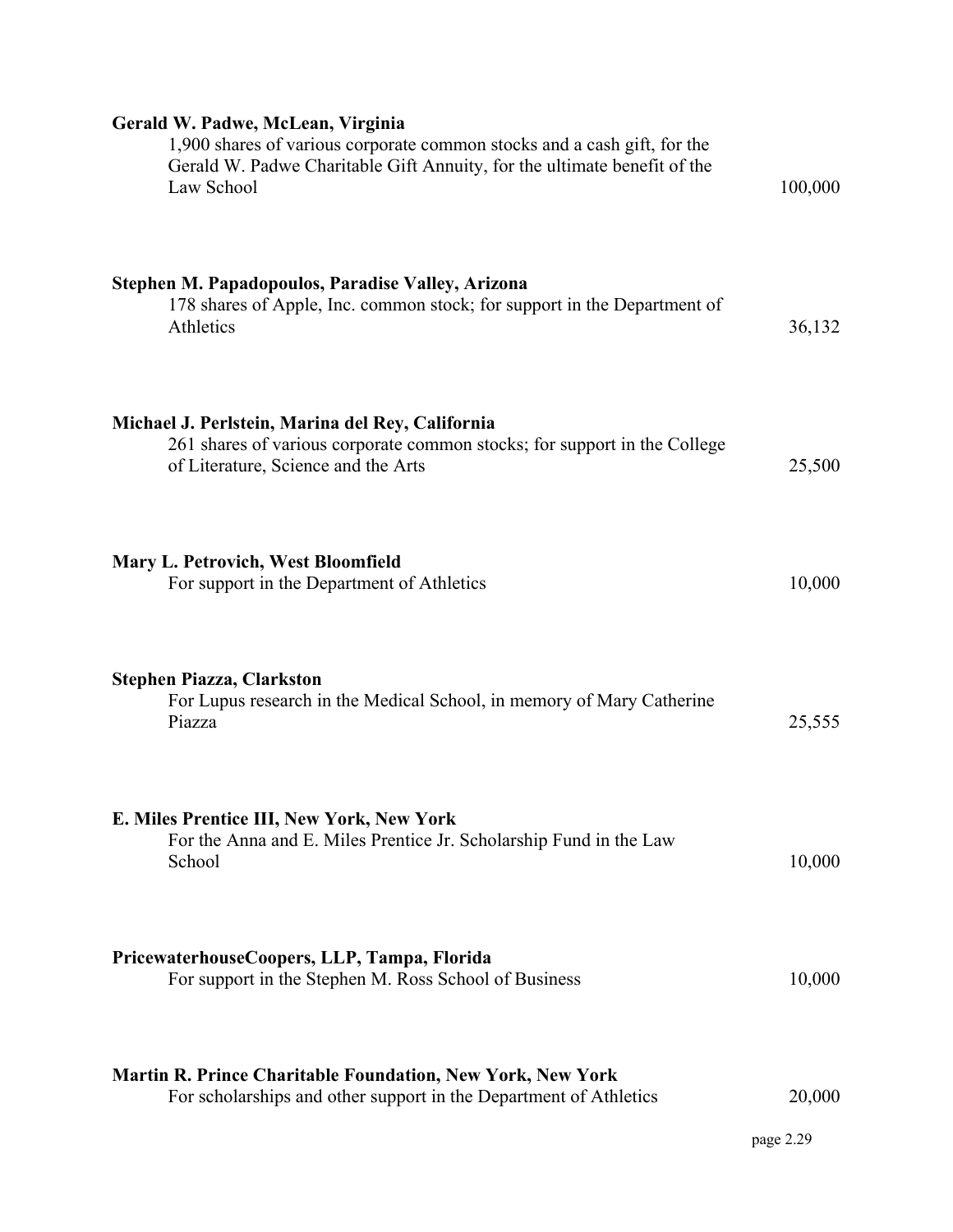| <b>Jeffrey Puccio, Novi</b><br>For support in the Department of Athletics                                                                        | 11,600  |
|--------------------------------------------------------------------------------------------------------------------------------------------------|---------|
| Radiological Society of North America R & E, Chicago, Illinois<br>For research in the Medical School                                             | 27,500  |
| Daniel S. Rankin, Royal Oak<br>For support in the Department of Athletics                                                                        | 10,000  |
| David S. Raskas, Saint Louis, Missouri<br>For the Raskas Family Resident Education Fund in Orthopaedic Surgery<br>in the Medical School          | 20,000  |
| Diana Mendley Rauner, Key Largo, Florida<br>For Camp Michigania                                                                                  | 10,000  |
| <b>Ravitz Foundation, Kalamazoo</b><br>For the Richard S. Swartz, M.D. Collegiate Professorship Fund in the<br>Medical School                    | 50,000  |
| John D. Rayis, Chicago, Illinois<br>For the Building Fund in the Law School                                                                      | 20,000  |
| Floyd S. Reid, Laguna Niguel, California<br>For the Floyd S. and Ruth L. Reid Family Softball Scholarship Fund in the<br>Department of Athletics | 100,000 |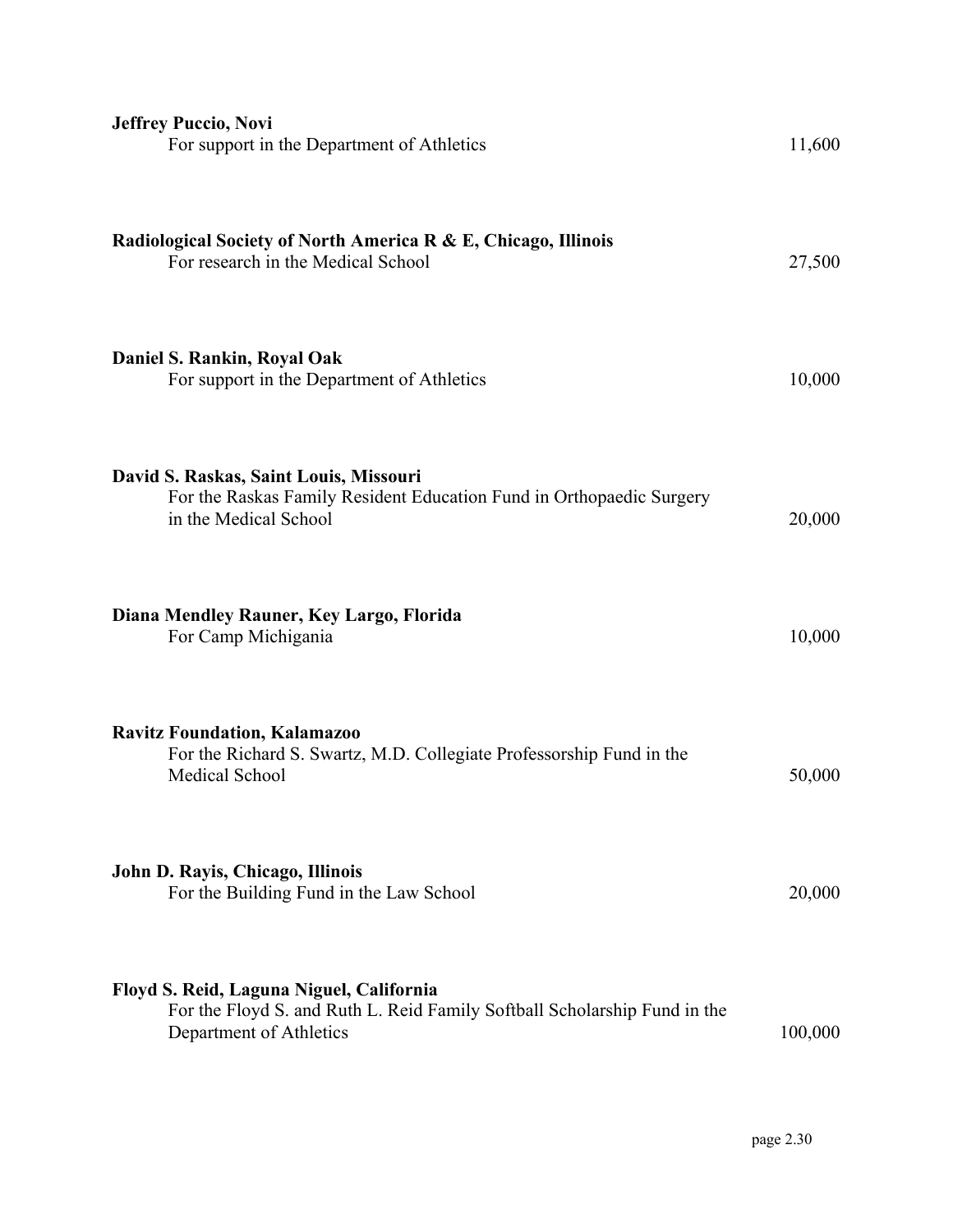| Darlene L. Reinke, Loudon, Tennessee<br>For support in the Department of Athletics and the Medical School                                                        | 12,900  |
|------------------------------------------------------------------------------------------------------------------------------------------------------------------|---------|
| <b>Renault, Cedex, France</b><br>For support in the Transportation Research Institute                                                                            | 30,000  |
| <b>Mary C. Richards Trust</b><br>For the Edward J. McGuire Professorship in the Medical School                                                                   | 10,000  |
| Jessie Ridley Foundation, Inc., Chappaqua, New York<br>For support of students with disabilities                                                                 | 10,000  |
| <b>James O. Roahen, Annapolis, Maryland</b><br>For the Roahen Family Endowed Scholarship Fund in the School of<br>Dentistry                                      | 20,000  |
| Gary and Anita Robb Foundation Fund of the Greater Kansas City<br><b>Community Foundation, Kansas City, Missouri;</b> for the Building Fund<br>in the Law School | 50,000  |
| <b>Frank E. Robbins Memorial Trust</b><br>For support in the Medical School                                                                                      | 15,980  |
| Roy H. Roberts Charitable Lead Unitrust, Naples, Florida<br>For the Dr. Roy and Mrs. Natalie Roberts Trust Fund in the School of<br>Dentistry                    | 207,673 |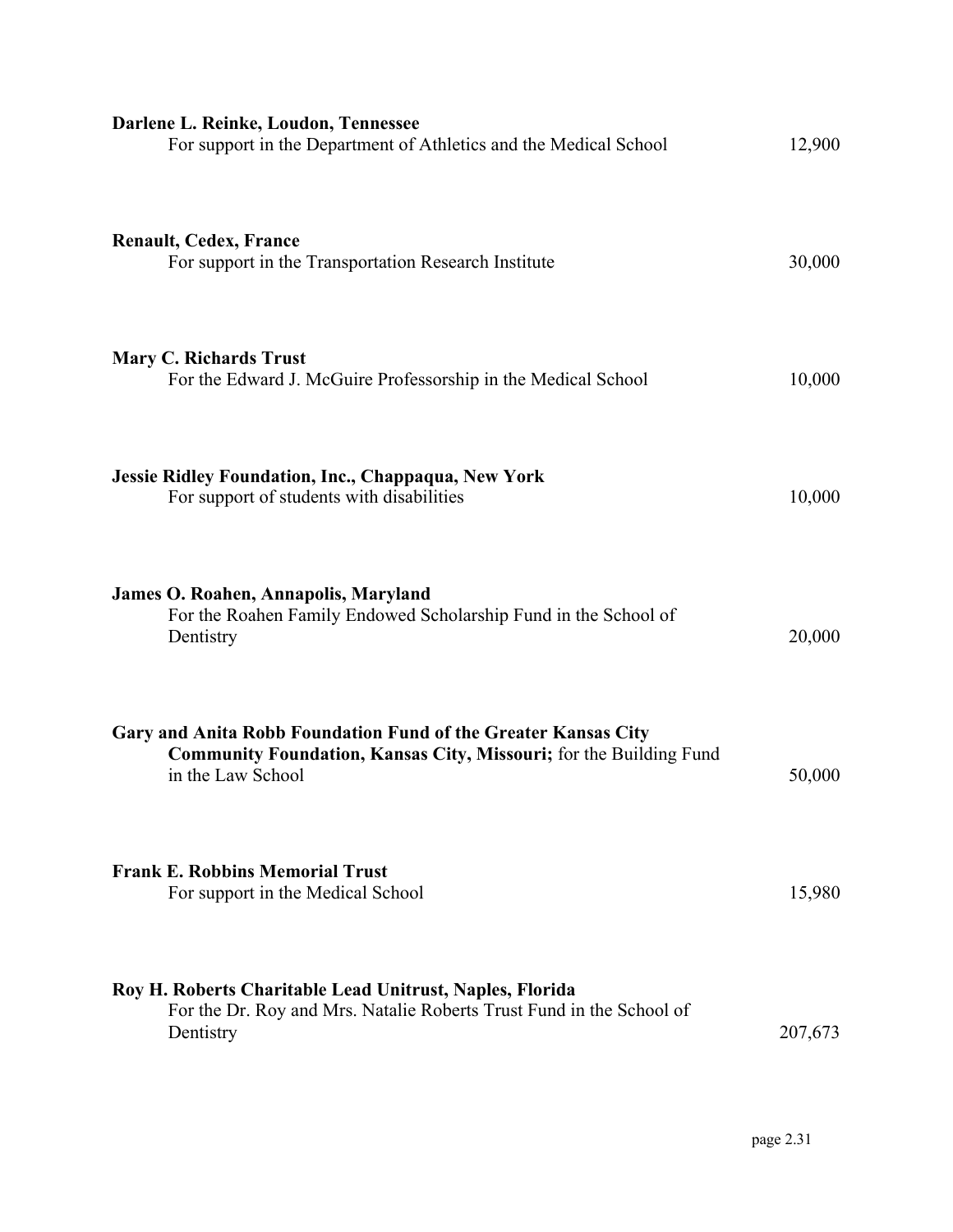# **Richard H. Rogel, Avon, Colorado**

| 37,524 shares of Denbury Resources, Inc., common stock; for the Max<br>Rogel Research Fellowship for Pancreatic Cancer and the Allen H. Blondy<br>Research Fellowship for Melanoma in the Medical School; and for the<br>Rogel Scholarship Fund and other support at the University of Michigan | 700,010 |
|-------------------------------------------------------------------------------------------------------------------------------------------------------------------------------------------------------------------------------------------------------------------------------------------------|---------|
| <b>Scott A. Roney, Decatur, Illinois</b><br>For the S. K. Yee Law Scholarship Fund in the Law School                                                                                                                                                                                            | 10,000  |
| Joann Ronzio, Newport, Oregon<br>For the Joann M. and Marie A. Ronzio Fund                                                                                                                                                                                                                      | 11,600  |
| Harold Rosenn, Kingston, Pennsylvania<br>1,025 shares of Altria Group, Inc., common stock; for support in the Law<br>School                                                                                                                                                                     | 25,220  |
| Joan P. Ross, Geyserville, California<br>2,100 shares of Ford Motor Company common stock; for support in the A.<br>Alfred Taubman College of Architecture and Urban Planning and the<br>University Library; and for the Abbott E. M. and F. L. Scholarship Fund                                 | 12,772  |
| <b>Muriel Rumsey Foundation, Palm Beach Gardens, Florida</b><br>For student aid in the Medical School                                                                                                                                                                                           | 33,816  |
| Damon Runyon Cancer Research Foundation, New York, New York<br>For research in the Life Sciences Institute and the Medical School                                                                                                                                                               | 200,000 |
| <b>Russell Sage Foundation, New York, New York</b><br>For support in the Institute for Social Research                                                                                                                                                                                          | 19,210  |
|                                                                                                                                                                                                                                                                                                 |         |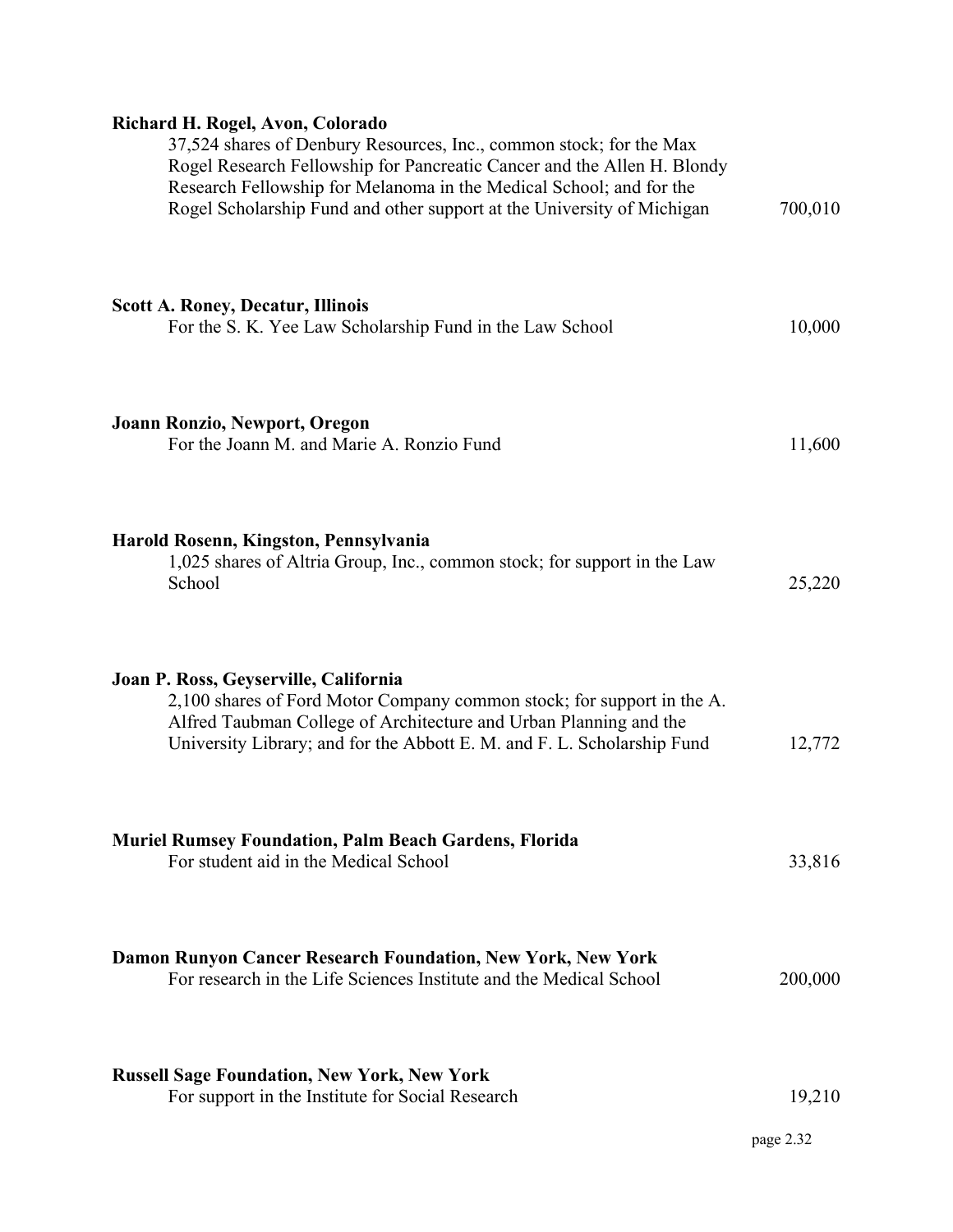| <b>David H. Saxe Trust</b><br>For the David H. Saxe, M.D. Scholarship Fund in the Medical School                                                                                                                                              | 10,000  |
|-----------------------------------------------------------------------------------------------------------------------------------------------------------------------------------------------------------------------------------------------|---------|
| Albert G. and Olive H. Schlink Foundation, Norwalk, Ohio<br>For the Albert G. Schlink Endowment Fund in the Medical School                                                                                                                    | 10,000  |
| <b>Searle Family Trust</b><br>For the Center for Ecosystem Management in the School of Natural<br><b>Resources and Environment</b>                                                                                                            | 50,000  |
| Jeffrey J. Seifman, Glencoe, Illinois<br>For the Building Fund in the Law School                                                                                                                                                              | 10,000  |
| Mark S. Seigle, Dundee, Illinois<br>Various municipal bonds; for the New Building Furnishings Fund in the<br>Stephen M. Ross School of Business                                                                                               | 204,851 |
| Dennis Serras, Ann Arbor<br>For the University Musical Society                                                                                                                                                                                | 20,000  |
| Steven M. Shindler, Reston, Virginia<br>2,500 shares of Nii Holdings, Inc., common stock; for the Shindler Family<br>Global Experience Fund and the Michigan in Washington Program Fund<br>in the College of Literature, Science and the Arts | 104,275 |
| <b>Simons Foundation, New York, New York</b><br>For research in the Horace H. Rackham School of Graduate Studies                                                                                                                              | 353,029 |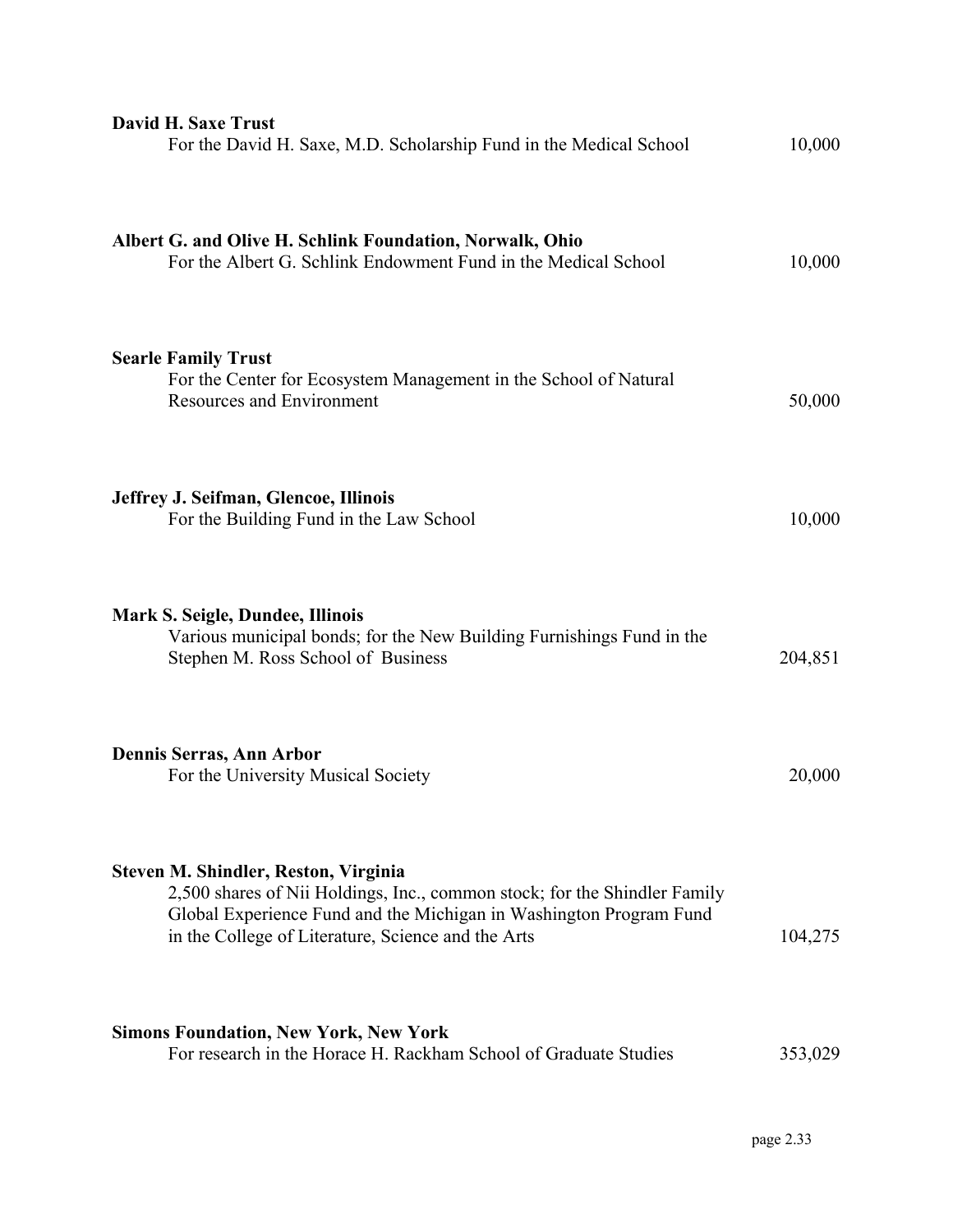| Celia L. Sinclair, Cleveland Heights, Ohio<br>For support in the Stephen M. Ross School of Business                                                                                                                                       | 15,000 |
|-------------------------------------------------------------------------------------------------------------------------------------------------------------------------------------------------------------------------------------------|--------|
| Daniel E. Singer, Saint Louis, Missouri<br>For support in the Law School                                                                                                                                                                  | 15,000 |
| <b>Skestos Family Foundation, Columbus, Ohio</b><br>For the Skestos Family Scholarship Fund in the Department of Athletics                                                                                                                | 50,000 |
| <b>Skillman Foundation, Detroit</b><br>For support in the School of Education and for Employee Matching Gifts                                                                                                                             | 27,000 |
| <b>Edward F. Smith, Salt Lake City, Utah</b><br>1,805 shares of Blackrock Corporation common stock; for the Edward F.<br>and Beverly Smith Endowed Fellowship Fund in the A. Alfred Taubman<br>College of Architecture and Urban Planning | 12,473 |
| Pamela M. Smith, Bedford, Massachusetts<br>185 shares of various corporate common stocks; for scholarships in the<br>Center for the Education of Women                                                                                    | 10,029 |
| Scott A. Smith, Edina, Minnesota<br>For the Richard B. Beemer Merit Scholarship Fund in the Law School                                                                                                                                    | 17,500 |
| Mary E. Snapp, Redmond, Washington<br>For support in the Law School                                                                                                                                                                       | 15,000 |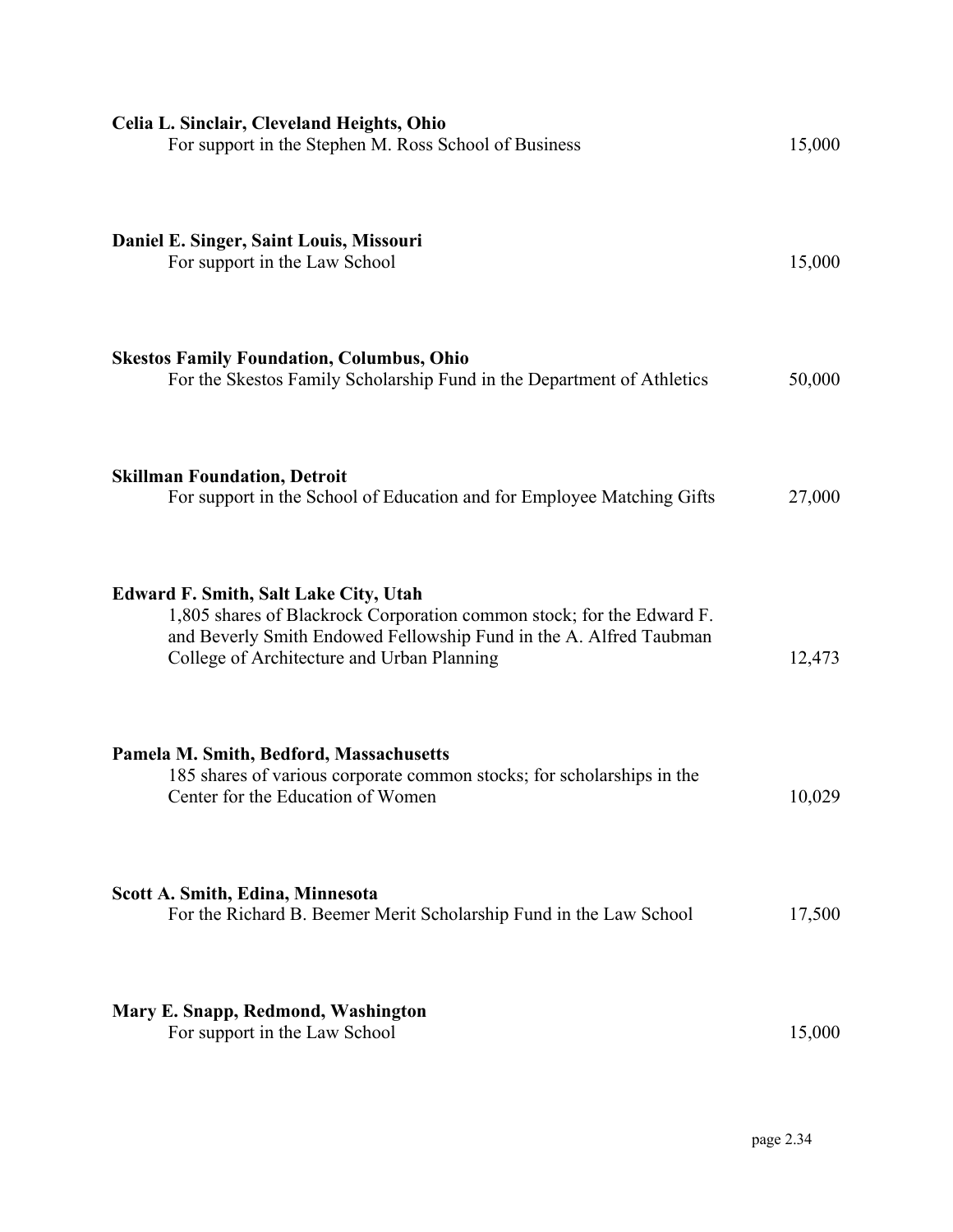| Sodexo - Campus Dining, Sports & Leisure, Dublin, Ohio<br>For support in the Department of Athletics                                                                         | 32,000  |
|------------------------------------------------------------------------------------------------------------------------------------------------------------------------------|---------|
| Joanne R. Sorensen, Medford, Oregon<br>For the Microbiology and Immunology Endowed Graduate Education<br>Fund in the Medical School                                          | 75,000  |
| <b>Spencer Foundation, Chicago, Illinois</b><br>For support in the School of Education                                                                                       | 50,000  |
| <b>SRC Education Alliance, Research Triangle Park, North Carolina</b><br>For research in the College of Engineering                                                          | 21,436  |
| <b>George and Ruth Stead Unitrust</b><br>For the George O. and Ruth E. Stead Endowed Scholarship Fund in the<br>School of Dentistry                                          | 41,250  |
| Marc H. Steglitz, New Vernon, New Jersey<br>750 shares of various corporate common stocks; for support in the School<br>of Art and Design                                    | 15,510  |
| Joshua Judson Stern Foundation of the San Diego Foundation, San Diego,<br>California; for the Alumni Association Scholarship Fund                                            | 100,000 |
| David M. Strosberg, Chicago, Illinois<br>For the Charlotte Strosberg Merit Scholarship Endowment Fund in the A.<br>Alfred Taubman College of Architecture and Urban Planning | 10,000  |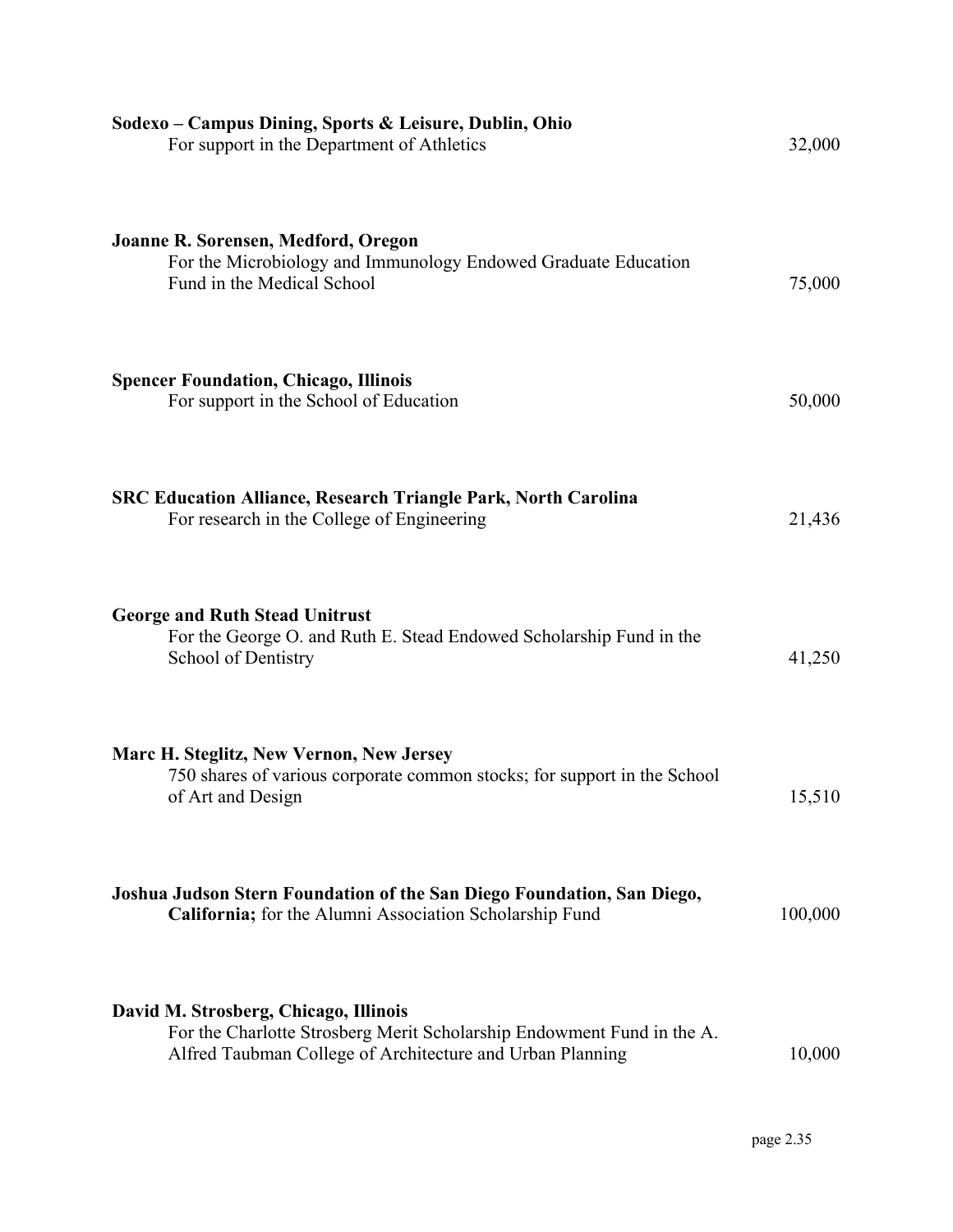| David and Lois Stulberg Family Fund of the Gulf Coast Community<br>Foundation of Venice, Venice, Florida; for the David and Lois Stulberg<br>Cavitational Ultrasound Research Fund in the Medical School               | 25,000  |
|------------------------------------------------------------------------------------------------------------------------------------------------------------------------------------------------------------------------|---------|
| <b>Waldo Devere Sturm, Pigeon</b><br>For the Sturm Family Graduate Fellowship Fund in the College of<br>Literature, Science and the Arts                                                                               | 100,000 |
| Sucampo Pharma Americas, Inc., Bethesda, Maryland<br>For research in the Medical School                                                                                                                                | 10,000  |
| John W. Sweetland, Los Angeles, California<br>For the Sweetland Center Director's Discretionary Fund and the<br>Economics Strategic Fund in the College of Literature, Science and the<br>Arts                         | 20,000  |
| Krystyna Swirydczuk, Las Cruces, New Mexico<br>For the Henry N. Pollack Endowed Graduate Fellowship in Geological<br>Sciences and the Camp Davis Renovation Fund in the College of<br>Literature, Science and the Arts | 10,000  |
| David A. Thompson, Fort Gratiot<br>For support in the Department of Athletics                                                                                                                                          | 10,000  |
| <b>Thompson Reuters, Eagan, Minnesota</b><br>For support in the Department of Athletics                                                                                                                                | 48,000  |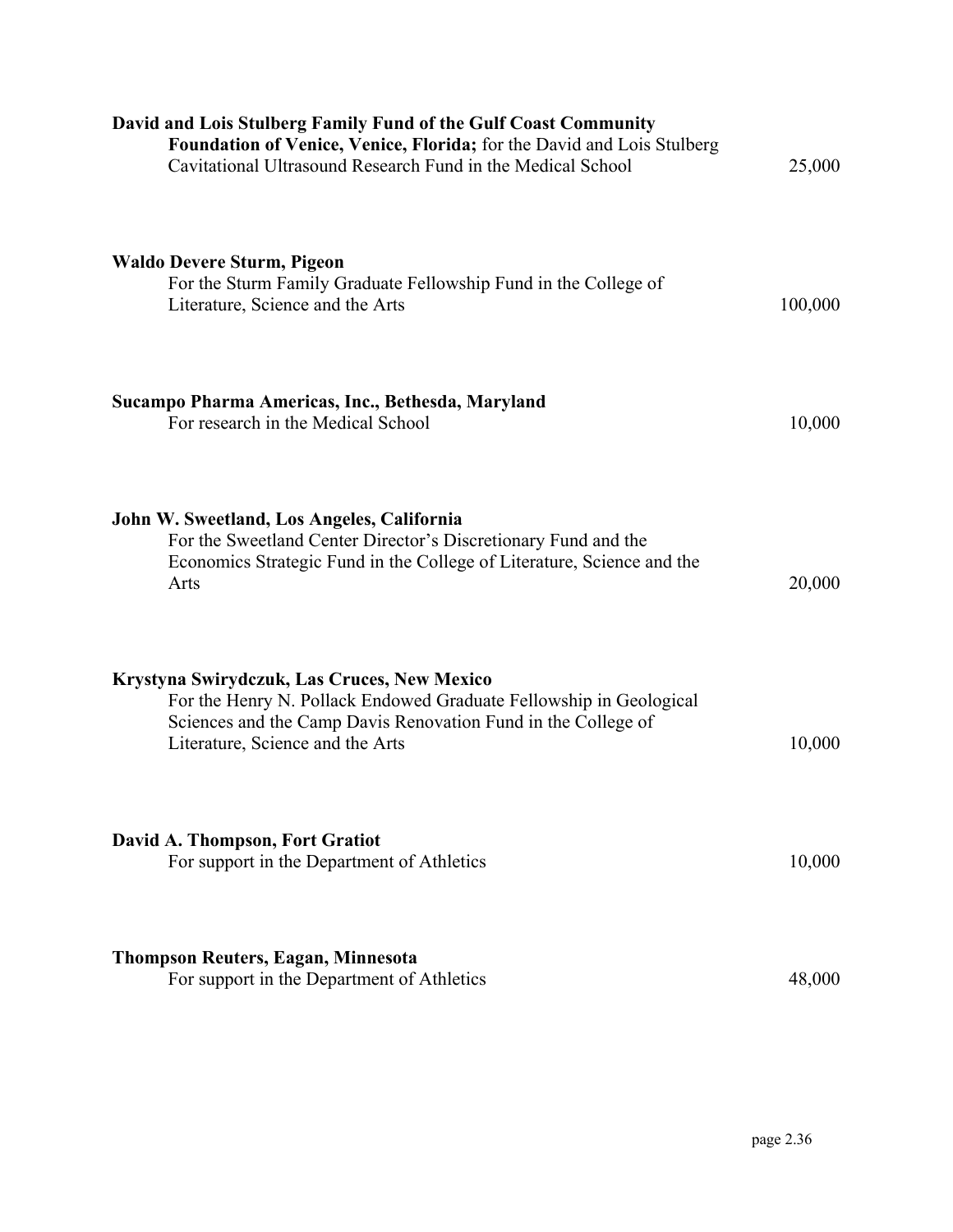| Elizabeth Thornton, Washington, D.C.<br>For the Robert Bartlett, M.D. Professorship in Pediatric Surgery in the<br>Medical School                                                          | 10,000  |
|--------------------------------------------------------------------------------------------------------------------------------------------------------------------------------------------|---------|
| Toyota Motor Engineering Manufacturing North America, Inc., Erlanger,<br>Kentucky; for the University Musical Society; and for Employee<br><b>Matching Gifts</b>                           | 21,000  |
| <b>Toyota USA Foundation, Torrance, California</b><br>For special exhibit support in the Museum of Anthropology                                                                            | 100,253 |
| TSRL, Inc., Ann Arbor<br>For the Gordon and Pamela Amidon Fellowship Fund in the College of<br>Pharmacy                                                                                    | 50,000  |
| Stefan F. Tucker, Washington, D. C.<br>For the Stefan and Marilyn Tucker Scholarship Fund in the Law School                                                                                | 40,000  |
| <b>Jean B. Tussing Estate</b><br>For support at the University of Michigan                                                                                                                 | 23,842  |
| <b>Alston K. Twiss Family Charitable Fund of the Vanguard Charitable</b><br><b>Endowment Program, Southeastern, Pennsylvania;</b> for support in the<br>Stephen M. Ross School of Business | 20,000  |
| <b>UPS Foundation, Inc., Atlanta, Georgia</b><br>For support in the College of Engineering                                                                                                 | 35,000  |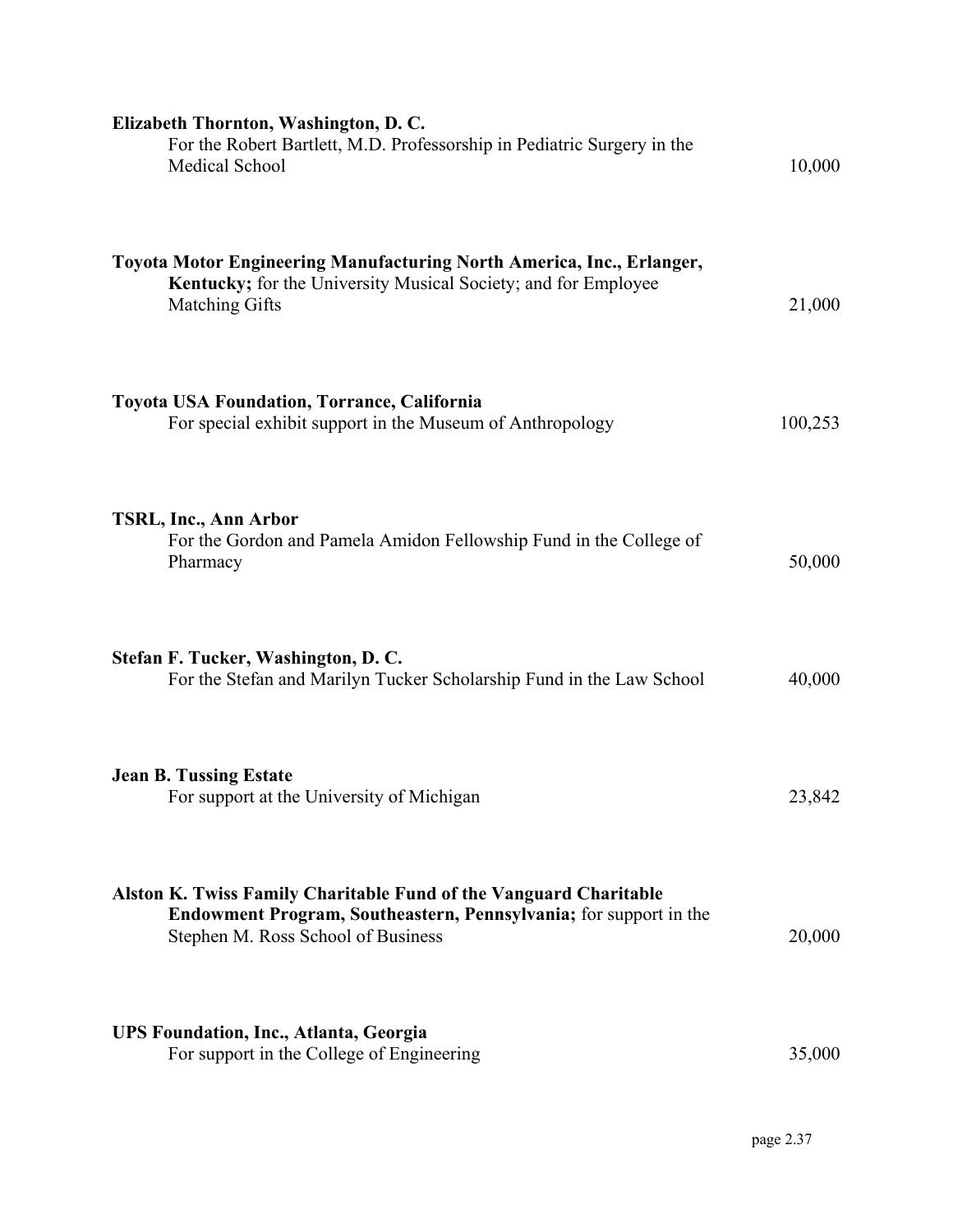| Urban Travel Design, Col. Lomas de Chapultepec, Mexico<br>For support in the A. Alfred Taubman College of Architecture and Urban<br>Planning                                                                                | 10,000    |
|-----------------------------------------------------------------------------------------------------------------------------------------------------------------------------------------------------------------------------|-----------|
| Christopher Van Allsburg, Providence, Rhode Island<br>625 shares of Stericycle, Inc., common stock; for the Van Allsburg<br>Scholarship Fund and the Alumni and Friends Scholarship Fund in the<br>School of Art and Design | 50,134    |
| Thomas W. Van Dyke, Leawood, Kansas<br>For the Thomas W. and Sharon E. Van Dyke Scholarship Fund in the Law<br>School                                                                                                       | 10,000    |
| David G. VanHooser, Chicago, Illinois<br>For scholarships and other support in the Department of Athletics,<br>Comprehensive Cancer Center, the Medical School, and for the Michigan<br>Marching Band                       | 41,000    |
| Verizon, Folsom, California<br>For support in the Medical School and at the University of Michigan                                                                                                                          | 25,120    |
| <b>Victory Automotive Group, Inc., Morristown, Tennessee</b><br>For research in the Medical School                                                                                                                          | 10,000    |
| Gregg F. Vignos, San Francisco, California<br>For the Building Fund in the Law School                                                                                                                                       | 39,308    |
| John K. Villa, Bethesda, Maryland<br>For support in the Law School                                                                                                                                                          | 12,000    |
|                                                                                                                                                                                                                             | page 2.38 |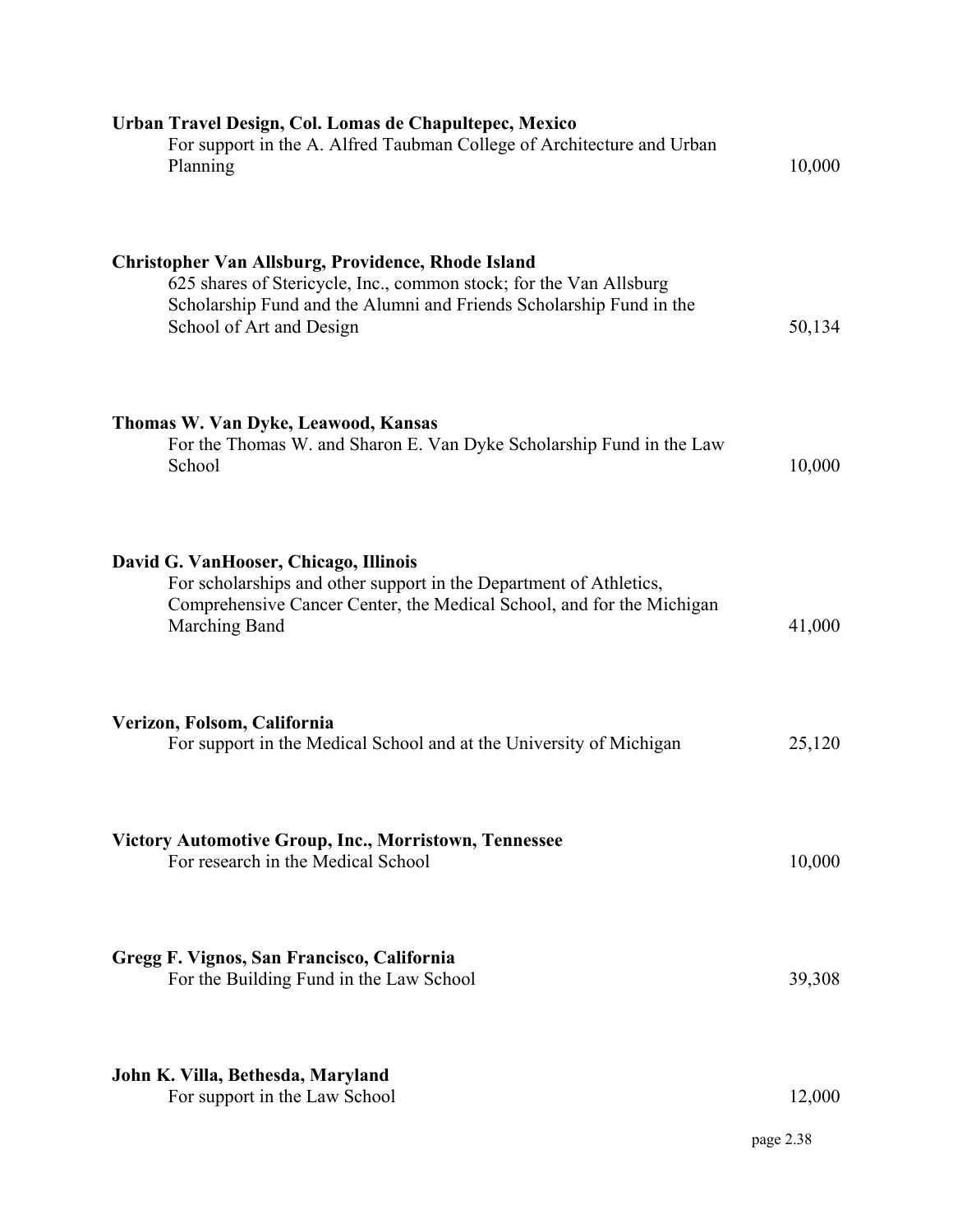| George H. Vincent, Cincinnati, Ohio<br>For the Building Fund in the Law School                                                                                                                                                                                   | 10,000              |
|------------------------------------------------------------------------------------------------------------------------------------------------------------------------------------------------------------------------------------------------------------------|---------------------|
| George A. Vinyard, Oak Park, Illinois<br>For the Building Fund and other support in the Law School                                                                                                                                                               | 20,000              |
| <b>Timothy Wadhams Trust</b><br>For support in the Department of Athletics; and for the B. Ulrich<br>International Initiatives Fund in the School of Kinesiology                                                                                                 | 37,840              |
| Patricia E. Wagner, Bloomfield Hills<br>For support in the Law School; and for the Heinz C. Prechter Bipolar<br>Research Fund in the Medical School                                                                                                              | 10,000              |
| <b>Clayton M. Waldorf, Richland</b><br>136 shares of various corporate common stocks; for the Marian P. and<br>David M. Gates Graduate Student Fund and the Mac and Sydney Waldorf<br>Family Scholarship Fund in the College of Literature, Science and the Arts | 13,340              |
| Genevieve E. Walinski Trust<br>For research in the Medical School                                                                                                                                                                                                | 20,000              |
| <b>Jing Wang, Cambridge, Massachusetts</b><br>For the Candy R. Wei International Travel Endowment Fund in the School<br>of Art and Design                                                                                                                        | 12,500              |
| Gail and Lois Warden Fund of the Community Foundation for Southeastern<br>Michigan, Detroit; for the John R. Griffith Leadership Center for Health<br>Management and Policy in the School of Public Health                                                       | 10,000<br>page 2.39 |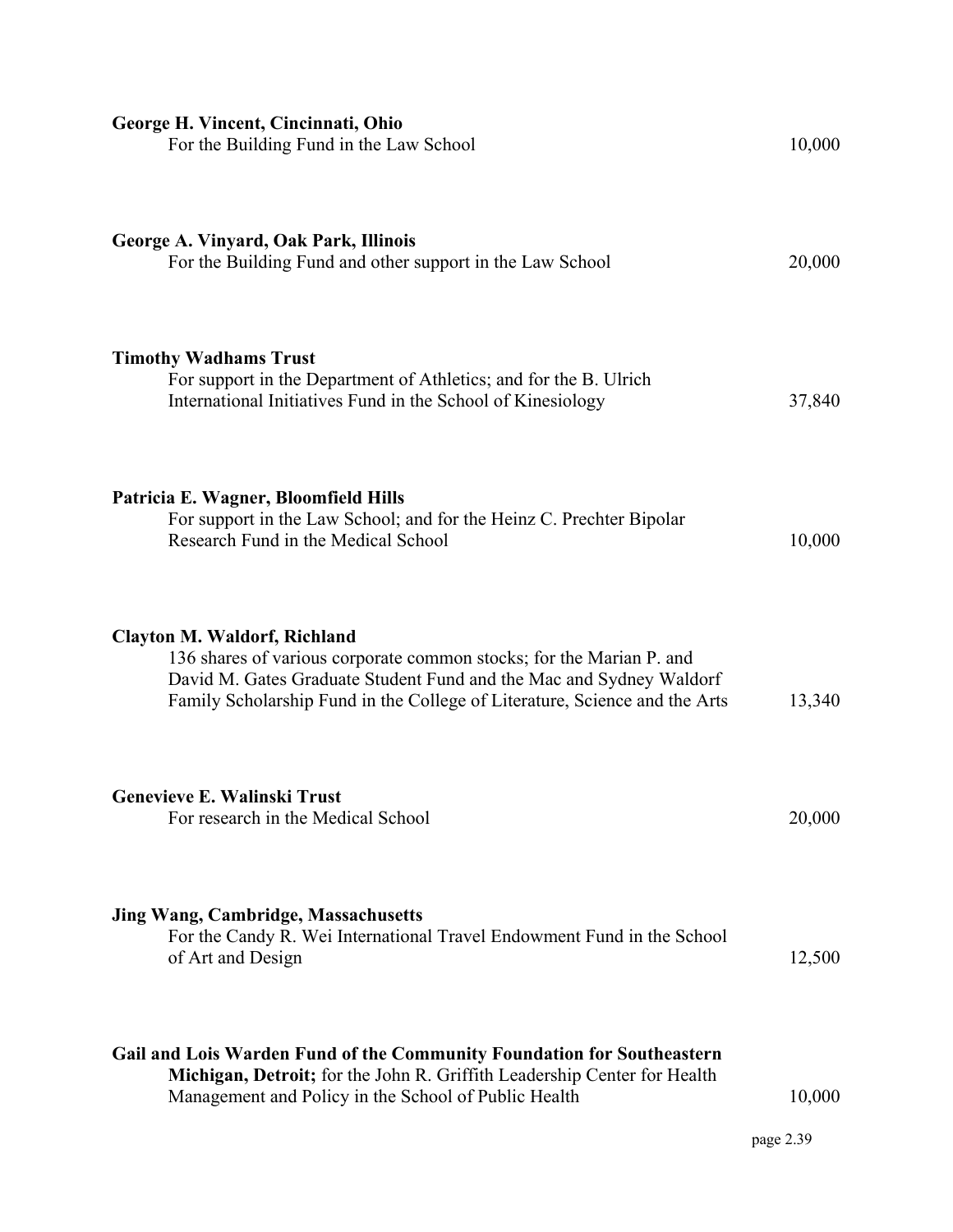| <b>Bruce Wasserstein Estate</b><br>For the Lola Wasserstein Award Fund in the College of Literature,<br>Science and the Arts                                                                 | 100,000 |
|----------------------------------------------------------------------------------------------------------------------------------------------------------------------------------------------|---------|
| <b>Edward C. Weber Trust</b><br>For the Labadie Collection of Social Protest                                                                                                                 | 288,000 |
| Weil, Gotshal & Manges, LLP, New York, New York<br>For the Building Fund in the Law School                                                                                                   | 100,000 |
| <b>Sheldon J. Weisberg, Bloomfield Hills</b><br>For the Melvin Rubenfire Professorship in Preventive Cardiology in the<br>Medical School                                                     | 10,000  |
| Robert E. Welke, Mahomet, Illinois<br>For the Karen Ann Welke Scholarship Fund in the Medical School                                                                                         | 20,000  |
| Keith Chidester Wetmore Fund at Schwab Charitable Gift Fund, San<br>Francisco, California; for the Building Fund in the Law School                                                           | 15,000  |
| <b>Samuel P. Willits, Lake Barrington, Illinois</b><br>For scholarships in the College of Engineering                                                                                        | 10,000  |
| Woodrow Wilson National Fellowship Foundation, Princeton, New Jersey<br>For the Mora Woodrow Wilson Career Enhancement Fellowship Fund in<br>the College of Literature, Science and the Arts | 15,000  |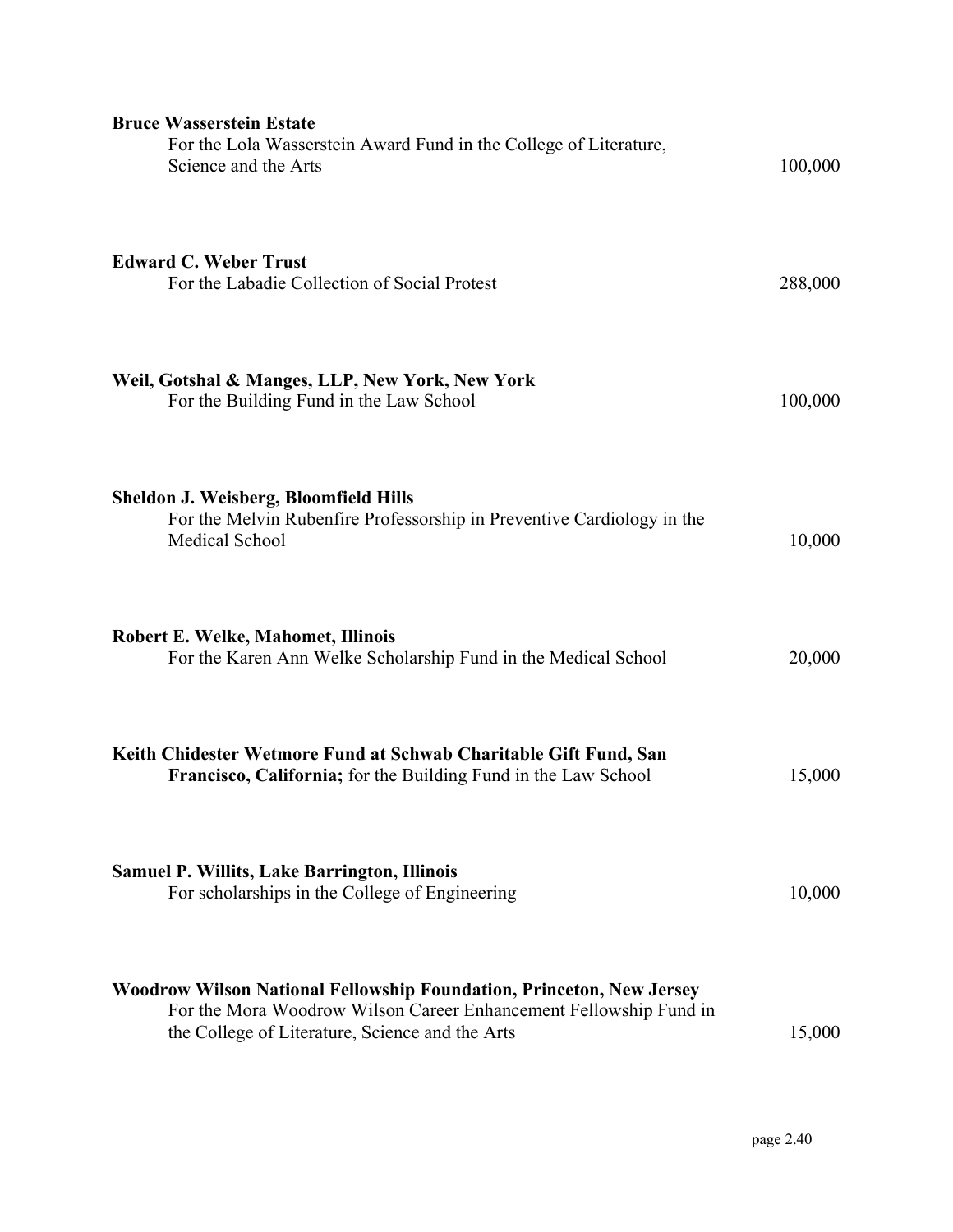| Carl D. Winberg, Pasadena, California<br>For the Carl D. Winberg, M.D. Library Fund                                                                                                                        | 25,000  |
|------------------------------------------------------------------------------------------------------------------------------------------------------------------------------------------------------------|---------|
| Penelope Wong and Tim Kochis Charitable Foundation at the Foundation<br>Source, Wilmington, Delaware; for the Building Fund in the Law School                                                              | 20,000  |
| <b>Jeffrey Wolfson, Greenwich, Connecticut</b><br>For the Wolfson Scholarship Fund in the College of Literature, Science<br>and the Arts                                                                   | 20,000  |
| <b>Charles Woodson Foundation, Green Bay, Wisconsin</b><br>For the Charles Woodson Clinical Research Fund in the Medical School;<br>and for the C. S. Mott Children's and Von Voigtlander Women's Hospital | 200,000 |
| Thomas B. Woodworth, Sanibel, Florida<br>For the Cardiovascular Center, and for the Heinz C. Prechter Bipolar<br>Research Fund and other support in the Medical School                                     | 50,000  |
| Chung Wu, La Jolla, California<br>For the Dr. Helen Wu Fund in the Horace H. Rackham School of Graduate<br><b>Studies</b>                                                                                  | 100,253 |
| <b>Clyde and Helen Wu Family Foundation, Grosse Pointe Park</b><br>For the DSA/UM Partnership Project Fund in the School of Education                                                                      | 25,000  |
| <b>Yaffe &amp; Company, Southfield</b><br>For the Yaffe Center for Persuasive Communication in the Stephen M.<br>Ross School of Business                                                                   | 79,000  |

page 2.41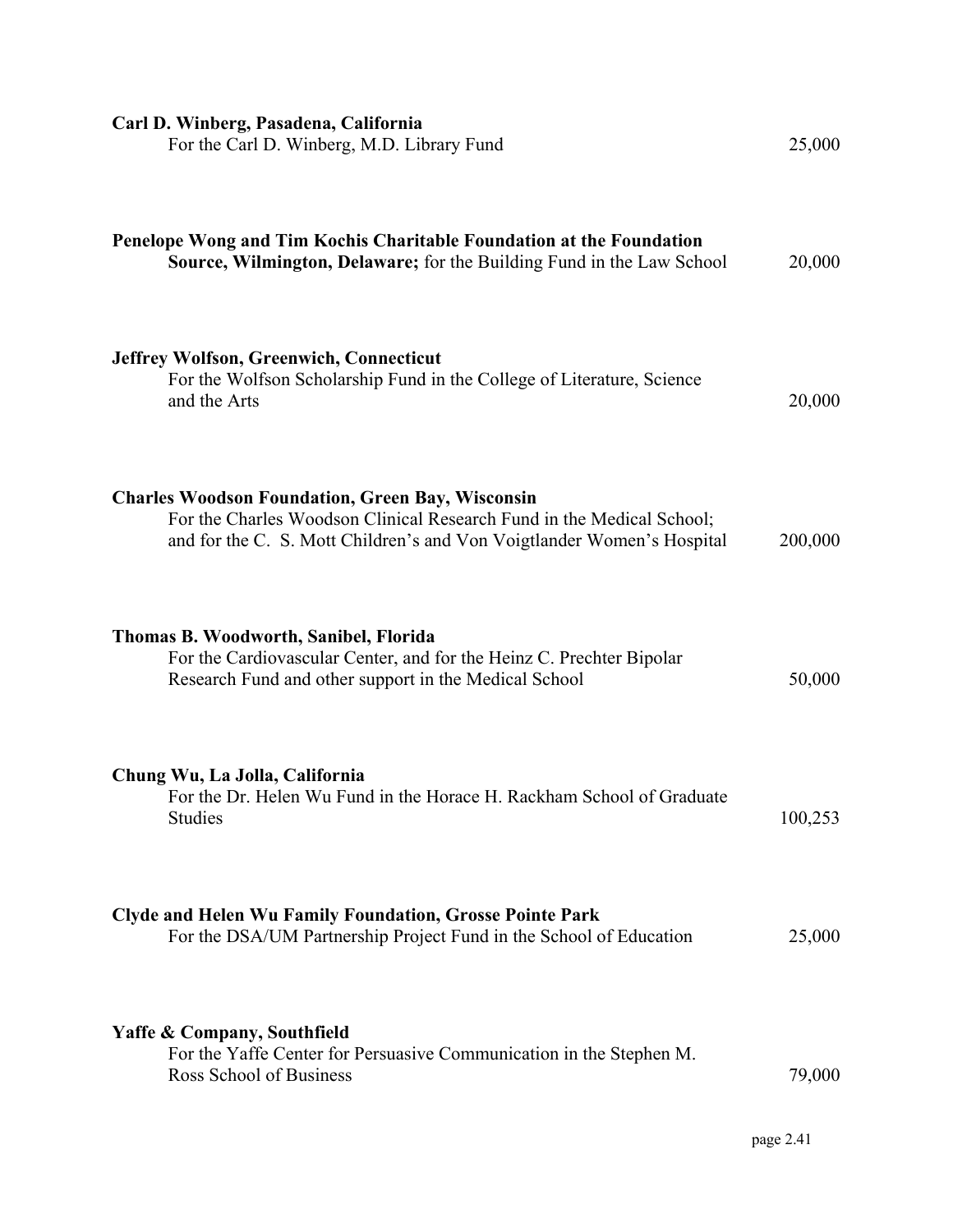| Sidney and Nenita Yip Charitable Fund of the Fidelity Charitable Gift Fund,<br>Cincinnati, Ohio; for the Richard K. Osborn Memorial Lectureship Fund<br>in the College of Engineering | 40,000 |
|---------------------------------------------------------------------------------------------------------------------------------------------------------------------------------------|--------|
| Your Energy Systems, LLC, Palo Alto, California<br>For research in the Medical School                                                                                                 | 50,908 |
| Richard T. Zwirner, Bannockburn, Illinois<br>For support in the College of Literature, Science and the Arts                                                                           | 12,500 |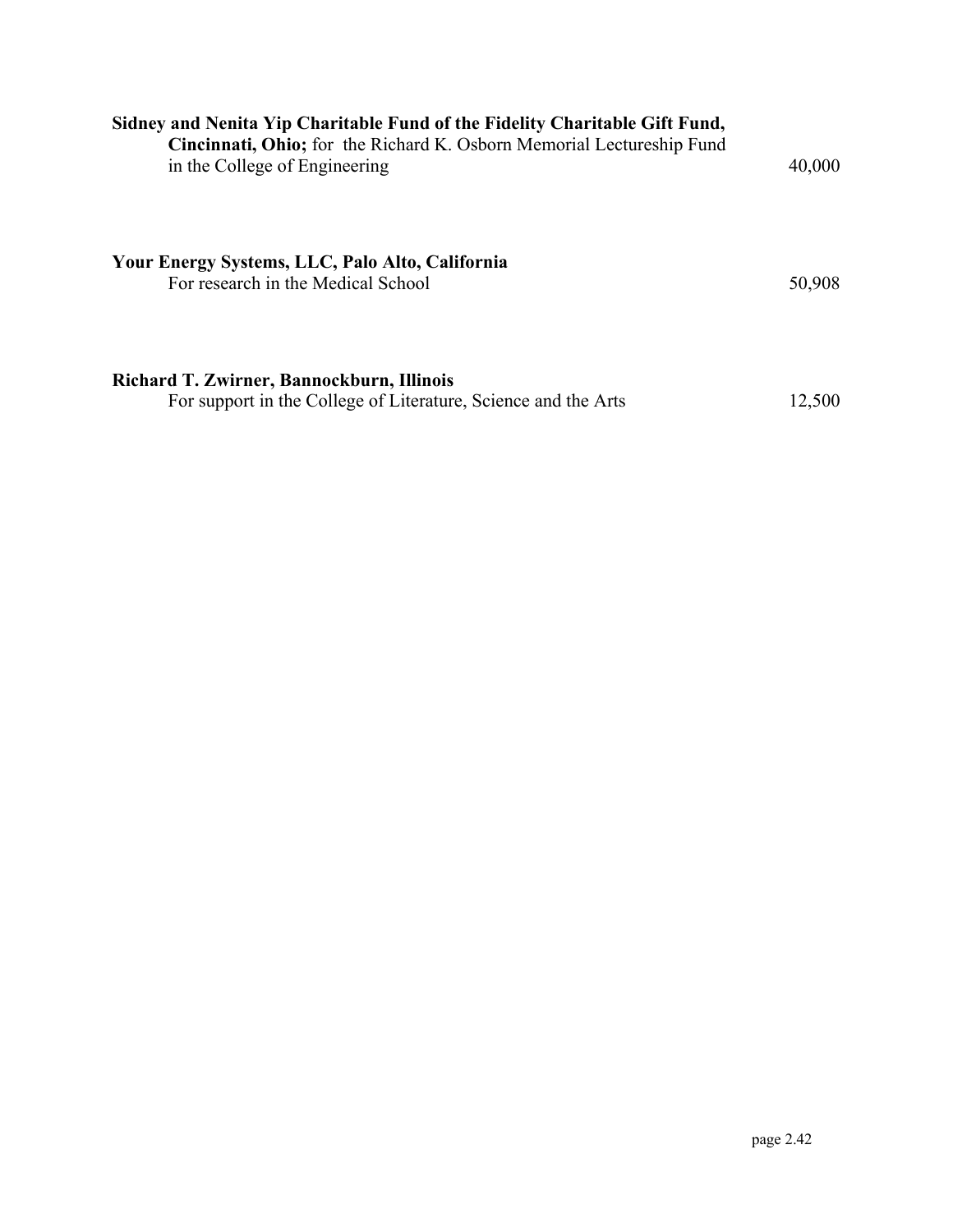### **Page 1**

**Additional gifts ranging from \$5,000 to \$9,999 were received from the following donors:** 

**Accident Fund of Michigan, Lansing Ackman Family Foundation, New York, New York Terence E. Adderley, Troy Kedrick D. Adkins, Scottsdale, Arizona Surendranath Adusumilli, Westlake, Ohio AEES, Inc., Northville Christine Albertini, Grand Rapids Justin A. Amash, Grand Rapids Amgen Foundation, Thousand Oaks, California Craig S. Andrews, La Jolla, California Andrews Receptacle Trust Anonymous Donor Charlene P. Archibeque, Los Altos, California ARS, Inc of Michigan, Southfield Otto Yum-To Au, Hong Kong Autocam Corporation, Grand Rapids Kathleen A. Babladelis, Naperville, Illinois Baldwin Foundation, Grand Rapids Robert F. Barnett, III, Chicago, Illinois Harry E. Bash, Findlay, Ohio Norman Hazlett Beamer, East Palo Alto, California Berghorst Foundation, Inc., Wilmington, Delaware J. Charles Bernard, Jr., Dearborn Stephanie L. Bernstein, Bethesda, Maryland Lorelle L. Bestervelt, Plymouth Morley M. Biesman, Flint Biggby Coffee, Lansing Duane A. Bingel, Fort Myers, Florida Bio Energy Medical Center, Ann Arbor Birmingham University of Michigan Club, Bloomfield Hills Joseph G. Block, Washington, D. C. George L. Blum, Bloomfield Hills Mark E. Borowski, Westlake Village, California John T. Boundas, Houston, Texas John C. Brier Estate Brilliant Consulting, LLC, Ann Arbor Edward G. Brownlee, Clinton Township James D. Buhr, Ann Arbor Georgia P. Bullitt, Darien, Connecticut Richard R. Burns, Cave Creek, Arizona Richard J. Burstein, Bloomfield Hills Liam P. Caffrey, Chicago, Illinois Kathryn E. Callahan, Hinsdale, Illinois**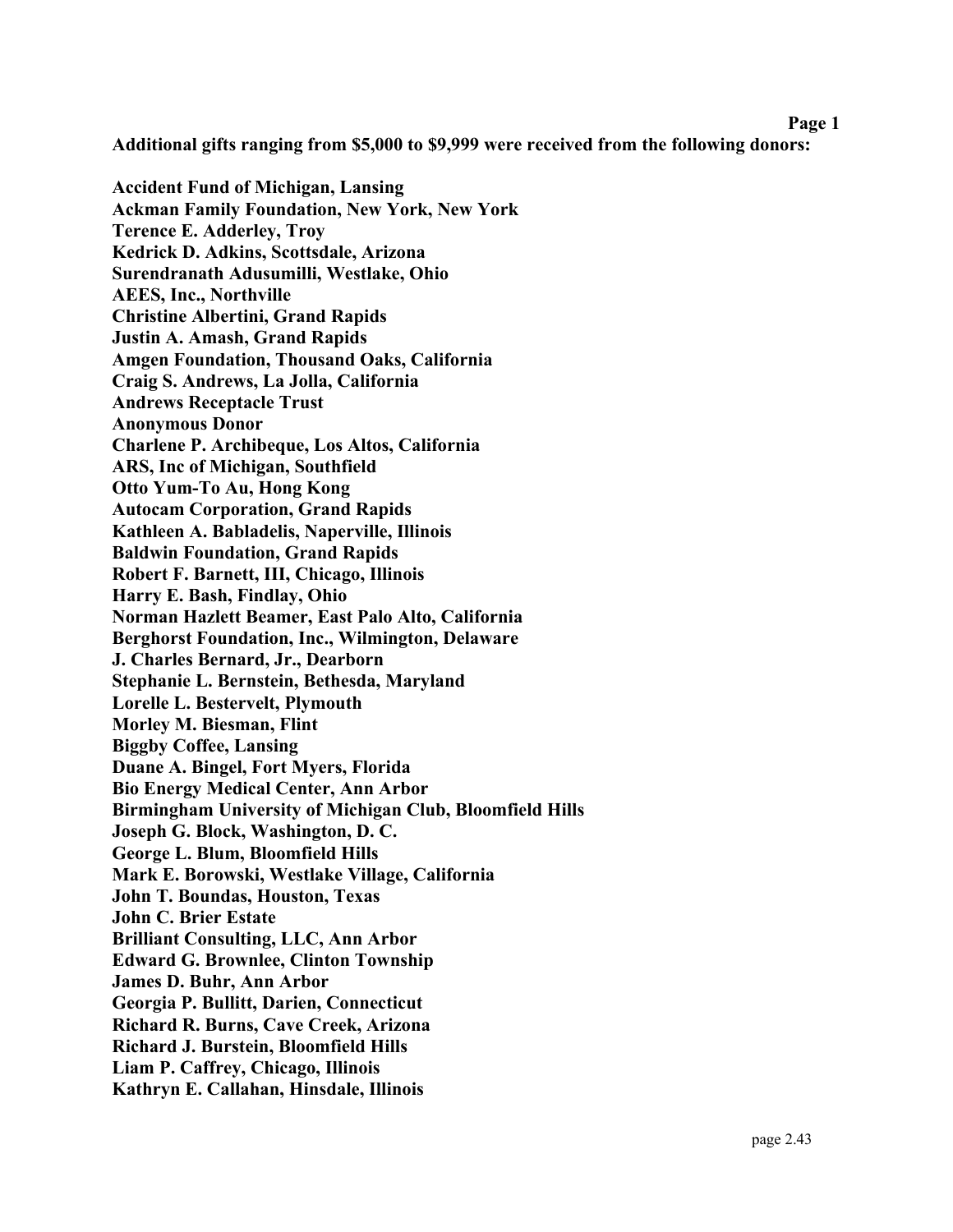**Clare B. Callahan, Winnetka, Illinois Dan Cameron Family Foundation, Inc., Wilmington, Delaware Cancer Research Institute, Inc., New York, New York Michael Cappuccitti, Buffalo, New York J. Scott Carr, Palo Alto, California Richard L. Carter, Waunakee, Wisconsin David T. Case, McLean, Virginia Robert A. and Iris J. Center Account of the Ernst & Young Foundation, Lyndhurst, New Jersey Robert C. Chambers II, Estero, Florida Samuel C.H. Ching, San Francisco, California R. Theodore Clark, Jr., Chicago, Illinois Walter B. Clark, Palo Alto, California Marilyn J. Clinton, East Lansing Michael P. Coakley, Bloomfield Hills C. William Colburn, Naples, Florida Christopher J. Collins, Elmhurst, Illinois John K. Colwell, Los Gatos, California Thomas A. Connop, Dallas, Texas Clifford C. Cook, Ann Arbor Robert S. Coury, Birmingham Diane D. Coxford, Ann Arbor Coyer Family Fund, Cincinnati, Ohio Dan L. Curtis, Las Vegas, Nevada Wendy D. Damron, Plymouth Mark A. Darr, Ann Arbor Todd L. Dashefsky, New York, New York Deister Machine Company, Inc., Fort Wayne, Indiana Carole K. DeLong, Hickory Corners Lisa E. Delplace, Washington, D. C. Delta Dental Foundation, Lansing Dennis Dahlmann Properties, Ann Arbor Anthony Denton, Ann Arbor Brian S. Dervishi, Miami, Florida Desert Vista North, PLLC, Scottsdale, Arizona Patricia A. DeYoung, Portland, Oregon Jon Dickman, Star, Idaho Robert J. Donia, La Jolla, California T. Christopher Donnelly, Boston, Massachusetts Dow AgroSciences, Indianapolis, Indiana Dow Chemical Company Foundation, Midland DTE Energy Foundation, Detroit Eaton Corporation, Cleveland, Ohio Geoffrey I. Edelstein, Los Angeles, California Sonia V. Eden, Kalamazoo**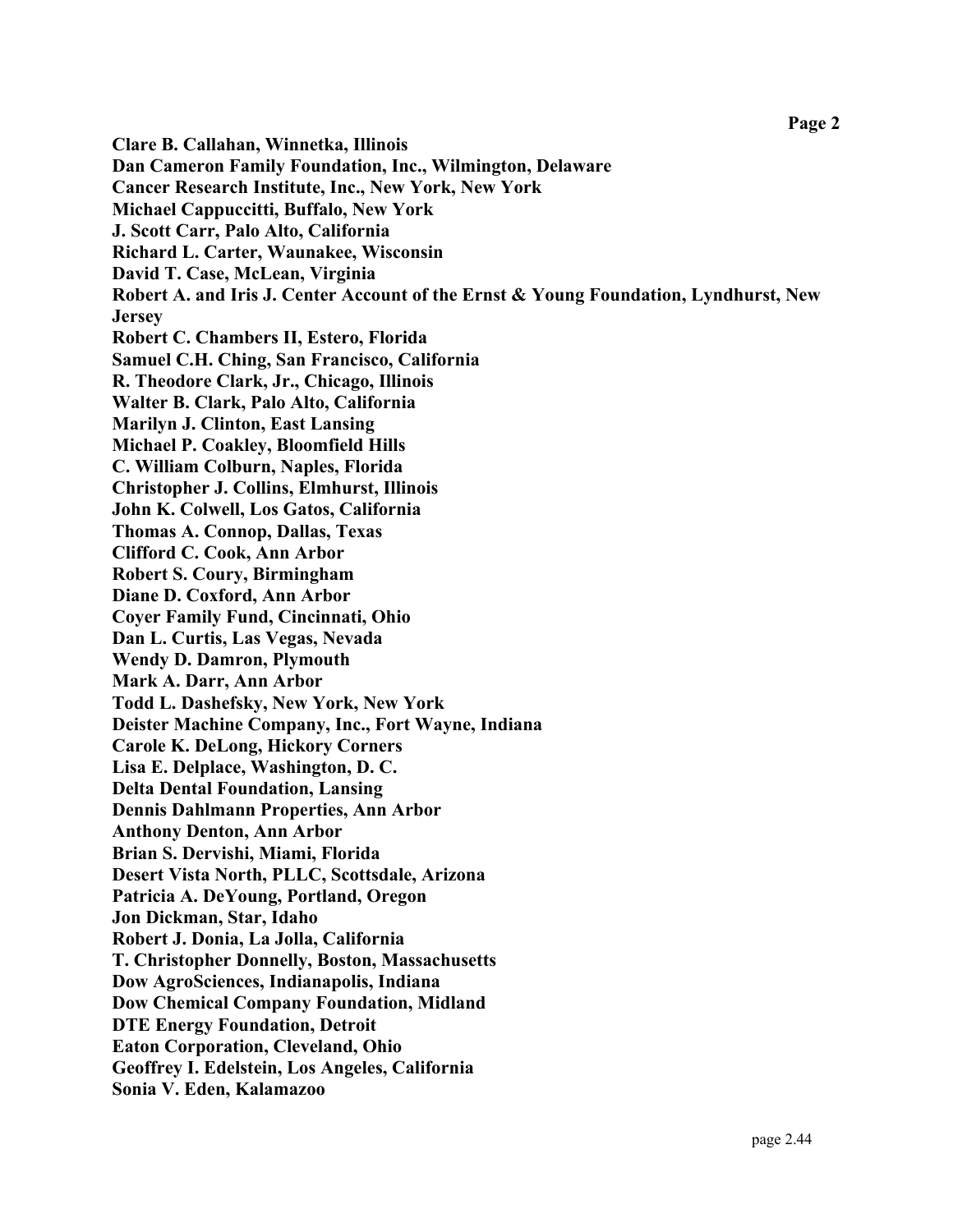**Christopher W. Edge, Baltimore, Maryland Entrepreneurs' Organization of New York, Inc., New York, New York Susan G. Esserman, Bethesda, Maryland Michael B. Evanoff, East Lansing Evelyn and Marc Fisher Philanthropic Fund of the Jewish Federation of Cincinnati, Cincinnati, Ohio Exxon Mobil Corporation, Houston, Texas Ayad A. Farjo, Ann Arbor John K. Fauver, Perrysburg, Ohio John D. Ficeli, Denver, Colorado Fidelity Charitable Gift Fund, Cincinnati, Ohio Patrick J. Finn, Ann Arbor Maxine J. Frankel, Bloomfield Hills Michael H. Freedland, West Bloomfield Theresa A. Furr, Canton John W. Geissman, Albuquerque, New Mexico Jeffrey A. Gelfand Fund of the Fidelity Charitable Gift Fund, Cincinnati, Ohio Joanne Rice Gerhart, Ann Arbor Charles H. Gershenson Trust Mark D. Gerstein, Highland Park, Illinois S. Parker Gilbert, New York, New York Don B. Gill, Rochester Gilmour-Jirgens Fund, Detroit Global Orange Development, LLC, East Lansing Gongos Research, Auburn Hills Graftsource, Farmington Hills John J. Grant, Bloomfield Hills Russell Greenblatt, Great Neck, New York Linda G. Groen, Bellevue, Kentucky David Gruber, East Hampton, New York Gualtieri Family Fund of the Ayco Charitable Foundation, Albany, New York Gussin Foundation, Inc., Morristown, New Jersey Hackett Brass, Detroit Bryan S. Hales, Chicago, Illinois John H. Hamilton, Palm Harbor, Florida Eric A. Haron, Villanova, Pennsylvania Harris Corporation, Melbourne, Florida Michael W. Hartmann, Grosse Pointe Shores N. Ray Hedding, Waterford Heidtman Steel Products, Erie Frederick A. Henderson, Bloomfield Hills Frances Johnson Hester, Silver Springs, Maryland Douglas N. Higgins, Inc., Ann Arbor Leonard J. Hitz, Farmington Hills Ann J. Holmes, Nantucket, Massachusetts**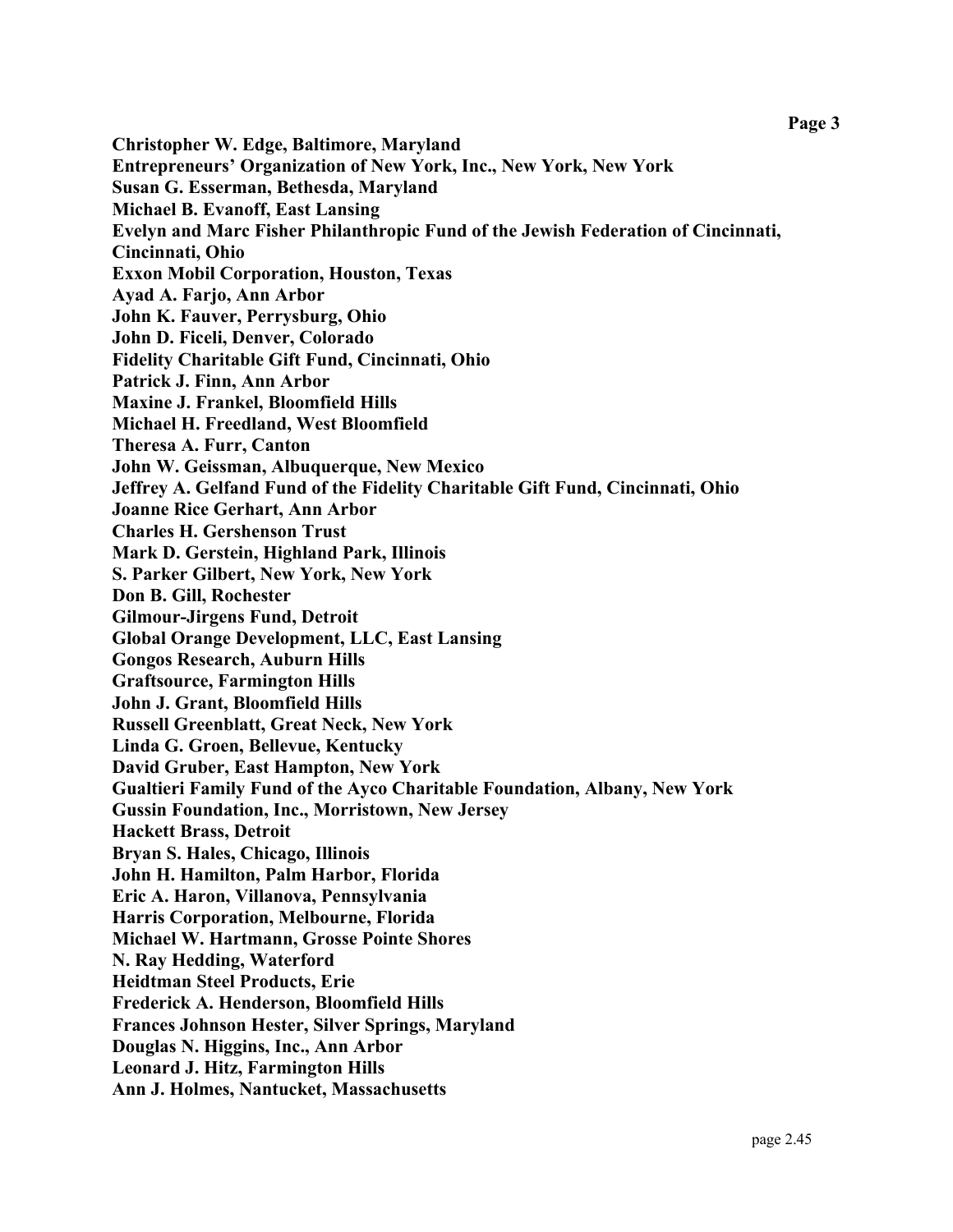**Christine M. Holmes, Ann Arbor Honigman, Miller, Schwartz and Cohn, LLP, Detroit Daniel F. Hopp, Saint Joseph Image Group, Holland Timothy M. Jackson, Playa del Rey, California Robert B. Jacobs, Birmingham Raymond James Global Division, St. Petersburg, Florida Russell H. Johnson, Mansfield, Massachusetts Johnson & Johnson Family of Companies Contributions Fund, Skillman, New Jersey Mark A. Jones, Portage Nicholas J. Kabcenell, Budapest, Hungary Max Kade Foundation, Inc., New York, New York Helen L. Kay Charitable Private Foundation, Ann Arbor Peter M. Kelley, Swanton, Ohio Charles F. Kettering Foundation, Dayton, Ohio Kirkland and Ellis Foundation, Chicago, Illinois Laura J. Klein, Ann Arbor Charles H. Knauss, Chevy Chase, Maryland James A. and Faith Knight Foundation, Ann Arbor A. Eugene Kohn, Washington, Connecticut Edward J. Krauland, Washington, D. C. Harley J. Kripke, Toledo, Ohio James S. Laing, Dowagiac Jane S. Laing, Dowagiac William LaMarra, South Lyon Robert J. Lamberts, Grand Rapids Frank L. Legacki, Ann Arbor James W. Lintott and May Liang Foundation, Herndon, Virginia Robert A. Lipper, Waldoboro, Maine Lockheed Martin Foundation, Bethesda, Maryland Loeks Family Fund at Grand Rapids Community Foundation, Grand Rapids John M. Long, New York, New York John V. Lonsberg, Saint Albans, Missouri Diana M. Lopo, New York, New York Simon M. Lorne, New York, New York David M. Lusk, Ann Arbor Mako Foundation, Chicago, Illinois Timothy M. and M. Elizabeth Manganello Fund of the Ayco Charitable Foundation, Clifton Park, New York Mardigian Foundation, Bloomfield Hills Milan Marich, Jr., Ann Arbor Lloyd A. Marks and Janice Siegel Foundation, Inc., Westfield, New Jersey Nathaniel M. Marrs, Wilmette, Illinois William J. Mayer, Jr., Santa Rosa, California MBIA Foundation, Inc., Armonk, New York**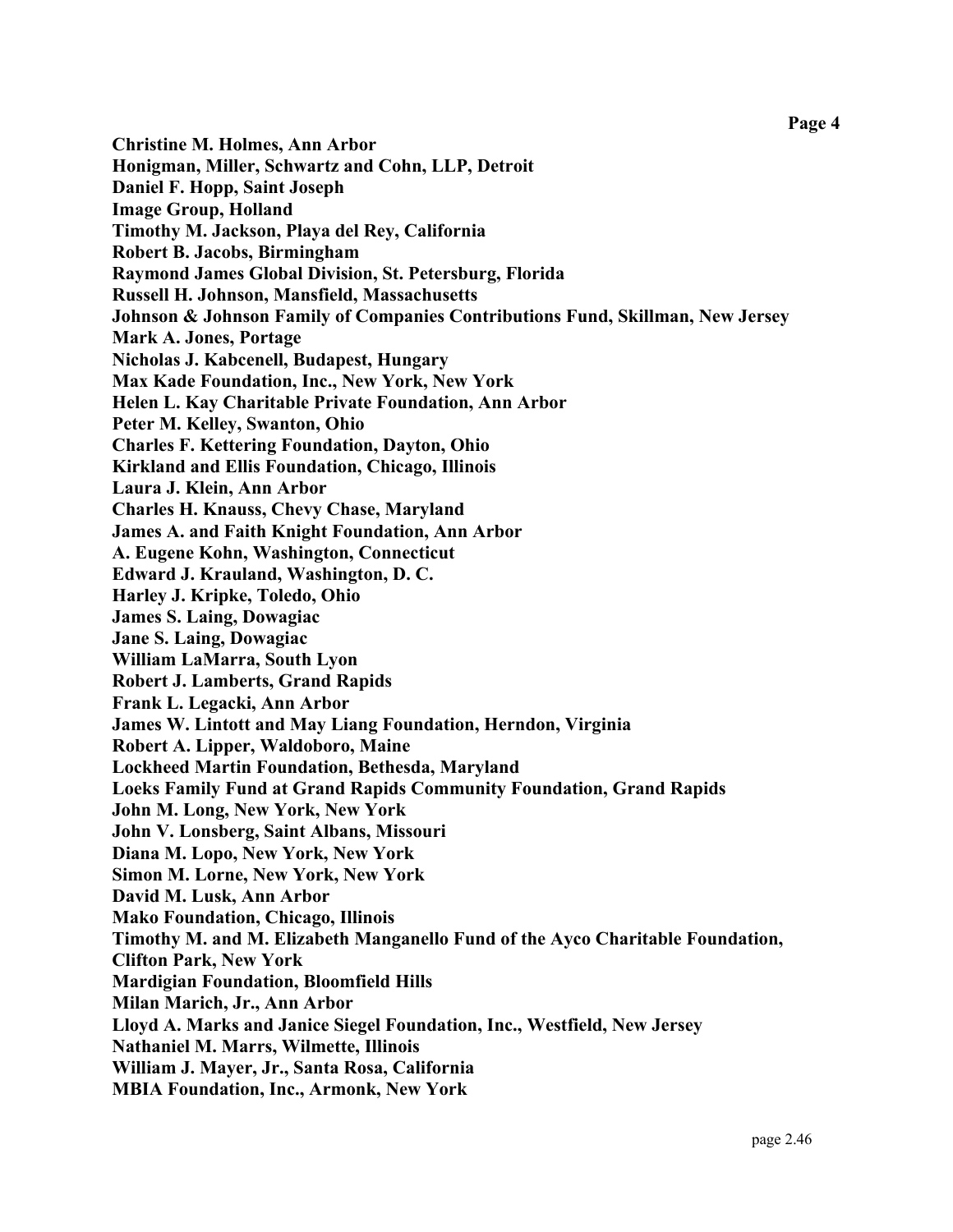**Kenneth B. McConnell, McMillan Brett J. McIntyre, Bethesda, Maryland P. Andrews McLane, Weston, Massachusetts Thomas B. McMullen, Ann Arbor Debby Lundstrom McMullen Endowment Fund of the Ann Arbor Community Foundation, Ann Arbor Ronald D. McNeil, North Barrington, Illinois Hugh F. Mehaffie, Jr., Kalamazoo Creighton R. Meland, Jr., Hinsdale, Illinois Howard S. Michael, Northbrook, Illinois Michigan Opera Theatre, Detroit Michigan State Medical Society Foundation, East Lansing Miller, Canfield, Paddock and Stone, PLC, Detroit James E. Moeller, Madison, Wisconsin Monroe-Brown Foundation, Portage James C. Mordy, Kansas City, Missouri James N. Morgan Fund of the Community Foundation for Southeastern Michigan, Detroit Henry J. Morley, Caledonia Richard C. Morrissey, London, England Mosaic Foundation of R. & P. Heydon, Ann Arbor Gerald L. Musgrave, Pinckney Nartel Family Foundation, Burton National Collegiate Inventors & Innovators Alliance, Hadley, Massachusetts National Heritage Academies, Grand Rapids Robert E. Nederlander, New York, New York Frederick C. Neidhardt, Northport Doris W. Neighbors, Saline Thomas J. Nelson, Munroe Falls, Ohio New Economy Initiative for Southeastern Michigan, Detroit Henry E. Niles Foundation, Inc., Greenwich, Connecticut Adam J. Nordin, Chicago, Illinois Ronald C. O'Brien, Williamston Katherine M. O'Dell, Stockton, California Thomas J. O'Keefe, Ann Arbor Gary M. Olson, Laguna Niguel, California Omicron, Inc., Ann Arbor Brian B. O'Neill, Minneapolis, Minnesota Alison Overseth, New York, New York Palm Beach Kennel Club, West Palm Beach, Florida Preston S. and Barbara J. Parish Foundation, Kalamazoo Louis Perlmutter, New York, New York Edwin P. Peterson, Ann Arbor Myria Petrou, Ann Arbor Robert M. Pflieger, Harrison, New York Planting Ground Productions, Inc., Indianapolis, Indiana**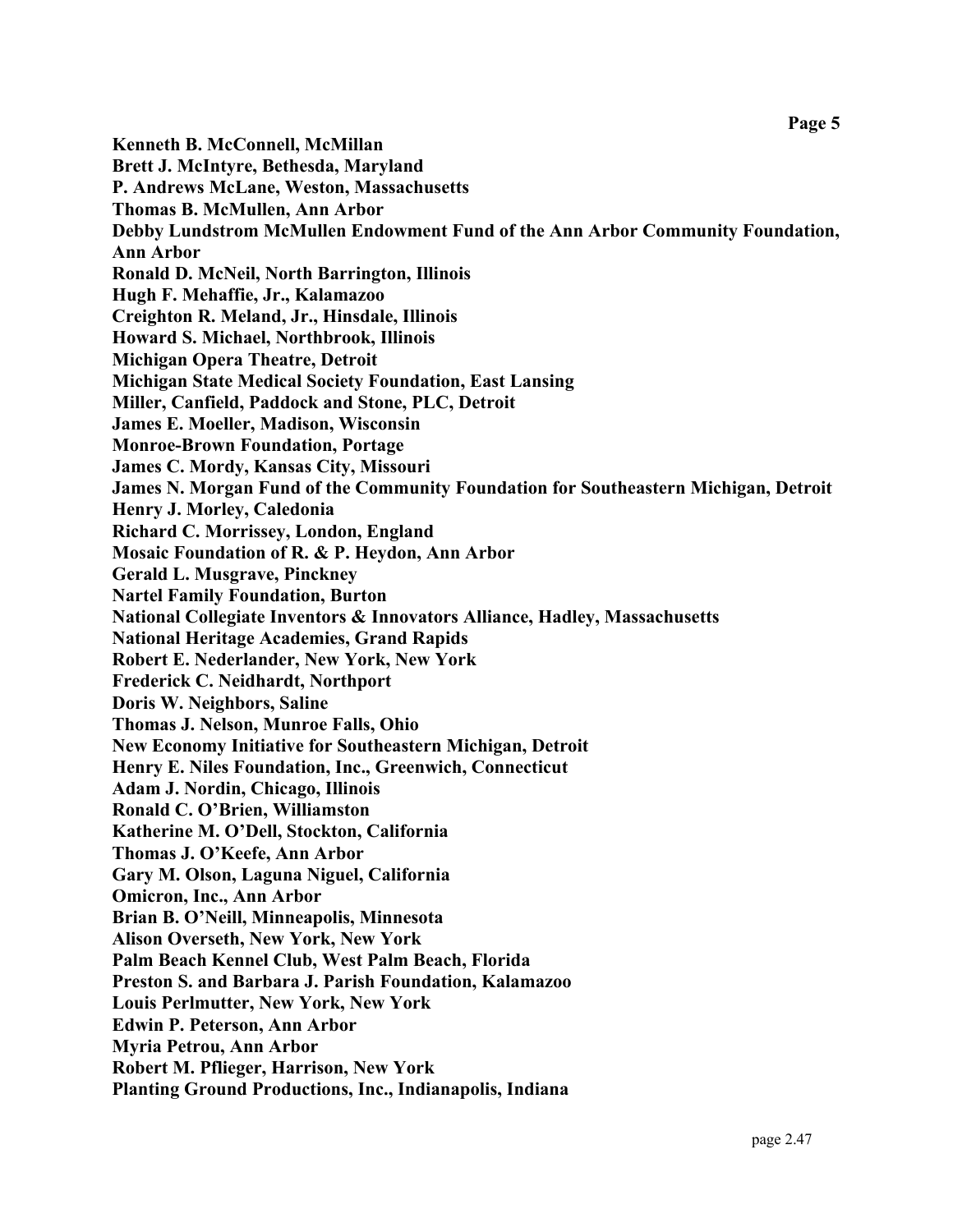**Page 6** 

**David A. and Gayle E. Plecha Fund of the Fidelity Investments Charitable Gift Fund, Boston, Massachusetts Poorman-Hoyt Stratford Foundation, Los Altos, California Gary Priestap, Milford Paul C. Pringle, San Francisco, California Nicholas J. Pyle, Ontario, Canada Donald E. Rabe, Jackson Cass A. Radecki, Ann Arbor Elizabeth Rasmussen, Morganton, North Carolina Alton W. Ray, Boston, Massachusetts Re: Group, Ann Arbor Ronald L. Rechter, Franklin Christopher Reynolds Foundation, Inc., New York, New York Margaret A. Riecker, Midland James M. Robertson, Middleton, Wisconsin James T. W. Robertson, Hampshire, England John S. Robertson, Charlottesville, Virginia Lucas Robertson, Arvada, Colorado Robert J. Rock, Birmingham Michael G. Rosloniec, Ada Jack A. Rounick, Radnor, Pennsylvania Jack R. Rummel, Frankenmuth George D. Ruttinger, Washington, D. C. Ghassan and Manal Saab Foundation, Flint Jerard Salame, Canton Andrew M. Sale, Westport, Connecticut Larry N. Savage, Dearborn Heights Frederick C. Schafrick, Washington, D. C. Frederick E. Schmid, Chelsea Edward M. Schmidt, New York, New York David A. Scott, Chicago, Illinois Aileen Sedman, Ann Arbor Stephen B. Selbst, Old Greenwich, Connecticut Sempercor Foundation of the Greater Milwaukee Foundation, Inc., Milwaukee, Wisconsin Samuel Shaheen, Saginaw Sandra B. Simon, Ann Arbor Smith Haughey Rice & Roegge, PC, Grand Rapids Rollin M. Smith Trust James K. Sobeski, Champaign, Illinois Stanley M. Sorscher, Seattle, Washington Spirit of Children Fund of the Fidelity Charitable Gift Fund, Cincinnati, Ohio David M. Stahl, Chicago, Illinois Paul W. Steih, Ann Arbor David B. Stevens, Lexington, Kentucky Storch, Amini & Munves, PC, New York, New York**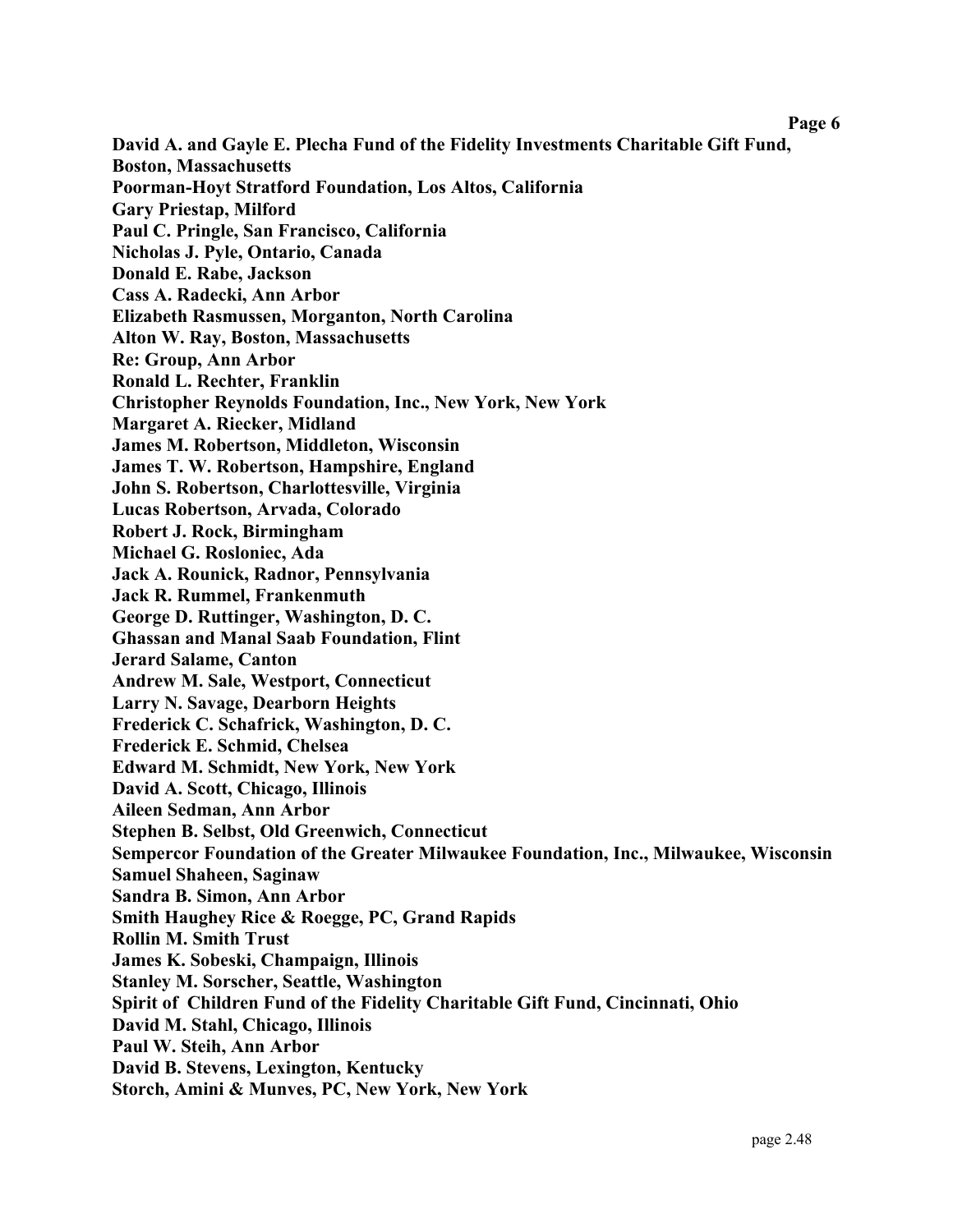**G. Woodward Stover II, East Liverpool, Ohio John L. Strauch, Kiawah Island, South Carolina G. G. Strosberg Fund of the Fidelity Charitable Fund, Cincinnati, Ohio Maureen E. Sweeney, Chicago, Illinois Takeda Pharmaceuticals North America, Inc., Deerfield, Illinois Lora A. Terrill, Houston, Texas R. Kevin Thieme, Grand Rapids Marlin U. Thomas, Springboro, Ohio S. Edward Torres, Indianapolis, Indiana Richard F. Towner Trust David L. Treadwell, Canton Scott D. Turban, Northfield, Illinois David C. Turner, Birmingham Robert Patterson Ufer, Troy Uniloy Services, Tecumseh United Jewish Foundation Philanthropic Funds, Bloomfield Hills Frederick S. Upton Foundation, Saint Joseph William F. Van Domelen Foundation, Kalamazoo Robert R. Van Poppelen, Laingsburg Mitchell F. Vernick, Austin, Texas David B. Waters, Tulsa, Oklahoma Eric Waxman, Los Angeles, California Weather Underground, Inc., Ann Arbor Richard C. Weiermiller, Grand Blanc James R. Weigand, Holt Neil A. Weissman, Canton Adam T. Wellman, Ann Arbor Wells Fargo Advisors, LLC, Saint Louis, Missouri Wenner-Gren Foundation for Anthropological Research, Inc., New York, New York Mary Ann Whipple, Toledo, Ohio Robert J. White, Los Angeles, California Clayton E. Wilhite, Ann Arbor Gary P. Wilton, Naples, Florida Gregory Wing, Grand Rapids James Wolf, Tucson, Arizona John and Christine Worthington Fund of the Parasol Tahoe Community Foundation, Incline Village, Nevada Alfred J. Wroblewski, Jr., Boyne City Donald F. Wurster, Omaha, Nebraska Jonathan R. Yarowsky, Washington, D. C. John D. Ziegelman, Chicago, Illinois Jay H. Zimbler, Winnetka, Illinois**